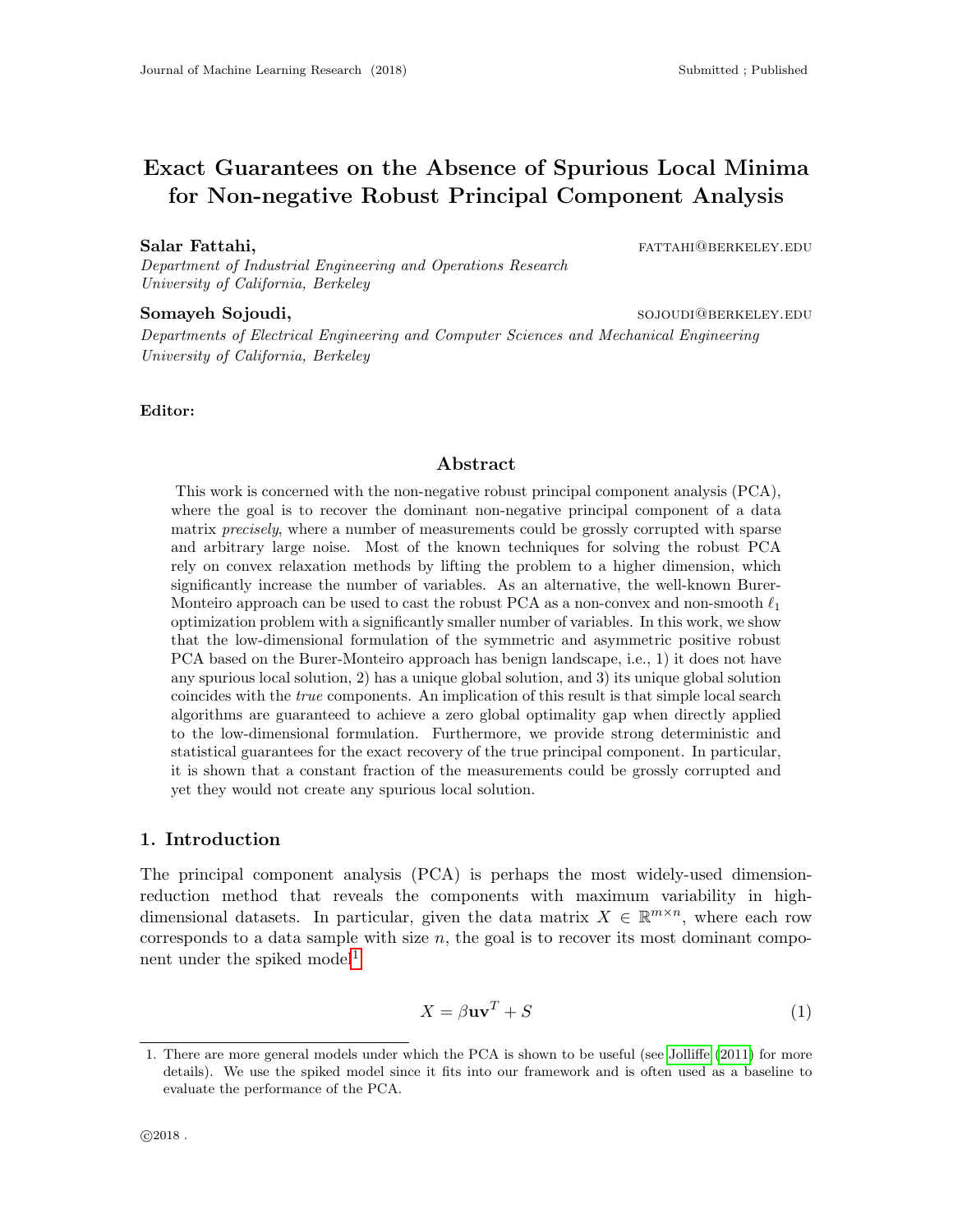where  $\beta$  determines the signal-to-noise ratio, S is the additive noise matrix, and **u** and **v** are two unknown unit norm vectors. If the data matrix  $X$  is symmetric (for instance, it corresponds to a sample covariance matrix), then [\(1\)](#page-0-1) can be modified as

$$
X = \beta \mathbf{v} \mathbf{v}^T + S \tag{2}
$$

Depending on the nature of the noise matrix, different methods have been proposed in the literature to recover the principal components from (partial) observations of  $X$ . The problem of recovering  $\beta$ , **u**, and **v** under a Gaussian and sparse noise is conventionally referred to as PCA and robust PCA, respectively. The properties of both PCA and its robust analog have been heavily studied in the literature and their applications span from quantitative finance to health care and neuroscience [\(Hull and White](#page-28-1) [\(1990\)](#page-28-1); [Caprihan](#page-27-0) [et al.](#page-27-0) [\(2008\)](#page-27-0); [Brenner et al.](#page-27-1) [\(2000\)](#page-27-1)). Recently, a special focus has been devoted to further exploiting the prior knowledge on the principal components, such as sparsity [\(Zou et al.](#page-30-0) [\(2006\)](#page-30-0)) and nonlinearity [\(Gorban et al.](#page-28-2) [\(2008\)](#page-28-2)). Accordingly, one such knowledge appearing in different applications is the non-negativity of the principal components [\(Montanari and](#page-29-0) [Richard](#page-29-0) [\(2016\)](#page-29-0)). In this scenario, one needs to solve the PCA or the robust PCA under the additional constraints  $\mathbf{u}, \mathbf{v} \geq 0$ . While the non-negative PCA has been recently studied in [Montanari and Richard](#page-29-0) [\(2016\)](#page-29-0), the main focus of our work is on its robust variant, where the noise matrix is assumed to be sparse and the goal is the *exact* recovery of the nonnegative vectors **u** and **v**. Note that the non-negativity of principal components naturally arises in many real-world problems. In what follows, we will present two classes of real-world applications for which the non-negative robust PCA is useful.

1. Non-negative matrix factorization: Extracting the dominant principal component of a symmetric or asymmetric data matrix appears in many applications and the examples are ubiquitous. For instance, an important problem in astronomy is the recovery of non-negative astronomical signals from the covariance matrix of photometric observations [\(Ren et al.](#page-29-1) [\(2018\)](#page-29-1)). The measured data samples are prone to sparse and random outliers. Similarly, one can extract moving objects from video frames via non-negative matrix factorization by treating the background as the dominant low-rank component in the video frames and the moving object as sparse noise (the non-negativity of the data is due to the non-negative values of the pixels) [\(Lee and Seung](#page-29-2)  $(1999)$ ; Candès et al.  $(2011)$ ). We will conduct a case study on this application later in the paper.

2. Gene networks: Gene activities can be captured by the samples collected from different organs, and are described by multi-spiked models [\(Lazzeroni and Owen](#page-29-3) [\(2002\)](#page-29-3)):

$$
X = X_0 + \sum_{i=1}^{k} \mathbf{u}_{(i)} \mathbf{v}_{(i)}^T
$$
 (3)

where  $(i, j)$ <sup>th</sup> entry of X measures the strength of the participation of gene i in sample j and  $X_0$  is an offset. Furthermore, k is the number of the gene-block, and  $\mathbf{u}_{(i)}$  and  $\mathbf{v}_{(i)}$  measure the participation of different genes and samples in the  $i<sup>th</sup>$  gene-block. The participation vectors are non-negative and the measurements can be subject to malfunctioning of the measurement tools. Therefore, the problem of obtaining  $\mathbf{u}_{(i)}$  and  $\mathbf{v}_{(i)}$  can be cast as a non-negative robust PCA with multiple principal components.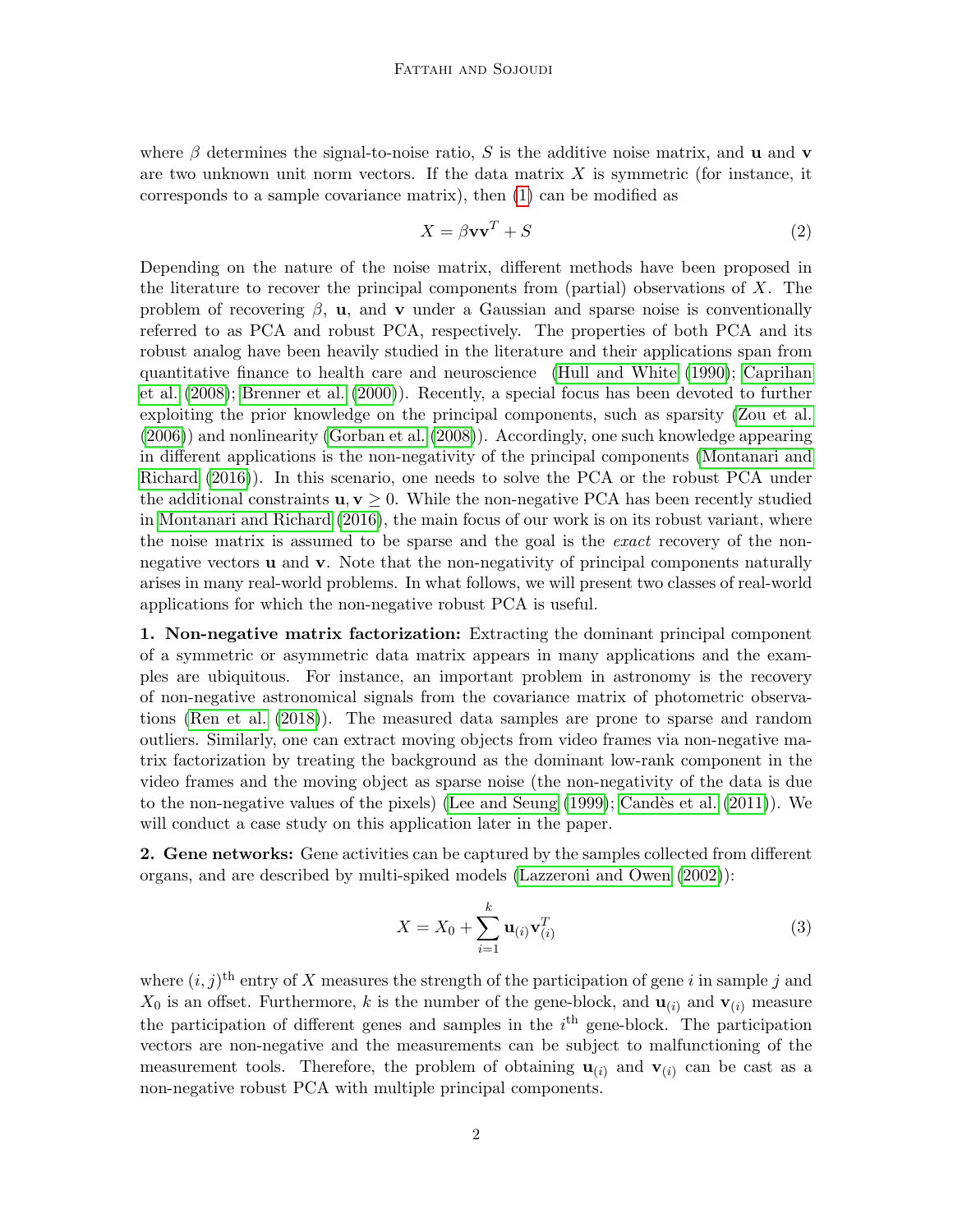The seminal work by Candès et al. [\(2011\)](#page-27-2) proposes a sparsity promoting convex relaxation for the robust PCA that is capable of the exact recovery of u and v. Upon defining  $W = \mathbf{u}\mathbf{v}^T$ , the convex relaxation of the robust PCA is defined as

$$
\min_{W \in \mathbb{R}^{m \times n}} \|W\|_{*} + \lambda \|\mathcal{P}_{\Omega}(X - W)\|_{1}
$$
\n<sup>(4)</sup>

where  $||W||_*$  is the nuclear norm of W, serving as a penalty on the rank of the recovered matrix W, and  $\|\cdot\|_1$  is used to denote the element-wise  $\ell_1$  norm. Furthermore,  $\mathcal{P}_{\Omega}(\cdot)$  is the projection onto the set of matrices with the same support as the measurement set  $\Omega$ . Therefore, upon defining  $S = X - W$  as the corruption or noise matrix,  $\|\mathcal{P}_{\Omega}(X - W)\|_1$ plays the role of promoting sparsity in the estimated noise matrix. After finding an optimal value of  $W$ , the matrix can then be decomposed into the desired vectors  $\bf{u}$  and  $\bf{v}$ , provided that the relaxation is exact. Notice that the problem is convexified via lifting from  $n + m$ variables on  $(\mathbf{u}, \mathbf{v})$  to nm variables on W. Despite the convexity of the lifted problem, its dimension makes it prohibitive to solve in high-dimensional settings. To circumvent this issue, one popular approach is to resort to an alternative formulation, inspired by [Burer](#page-27-3) [and Monteiro](#page-27-3) [\(2003\)](#page-27-3) (commonly known as the Burer-Monteiro technique):

<span id="page-2-1"></span><span id="page-2-0"></span>
$$
\min_{\mathbf{u}\in\mathbb{R}_+^m,\mathbf{v}\in\mathbb{R}_+^n} \|\mathcal{P}_{\Omega}(X - \mathbf{u}\mathbf{v}^T)\|_1\tag{5}
$$

Despite the non-convexity of [\(5\)](#page-2-0), its smooth counterpart (with or without non-negativity constraints) defined as

<span id="page-2-2"></span>
$$
\min_{\mathbf{u}\in\mathbb{R}^m,\mathbf{v}\in\mathbb{R}^n} g(\mathbf{u},\mathbf{v}) = \|\mathcal{P}_{\Omega}(X - \mathbf{u}\mathbf{v}^T)\|_F^2
$$
\n(6)

has been widely used in matrix completion/sensing and is known to possess benign global landscape, i.e., every local solution is also global and every saddle point has a direction with a strictly negative curvature [\(Bhojanapalli et al.](#page-27-4) [\(2016\)](#page-27-4); [Ge et al.](#page-28-3) [\(2016,](#page-28-3) [2017\)](#page-28-4)). This will be stated below.

Theorem 1 (Informal, Benign Landscape [\(Ge et al.](#page-28-4) [\(2017\)](#page-28-4))) Under some technical conditions, a regularized version of [\(6\)](#page-2-1) has benign landscape: every local minimum is global and every saddle point has a direction with a strictly negative curvature.

In particular, both symmetric and asymmetric matrix completion (or matrix sensing) under dense Gaussian noise can be cast as [\(6\)](#page-2-1) and in light of the above theorem, they have benign landscape. However, it is well-known that such smooth norms are incapable of correctly identifying and rejecting sparse-but-large noise/outliers in the measurements.

Despite the generality of Theorem [1](#page-2-2) within the realm of smooth norms, it does not address the following important question: Does the non-smooth and non-negative robust PCA [\(5\)](#page-2-0) have benign landscape?

# 1.1 The Issue with the Known Proof Techniques

To understand the inherent difficulty of examining the landscape of [\(5\)](#page-2-0), it is essential to explain why the existing proof techniques for the absence of spurious local minima in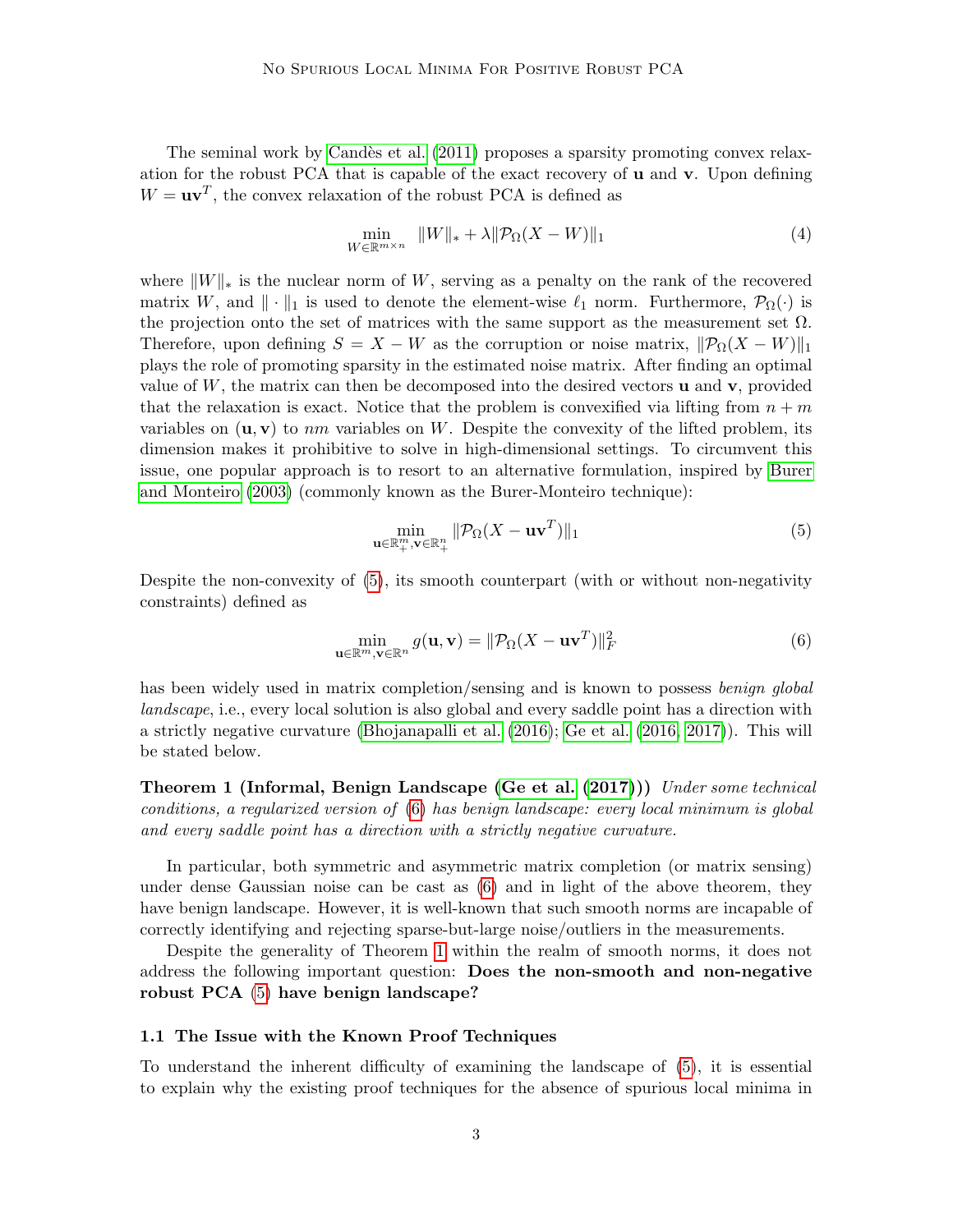matrix sensing/completion cannot naturally be extended to their robust counterparts. In general, the main idea in the literature behind proving the benign landscape of matrix sensing/completion is based on analyzing the gradient and the Hessian of the objective function. More precisely, for every point that satisfies  $\nabla q(\mathbf{u}, \mathbf{v}) = 0$ , it suffices to find a global direction of descent **d** such that  $\text{vec}(\mathbf{d})^T \nabla^2 g(\mathbf{u}, \mathbf{v}) \text{vec}(\mathbf{d}) < 0$ , where  $\text{vec}(\mathbf{d})$  is the vectorized version of **d** and  $\nabla^2 g(\mathbf{u}, \mathbf{v})$  is the Hessian of  $g(\mathbf{u}, \mathbf{v})$ . Such a direction certifies that every stationary point that is not globally optimal must be either a local maximum or a saddle point with a strictly negative direction. However, this approach cannot be used to prove similar results for [\(5\)](#page-2-0) mainly because the objective function of [\(5\)](#page-2-0) is non-differentiable and, hence, the Hessian is not well-defined. This difficulty calls for a new methodology for analyzing the landscape of the robust and non-smooth PCA; a goal that is at the core of this work.

#### 1.2 Contributions

In this work, we characterize the landscape of both the symmetric non-negative robust PCA defined as

<span id="page-3-1"></span><span id="page-3-0"></span>
$$
\min_{\mathbf{u}\in\mathbb{R}_{+}^{n}} f(\mathbf{u}) = \|\mathcal{P}_{\Omega}(X - \mathbf{u}\mathbf{u}^{T})\|_{1}
$$
 (SNR-PCA)

and its asymmetric counterpart defined as

$$
\min_{\mathbf{u}\in\mathbb{R}_{+}^{m},\mathbf{v}\in\mathbb{R}_{+}^{n}}f(\mathbf{u},\mathbf{v})=\|\mathcal{P}_{\Omega}(X-\mathbf{u}\mathbf{v}^{T})\|_{1}
$$
(ANR-PCA)

In particular, we fully characterize the stationary points of these optimization problems, under both deterministic and probabilistic scenarios for the measurement index  $\Omega$  and the noise matrix S.

**Definition 2** Given the set  $\Omega$ , two graphs are defined below:

- The sparsity graph  $\mathcal{G}(\Omega)$  induced by  $\Omega$  for an instance of [\(SNR-PCA\)](#page-3-0) is defined as a graph with the vertex set  $V := \{1, 2, ..., n\}$  that includes an edge  $(i, j)$  if  $(i, j) \in \Omega$ .
- The bipartite sparsity graph  $\mathcal{G}_{m,n}(\Omega)$  induced by  $\Omega$  for an instance of [\(ANR-PCA\)](#page-3-1) is defined as a graph with the vertex partitions  $V_u := \{1, 2, ..., m\}$  and  $V_v := \{m +$  $1, 2, ..., m+n$  that includes an edge  $(i, j)$  if  $(i, j-m) \in \Omega$ .

Furthermore, define  $\Delta(\mathcal{G}(\Omega))$  and  $\delta(\mathcal{G}(\Omega))$  as the maximum and minimum degrees of the nodes in  $\mathcal{G}(\Omega)$ , respectively. Similarly,  $\Delta(\mathcal{G}_{m,n}(\Omega))$  and  $\delta(\mathcal{G}_{m,n}(\Omega))$  are used to refer to the maximum and minimum degrees of the nodes in  $\mathcal{G}_{m,n}(\Omega)$ , respectively.

**Definition 3** The sets of **bad/corrupted** and **good/correct** measurements are defined as  $B = \{(i, j) | (i, j) \in \Omega, S_{ij} \neq 0\}$  and  $G = \{(i, j) | (i, j) \in \Omega, S_{ij} = 0\}$ , respectively.

Based on the above definitions, the sparsity graph is allowed to include self-loops. For a positive vector **x**, we denote its maximum and minimum values with  $x_{\text{max}}$  and  $x_{\text{min}}$ , respectively. Furthermore, define  $\kappa(\mathbf{x}) = \frac{x_{\text{max}}}{x_{\text{min}}}$  as the condition number of the vector  $\mathbf{x}$ . The first result of this paper develops deterministic conditions on the measurement set  $\Omega$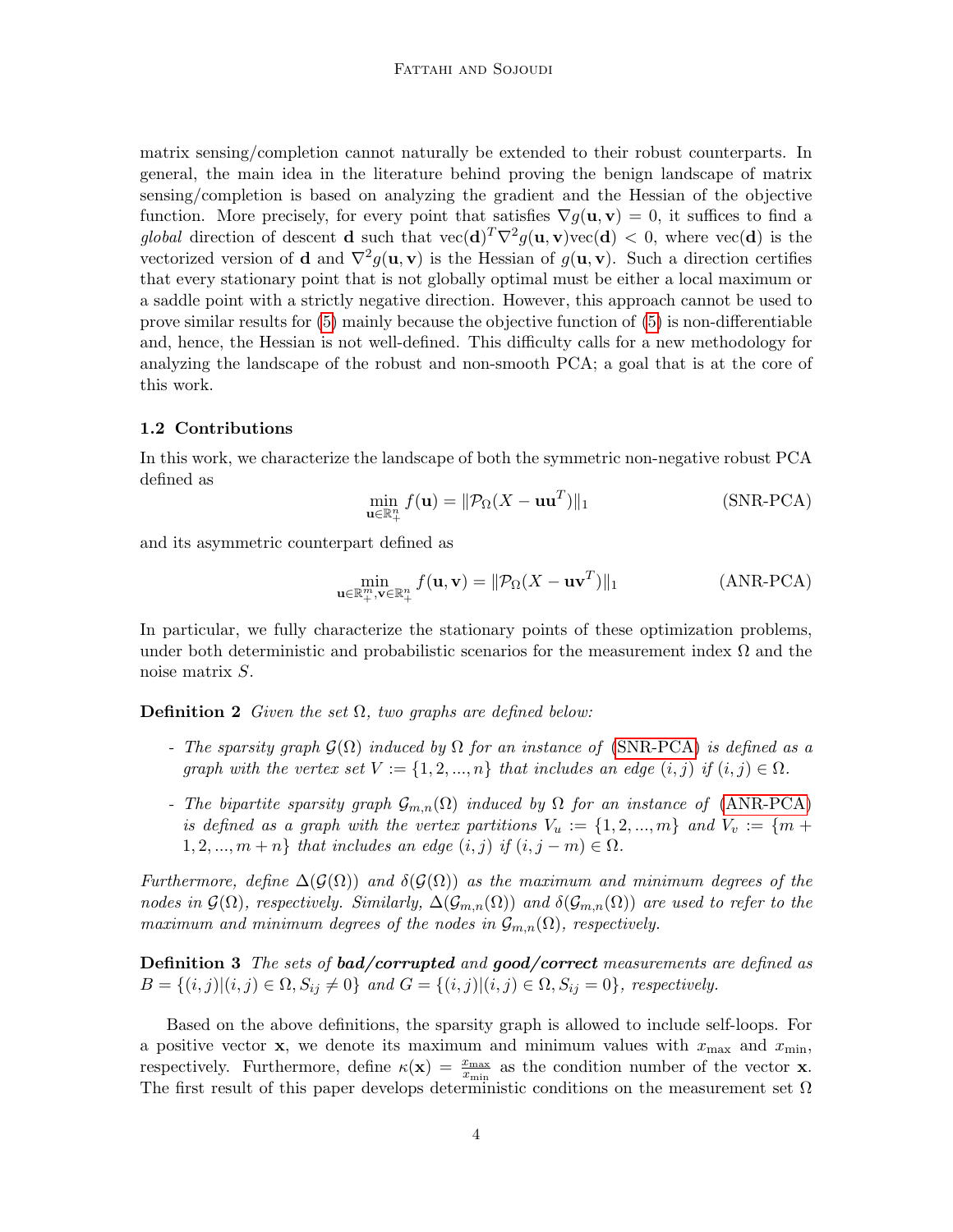and the sparsity pattern of the noise matrix  $S$  to guarantee that the positive robust PCA has benign landscape. Let  $\mathbf{u}^*$  and  $(\mathbf{u}^*, \mathbf{v}^*)$  denote the true principal components of [\(SNR-PCA\)](#page-3-0) and [\(ANR-PCA\)](#page-3-1), respectively.

<span id="page-4-0"></span>Theorem 4 (Informal, Deterministic Guarantee) Assuming that  $\mathbf{u}^*, \mathbf{v}^* > 0$  and under an appropriate regularization, the following statements hold:

1. The [\(SNR-PCA\)](#page-3-0) problem has no spurious local minimum and has a unique global minimum that coincides with the true component, provided that  $\mathcal{G}(G)$  has **no bipartite** component and

$$
\kappa(\mathbf{u}^*)^4 \Delta(\mathcal{G}(B)) \lesssim \delta(\mathcal{G}(G))\tag{7}
$$

2. The [\(ANR-PCA\)](#page-3-1) problem has no spurious local minimum and has a unique global minimum that coincides with the true components, provided that  $\mathcal{G}_{m,n}(G)$  is **connected** and

$$
\max\left\{\kappa(\mathbf{u}^*)^4, \kappa(\mathbf{v}^*)^4\right\} \Delta(\mathcal{G}_{m,n}(B)) \lesssim \delta(\mathcal{G}_{m,n}(G))\tag{8}
$$

Theorem [4](#page-4-0) puts forward a set of deterministic conditions for the absence of spurious local solutions in [\(SNR-PCA\)](#page-3-0) and [\(ANR-PCA\)](#page-3-1) as well as the uniqueness of the global solution. Notice that no upper bound is assumed on the values of the nonzero entries in the noise matrix. The reasoning behind the conditions imposed on the minimum and maximum degrees of the nodes in the sparsity graph of the measurement set is to ensure the identifiability of the problem. We will elaborate more on this subtle point later in Section [4.](#page-17-0) Furthermore, we will show later in the paper that some of the conditions delineated in Theorem [4—](#page-4-0)such as the strict positivity of  $\mathbf{u}^*$  and  $\mathbf{v}^*$ , as well as the absence of bipartite components in  $\mathcal{G}(G)$ for [\(SNR-PCA\)](#page-3-0)—are also necessary for the exact recovery.

The second main result of this paper investigates [\(SNR-PCA\)](#page-3-0) and [\(ANR-PCA\)](#page-3-1) under random sampling and noise structures. In particular, suppose that each element (in the symmetric case, each element of the upper triangular part) of  $S$  is nonzero with probability d. Then, for every  $(i, j)$ , we have

$$
X_{ij} = \begin{cases} u_i^* v_j^* & \text{with probability } 1 - d \\ \text{arbitrary} & \text{with probability } d \end{cases}
$$
 (9)

Furthermore, suppose that every element of  $X$  is measured with probability  $p$ . In other words, every  $(i, j)$  belongs to  $\Omega$  with probability p. Finally, we assume that the noise and sampling events are independent.

<span id="page-4-1"></span>Theorem 5 (Informal, Probabilistic Guarantee) Assuming that  $\mathbf{u}^*, \mathbf{v}^* > 0$  and under an appropriate regularization, the following statements hold with probability approaching to one:

1. The [\(SNR-PCA\)](#page-3-0) problem has no spurious local minimum and has a unique global minimum that coincides with the true component, provided that

$$
p \gtrsim \frac{\kappa(\mathbf{u}^*)^4 \log n}{n}, \qquad d \lesssim \frac{1}{\kappa(\mathbf{u}^*)^4} \tag{10}
$$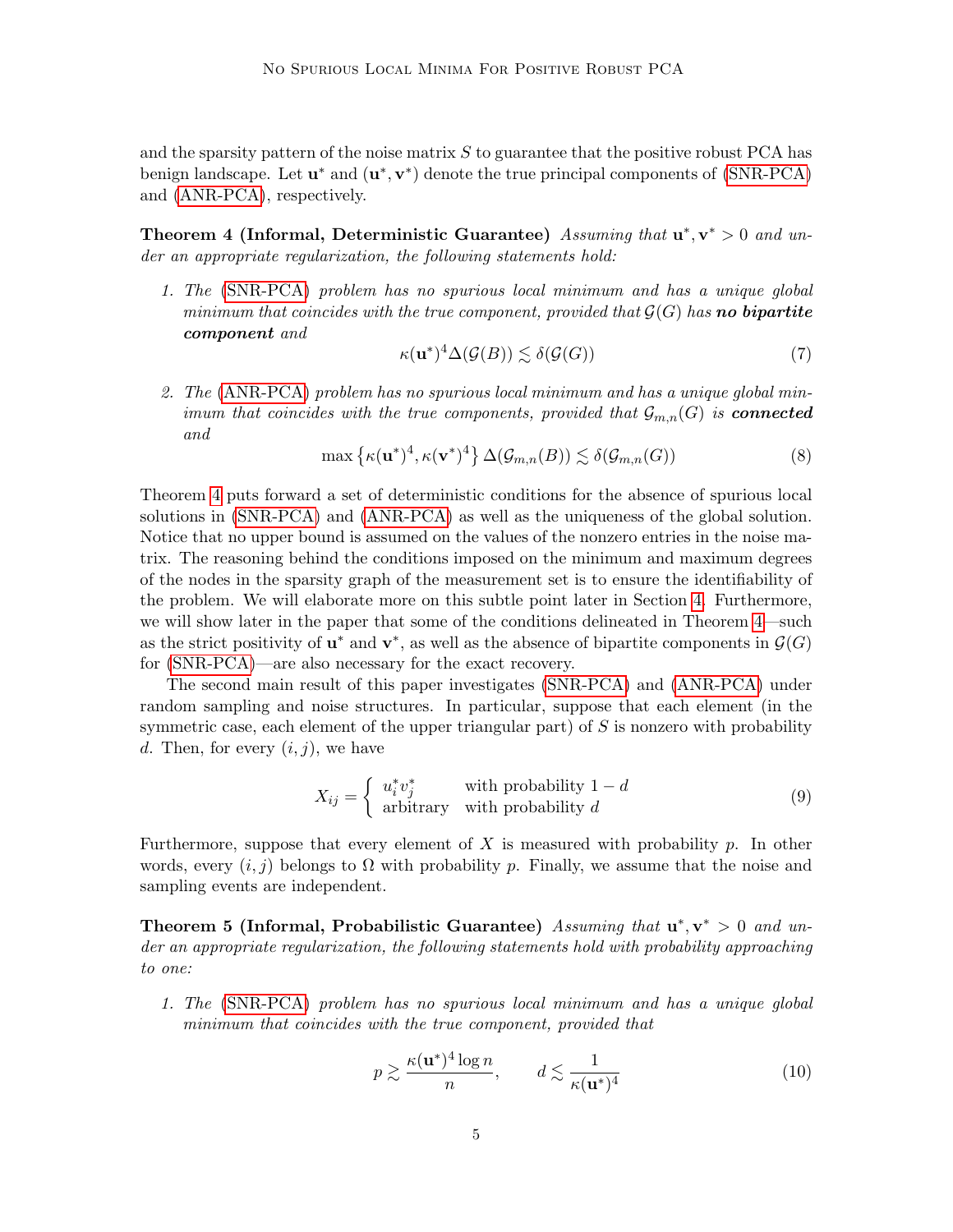<span id="page-5-0"></span>

Figure 1: The performance of the randomly initialized sub-gradient method when applied to [\(SNR-PCA\)](#page-3-0) and the symmetric version of [\(6\)](#page-2-1). The intensity of the color is proportional to the exact recovery rate of the true solution (darker blue implies higher recovery rate).

2. The [\(ANR-PCA\)](#page-3-1) problem has no spurious local minimum and has a unique global minimum that coincides with the true components, provided that

$$
p \gtrsim \frac{\max\left\{\kappa(\mathbf{u}^*)^4, \kappa(\mathbf{v}^*)^4\right\}(m+n)\log(m+n)}{m^2}, \qquad d \lesssim \frac{r}{\max\left\{\kappa(\mathbf{u}^*)^4, \kappa(\mathbf{v}^*)^4\right\}} \tag{11}
$$

where  $r = m/n$  and  $n > m$ .

A number of interesting corollaries can be obtained based on Theorem [5.](#page-4-1) For instance, it can be inferred that the exact recovery is guaranteed even if the number of grossly corrupted measurements is on the same order as the total number of measurements, provided that  $\frac{u_{\text{max}}^*}{u^*}$  is uniformly bounded from above.

 $\overline{u_{\min}^*}$  is unnormly bounded from above.<br>In addition to the absence of spurious local minima and the uniqueness of the global minimum, the next proposition states that the true solution can be recovered via local search algorithms for non-smooth optimization.

**Proposition 6 (Informal, Global Convergence)** Under the assumptions of Theorem [4](#page-4-0) and [5,](#page-4-1) local search algorithms converge to the true solutions of [\(SNR-PCA\)](#page-3-0) and [\(ANR-PCA\)](#page-3-1) with probability approaching to one.

Starting from Section [2,](#page-9-0) we will delve into the detailed analysis of the symmetric and asymmetric non-negative robust PCA. In particular, we will analyze [\(SNR-PCA\)](#page-3-0) and [\(ANR-PCA\)](#page-3-1) under different deterministic and probabilistic settings and provide formal versions of Theorems [4](#page-4-0) and [5.](#page-4-1)

#### 1.3 Numerical results

Exact recovery: To demonstrate the strength of the above-mentioned results, we consider thousands of randomly generated instances of the positive robust PCA with different sizes and noise levels. In particular, the dimension of the instances ranges from 10 to 100. For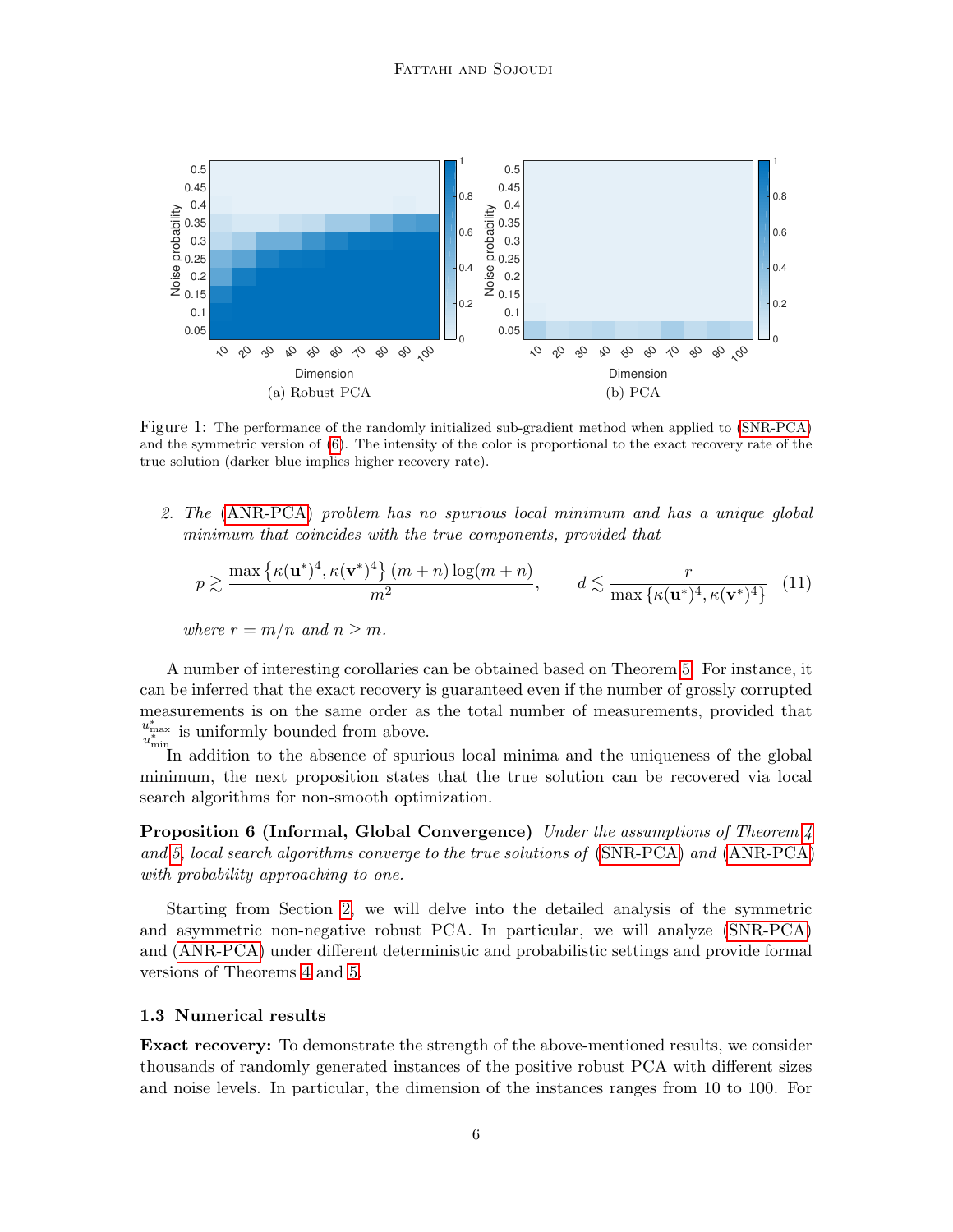each instance, the elements of  $\mathbf{u}^*$  are uniformly chosen from the interval [0, 2]. Note that u<sup>\*</sup> will be strictly positive with probability one. Furthermore, each element of the upper triangular part of the symmetric noise matrix  $S$  is set to 2 with probability  $d$  and 0 with probability  $1 - d$ . Figure [1](#page-5-0) shows the performance of randomly initialized sub-gradient method (see [Li et al.](#page-29-4) [\(2018\)](#page-29-4) for more details on the algorithm) for the symmetric positive robust PCA compared to its conventional counterpart. More specifically, we compare the accuracy of the solutions obtained by solving [\(SNR-PCA\)](#page-3-0) and the symmetric version of [6](#page-2-1) using a local search algorithm. For each dimension and noise probability, we consider 100 randomly generated instances of the problem and demonstrate its exact recovery rate<sup>[1](#page-6-0)</sup>. The left heatmap shows the exact recovery rate of the sub-gradient method, when directly applied to [\(SNR-PCA\)](#page-3-0). It can be observed that the algorithm has recovered the globally optimal solution even when 30% of the entries in the data matrix were severely corrupted with the noise. In contrast, a highly sparse additive noise in the data matrix prevents the sub-gradient method from recovering the true solution, when applied to the smooth problem [\(6\)](#page-2-1).

The emergence of local solutions: Recall that  $u^*$  and  $v^*$  are both assumed to be strictly positive. In what follows, we will illustrate that relaxing these conditions to non-negativity gives rise to spurious local solutions. Consider an instance of the symmetric robust PCA with the parameters

$$
\mathbf{u}^* = \begin{bmatrix} 1 & 1 & 0 \end{bmatrix}^T, \qquad S = 0, \qquad \Omega = \{1, 2, 3\}^2 \setminus \{(3, 3)\} \tag{12}
$$

Notice that  $\mathbf{u}^*$  consists of two strictly positive and one zero entries. Furthermore, this is a noiseless scenario where  $\Omega$  consists of all possible measurements except for one. To examine the existence of spurious local solutions in this example, 10000 randomly initialized trials of the sub-gradient method is ran and the normalized distances between the obtained and true solutions are displayed in Figure [2.](#page-7-0) Based on this histogram, about 20% of the trials converge to spurious local solutions, implying that they are ubiquitous in this instance. This experiment shows why the positivity of the true solution is crucial and cannot be relaxed. We will formalize and prove this statement later in Section [3.](#page-10-0)

Case study on moving object detection: In video processing, one of the most important problems is to detect anomaly or moving objects in different frames of a video. In particular, given a video sequence, the goal is to separate the nearly-static or slowly-changing background from the dynamic foreground objects [\(Cucchiara et al.](#page-27-5) [\(2003\)](#page-27-5)). Based on this observation, [Cand`es et al.](#page-27-2) [\(2011\)](#page-27-2) has proposed to model the background as a low-rank component, and the dynamic foreground as the sparse noise. In particular, suppose that the video sequence consists of  $d_f$  gray-scale frames, each with the resolution of  $d_m \times d_n$ pixels. The data matrix X is defined as an asymmetric  $d_m d_n \times d_f$  matrix whose  $i^{\text{th}}$  column is the vectorized version of the  $i<sup>th</sup>$  frame. Therefore, the moving object detection problem can be cast as the recovery of the non-negative vectors  $\mathbf{u} \in \mathbb{R}^{d_m d_n}$  and  $\mathbf{v} \in \mathbb{R}^{d_f}$ , as well as the sparse matrix  $S \in \mathbb{R}^{d_m d_n \times d_f}$ , such that

<span id="page-6-1"></span>
$$
X \approx \mathbf{u}\mathbf{v}^T + S \tag{13}
$$

<span id="page-6-0"></span><sup>1.</sup> We assume that a solution is recovered exactly if  $\|\mathbf{u} - \mathbf{u}^*\|_2 / \|\mathbf{u}^*\|_2 \leq 0.05$ .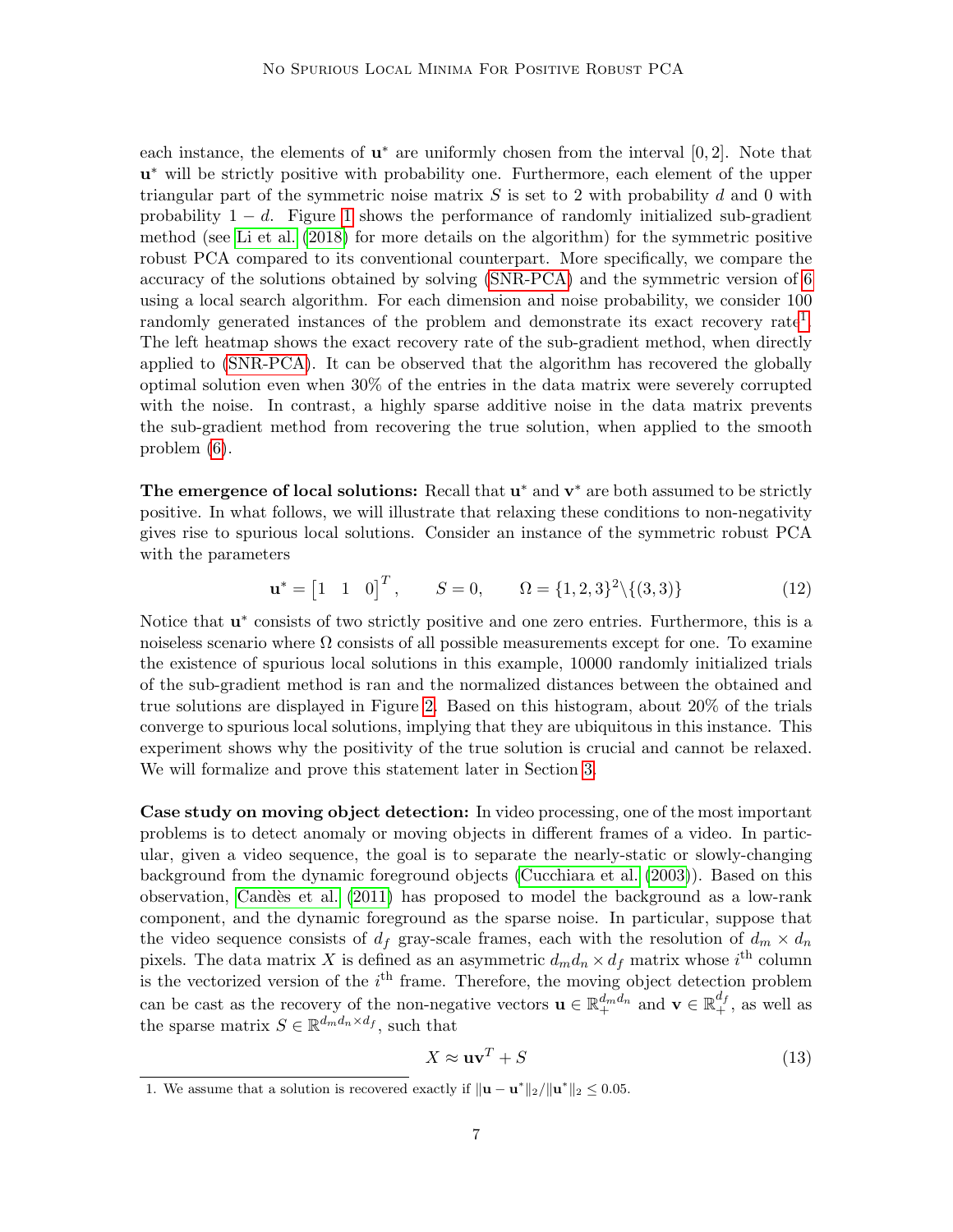<span id="page-7-0"></span>

Figure 2: The normalized distance between the obtained solution using randomly initialized sub-gradient method and the true solution.

Note that the background may not always have a rank-1 representation. However, we will show that [\(13\)](#page-6-1) is sufficiently accurate if the background is relatively static. Furthermore, notice that when the background is completely static, the elements of  $\bf{v}$  should be equal to one. However, this is not desirable in practice since the background may change due to varying illuminations, which can be captured by the variable vector  $\bf{v}$ . Each entry of X is an integer between 0 (darkest) and 255 (brightest). To ensure the positivity of the true components, we increase each element of  $X$  by 1 without affecting the performance of the method.

The considered test case is borrowed from [Toyama et al.](#page-29-5)  $(1999)^2$  $(1999)^2$  $(1999)^2$  and is a sequence of video frames taken from a room, where a person walks in, sits on a chair, and uses a phone. We consider 100 gray-scale frames of the sequence, each with the resolution of  $120 \times 160$ pixels. Therefore, X, **u**, and **v** belong to  $\mathbb{R}^{19,200\times100}_{+}$ ,  $\mathbb{R}^{19,200}_{+}$ , and  $\mathbb{R}^{100}_{+}$ , respectively. Figure [3](#page-8-0) shows that the sub-gradient method with a random initialization can recover the moving object, which is in accordance with the theoretical results of this paper.

#### 1.4 Related work

A considerable amount of work has been carried out to understand the inherent difficulty of solving low-rank optimization problem both locally and globally.

Convexification: Recently, there has been a pressing need to develop efficient methods for solving large-scale nonconvex optimization problems that naturally arise in data analytics and machine learning [\(Dumais et al.](#page-28-5) [\(1998\)](#page-28-5); [Sharif Razavian et al.](#page-29-6) [\(2014\)](#page-29-6); [Bottou et al.](#page-27-6) [\(2018\)](#page-27-6); [Zhang et al.](#page-30-1) [\(2018a\)](#page-30-1); [Olfat and Aswani](#page-29-7) [\(2018\)](#page-29-7)). One promising approach for making these large-scale problems more tractable is to resort to their convex surrogates; these methods started to receive a great deal of attention after the seminal works by [Donoho](#page-28-6) [\(2006\)](#page-28-6) and [Candes et al.](#page-27-7) [\(2006\)](#page-27-7) on the *compressive sensing* and have been extended to emerging problems in machine learning, such as fairness [\(Olfat and Aswani](#page-29-7) [\(2018\)](#page-29-7)), robust polyno-

<span id="page-7-1"></span><sup>2.</sup> The video frames are publicly available at [https://www.microsoft.com/en-us/research/project/](https://www.microsoft.com/en-us/research/project/test-images-for-wallflower-paper/) [test-images-for-wallflower-paper/](https://www.microsoft.com/en-us/research/project/test-images-for-wallflower-paper/).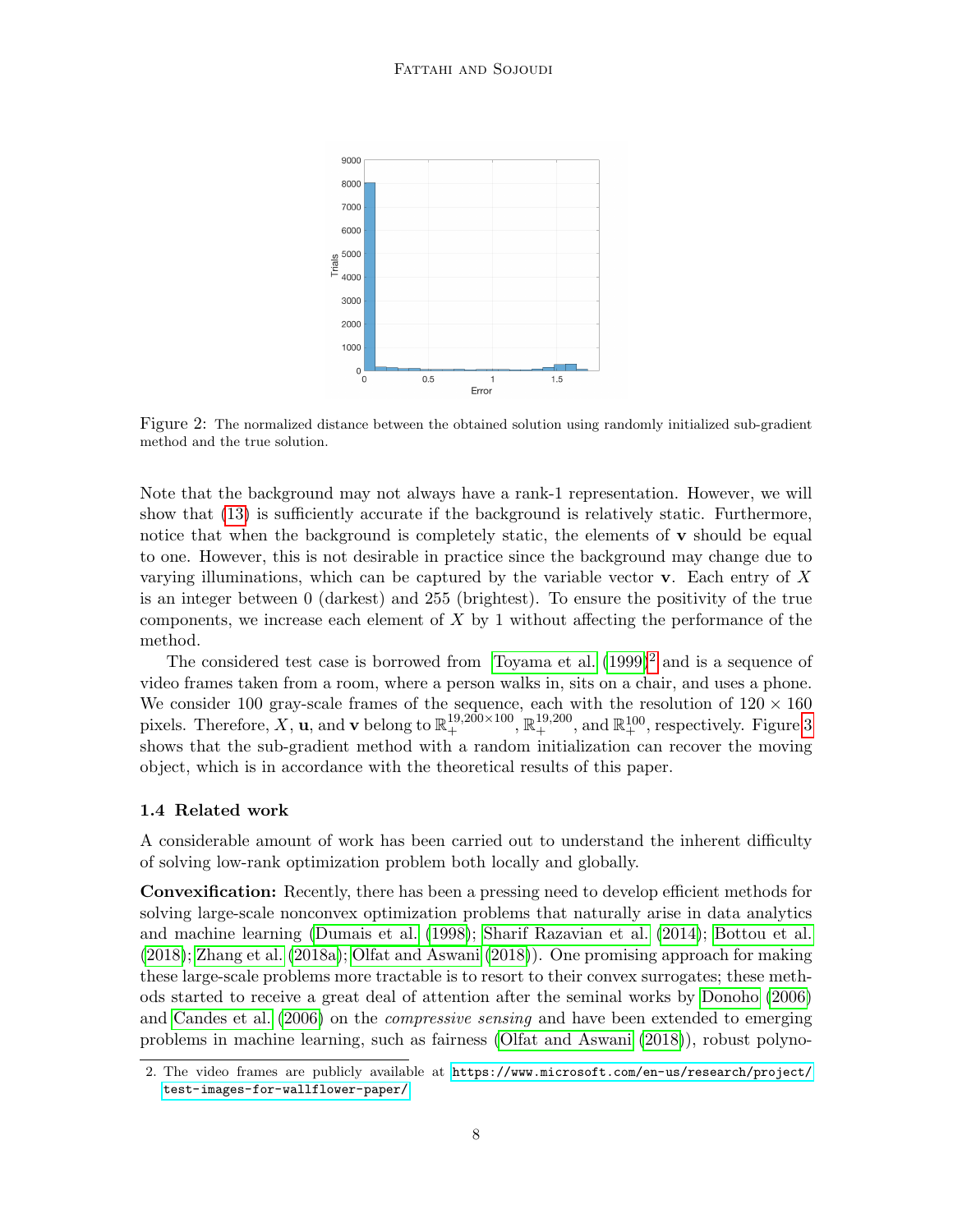<span id="page-8-0"></span>

Figure 3: The performance of the sub-gradient method in the moving object detection problem. The first row shows 3 out of 100 gray-scale frames in the studied test case that contain the moving objects. The second row shows the outcome of [\(SNR-PCA\)](#page-3-0) solved using randomly initialized sub-gradient method.

mial regression [\(Molybog et al.](#page-29-8) [\(2018\)](#page-29-8); [Madani et al.](#page-29-9) [\(2018\)](#page-29-9)), and neural networks [\(Bach](#page-27-8) [\(2017\)](#page-27-8)), to name a few. Nonetheless, the size of today's problems has been a major impediment to the tractability of these methods. In practice, the dimension of the real-world problems is overwhelmingly large, often surpassing the ability of these seemingly efficient convex methods to solve the problem in a reasonable amount of time. Due to this so-called curse of dimensionality, the common practice is to deploy fast local search algorithms directly applied to the original nonconvex problem with the hope of converging to acceptable solutions. Roughly speaking, these methods can only guarantee the local optimality, thus exposing themselves to potentially large optimality gaps. However, a recent line of work has shown that a surprisingly large class of nonconvex problems, including matrix completion/sensing [\(Bhojanapalli et al.](#page-27-4) [\(2016\)](#page-27-4); [Ge et al.](#page-28-3) [\(2016,](#page-28-3) [2017\)](#page-28-4); [Zhu et al.](#page-30-2) [\(2017\)](#page-30-2)), phase retrieval [\(Sun et al.](#page-29-11)  $(2018)$ ), and dictionary recovery (Sun et al.  $(2017)$ ) have *benign global* landscape, i.e., every local solution is also global and every saddle point has a direction with a strictly negative curvature (see [Chi et al.](#page-27-9) [\(2018\)](#page-27-9) for a comprehensive survey on the related problems). This enables most of the saddle-escaping local search algorithms to converge to a global solution, thereby resulting in a zero optimality gap [\(Ge et al.](#page-28-7) [\(2015\)](#page-28-7)).

Benign Landscape: As mentioned before, it has been recently shown that many low-rank optimization problems can be cast as smooth-but-nonconvex optimization problems that are free of spurious local minima. These methods heavily rely on the notion of restricted isometry property (RIP)—a property that was initially introduced by [Candes and Tao](#page-27-10) [\(2005\)](#page-27-10) and has been used ever since as a metric to measure a norm-preserving property of the objective function. In general, these methods have two major drawbacks: 1) they can only target a narrow set of nearly-isotropic instances [\(Zhang et al.](#page-30-3) [\(2018b\)](#page-30-3)), and 2) their proof technique depends on the differentiability of the objective function; a condition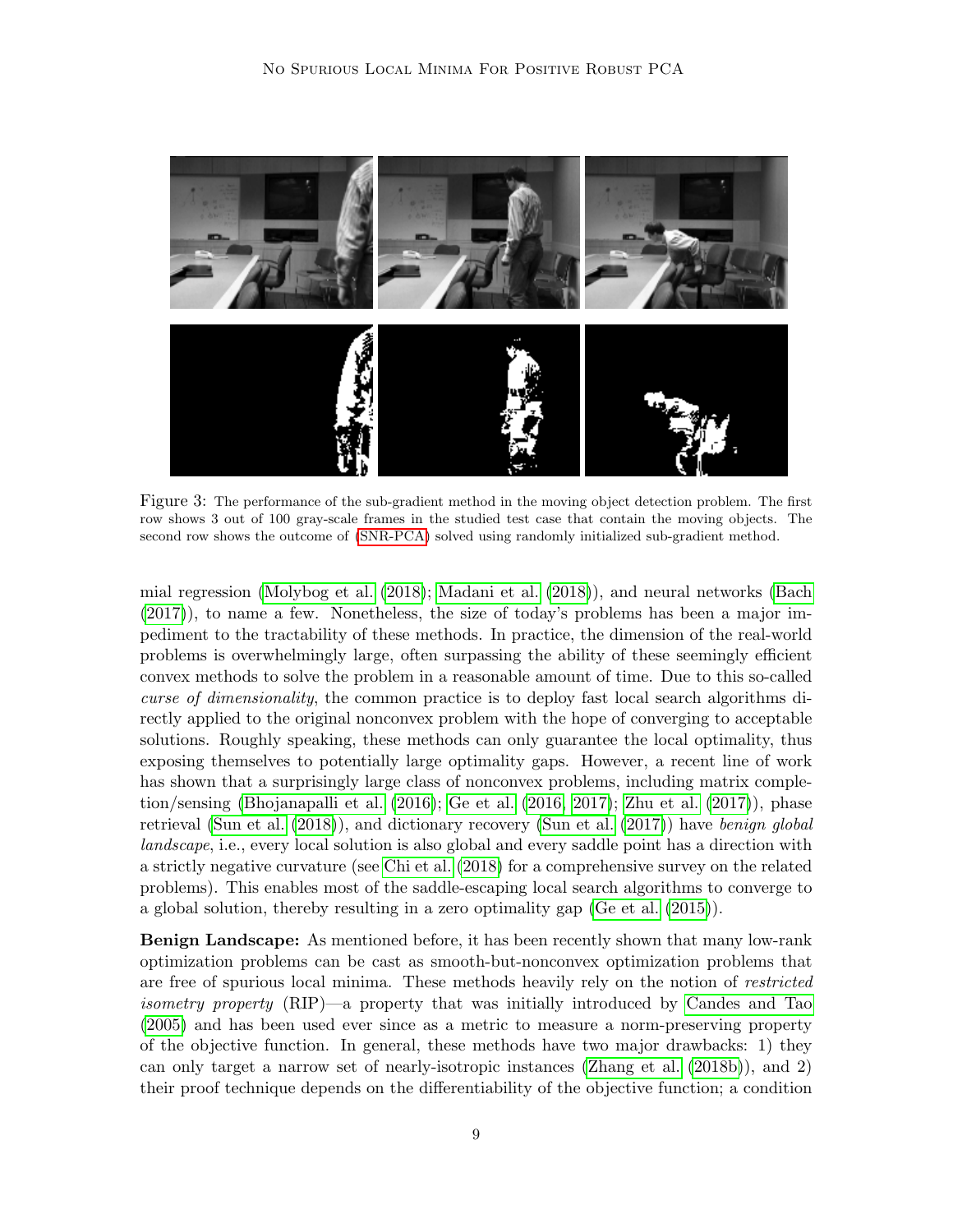that is not satisfied for non-smooth norms, such as  $\ell_1$ . To the best of our knowledge, the work by [Josz et al.](#page-28-8) [\(2018\)](#page-28-8) is the only one that studies the landscape of the  $\ell_1$  minimization problem, where the authors consider the tensor decomposition problem under the full and perfect measurements. Our work is somewhat related to [Ma et al.](#page-29-12) [\(2018\)](#page-29-12) that derives similar conditions for the absence of spurious local solution of the non-negative rank-1 matrix completion but for the smooth Frobenius norm minimization problem.

**PCA with prior information:** With an exponential growth in the size and dimensionality of the real-world datasets, it is often required to exploit the additional prior information in the PCA. In many real-world applications, prior knowledge from the underlying physics of the problem—such as non-negativity [\(Montanari and Richard](#page-29-0) [\(2016\)](#page-29-0)), sparsity [\(Zou](#page-30-0) [et al.](#page-30-0)  $(2006)$ , robustness (Candès et al.  $(2011)$ ), and nonlinearity [\(Gorban et al.](#page-28-2)  $(2008)$ ) can be taken into account to perform more efficient, consistent, and accurate PCA. The statistical properties of non-negative PCA have been recently studied by [Montanari and](#page-29-0) [Richard](#page-29-0) [\(2016\)](#page-29-0), where it is shown that by considering the non-negativity of the principal component, one can guarantee its consistent recovery with a significantly smaller signal-tonoise ratio. Note that the non-negativity assumption on the true solution can be traced back to some earlier works on the non-negative matrix factorization problem [\(Lee and Seung](#page-29-2) [\(1999\)](#page-29-2); [Hoyer](#page-28-9) [\(2004\)](#page-28-9)).

Numerical algorithms for non-smooth optimization: Numerical algorithms for nonsmooth optimization problems can be dated back to the work by Clarke on the extended definitions of gradients and directional derivatives, commonly known as generalized derivatives [\(Clarke](#page-27-11) [\(1990\)](#page-27-11)). Intuitively, for non-smooth functions, the gradient in the classical sense seize to exist at a subset of the points in the domain. The Clarke generalized derivative is introduced to circumvent this issue by associating a convex differential to these points, even if the original problem is non-convex. In the domain of unconstrained non-smooth optimization, earlier works have introduced simple algorithms that converge to approximate Clarke-stationary points [\(Goldstein](#page-28-10) [\(1977\)](#page-28-10); [Chaney and Goldstein](#page-27-12) [\(1978\)](#page-27-12)). More recent methods take advantage of the fact that many non-smooth optimization problems are smooth in every open dense subset of their domains. This implies that the objective function is smooth with probability one at a randomly drawn point. This observation lays the groundwork for several gradient-sampling-based algorithms for both unconstrained and constrained non-smooth optimization problems [\(Burke et al.](#page-27-13) [\(2005\)](#page-27-13); [Curtis and Overton](#page-28-11) [\(2012\)](#page-28-11)). More recently, a sub-gradient method is proposed in [Li et al.](#page-29-4) [\(2018\)](#page-29-4) for solving the robust PCA, where the authors prove linear convergence of the algorithm to the true components, provided that the initial point is chosen sufficiently close to the globally optimal solution.

# <span id="page-9-0"></span>2. Preliminaries

A directional derivative of a locally Lipschitz and possibly non-smooth function  $h(\mathbf{x})$  at x in the direction d is defined as

$$
h'(\mathbf{x}, \mathbf{d}) := \lim_{t \downarrow 0} \frac{h(\mathbf{x} + t\mathbf{d}) - h(\mathbf{x})}{t}
$$
(14)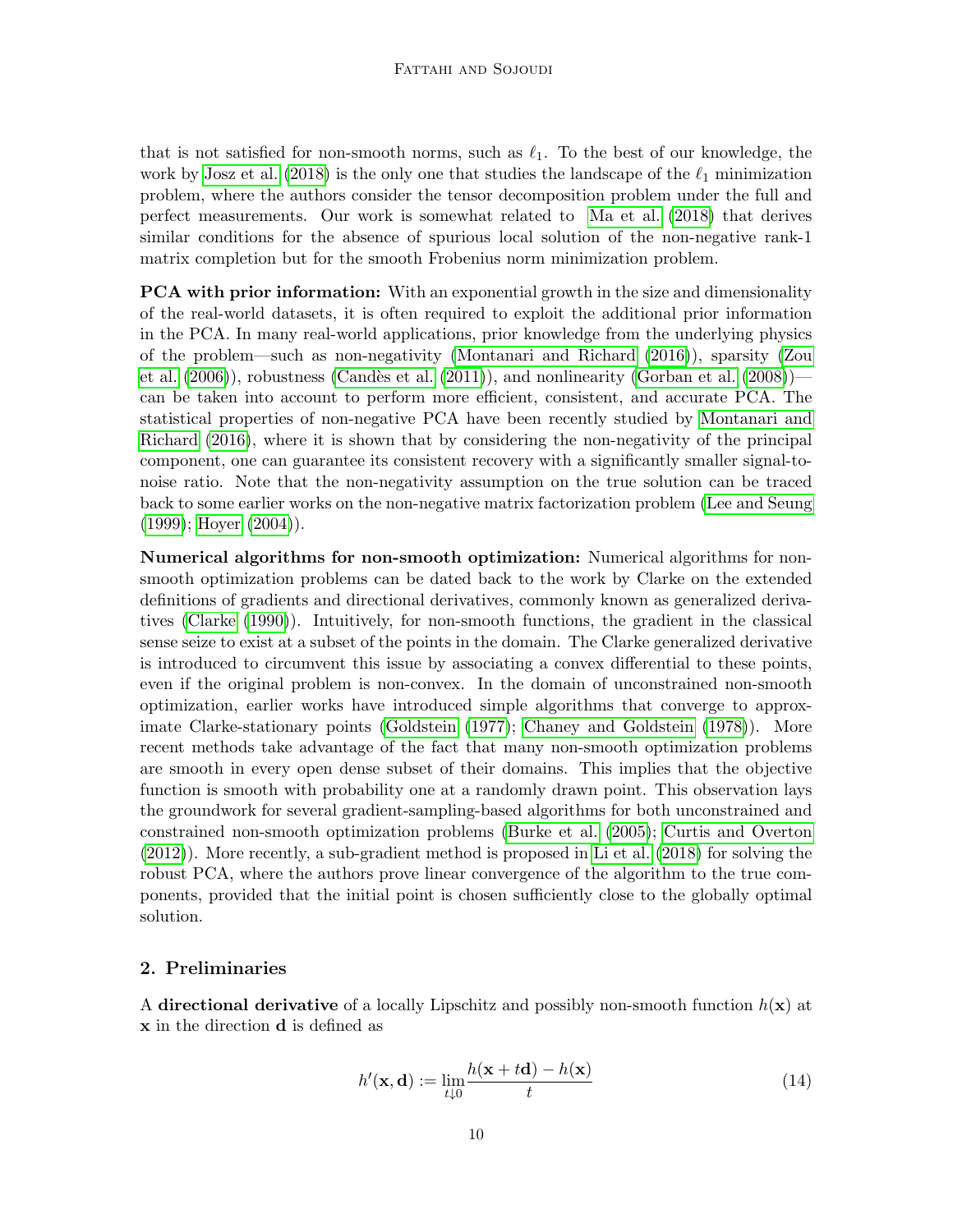upon existence. Based on this definition,  $\bar{u}$  is directional-minimum-stationary (or D-min-stationary) for [\(SNR-PCA\)](#page-3-0) if  $f'(\bar{\mathbf{u}}, \mathbf{d}) \geq 0$  for every *feasible* direction **d**, i.e., a direction that satisfies  $d_i \geq 0$  when  $u_i = 0$  for every index *i*. Similarly,  $\bar{u}$  is **directional-maximum-**stationary (or D-max-stationary) for [\(SNR-PCA\)](#page-3-0) if  $f'(\bar{\mathbf{u}}, \mathbf{d}) \leq 0$  for every feasible d. Finally,  $\bar{u}$  is directional-stationary (or D-stationary) for [\(SNR-PCA\)](#page-3-0) if it is either D-min- or D-max-stationary<sup>[3](#page-10-1)</sup>.

Every local minimum (maximum)  $\bar{u}$  should be D-min (max)-stationary for  $f(u)$ . On the other hand,  $\bar{u}$  cannot be a D-stationary point if  $f(u)$  has strictly positive and negative directional derivatives at that point. In that case,  $\bar{u}$  is neither local maximum nor minimum. A solution to a minimization problem is referred to as spurious local (or simply local) if there exists another feasible point with a strictly smaller objective value; a solution is globally optimal (or simply global) if no such point exists.

Finally, a vertex partitioning of a non-empty bipartite graph is the partition of its vertices into two groups such that there exist no adjacent vertices within each group.

Notation: The upper-case, bold lower-case, and lower-case letters are used to show the matrices, vectors, and scalars, respectively. The space of non-negative and real  $n \times 1$ vectors and  $m \times n$  matrices are denoted by  $\mathbb{R}^n_+$  and  $\mathbb{R}^{n \times m}_+$ , respectively. The symbols  $||W||_1$ and  $||W||_F$  denote the element-wise  $\ell_1$  norm and Frobenius norm of W, respectively. The  $(i, j)$ <sup>th</sup> entry of a matrix W is shown as  $W_{ij}$ , whereas the i<sup>th</sup> entry of a vector **w** is denoted by  $w_i$ . Given the sequences  $f_1(n)$  and  $f_2(n)$ , the notation  $f_1(n) \lesssim f_2(n)$  or equivalently  $f_1(n) = O(f_2(n))$  means that there exists a number  $c_1 \in [0, \infty)$  such that  $f_1(n) \leq c_1 f_2(n)$ for all *n*. Similarly, the notation  $f_1(n) \ge f_2(n)$  or  $f_1(n) = \Omega(f_2(n))$  means that there exists a number  $c_2 > 0$  such that  $f_1(n) \ge c_2 f_2(n)$  for all n. The indicator function  $\mathbb{I}_{x>\alpha}$  takes the value 1 if  $x \ge \alpha$  and 0 otherwise. For an event  $\mathcal{E}$ , the notation  $\mathbb{P}(\mathcal{E})$  is used to show the probability of its occurrence.

### <span id="page-10-0"></span>3. Base Case: Noiseless Non-negative Robust PCA

In this section, we consider the noiseless version of both symmetric and asymmetric nonnegative robust PCA. While not entirely obvious, the subsequent arguments are the core of our proofs for the general noisy case. In the noiseless scenario, [\(SNR-PCA\)](#page-3-0) is reduced to

<span id="page-10-3"></span><span id="page-10-2"></span>
$$
\min_{\mathbf{u}\geq 0} \quad f(\mathbf{u}) = \sum_{(i,j)\in\Omega} |u_i u_j - u_i^* u_j^*| \tag{P1-Sym}
$$

For the asymmetric problem [\(ANR-PCA\)](#page-3-1), the solution is invariant to scaling. In other words, if  $(\mathbf{u}, \mathbf{v})$  is a solution to [\(ANR-PCA\)](#page-3-1), then  $(\frac{1}{q}\mathbf{u}, q\mathbf{v})$  is also a valid solution with the same objective value, for every scalar  $q > 0$ . To circumvent the issue of invariance to scaling, it is common to balance the norms of  $\bf{u}$  and  $\bf{v}$  by penalizing their difference. Therefore, similar to the works by [Ge et al.](#page-28-4) [\(2017\)](#page-28-4); [Zheng and Lafferty](#page-30-4) [\(2016\)](#page-30-4); [Yi et al.](#page-30-5) [\(2016\)](#page-30-5), we consider the following regularized variant of [\(ANR-PCA\)](#page-3-1):

$$
\min_{\mathbf{u}\geq 0,\mathbf{v}\geq 0} f_{\text{asym}}(\mathbf{u}, \mathbf{v}) = \|\mathcal{P}_{\Omega}(X - \mathbf{u}\mathbf{v}^T)\|_1 + \alpha |\mathbf{u}^T \mathbf{u} - \mathbf{v}^T \mathbf{v}| \tag{15}
$$

<span id="page-10-1"></span><sup>3.</sup> Note that the notion of D-stationary points is often used in lieu of D-min-stationary in the literature. However, we use a slightly more general definition in this paper to account for the local maxima of [\(SNR-PCA\)](#page-3-0).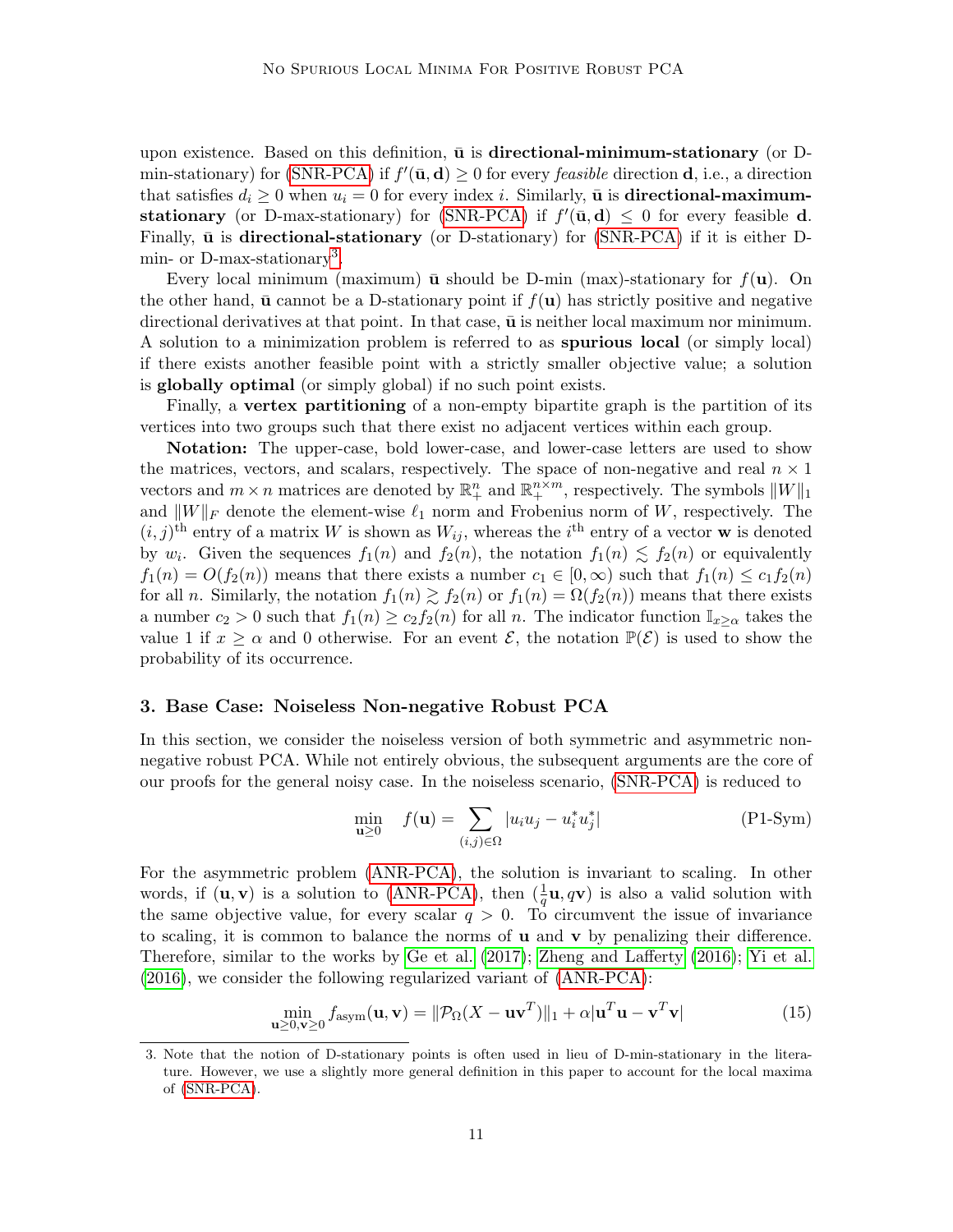for an arbitrary constant  $\alpha > 0$  (note that the positivity of  $\alpha$  is the only condition required in this work). To deal with the asymmetric case, we first convert it to a symmetric problem after a simple concatenation of variables. Define  $\mathbf{w} = [\mathbf{u}^T \ \mathbf{v}^T]^T$ ,  $\mathbf{w}^* = [\mathbf{u}^{*T} \ \mathbf{v}^{*T}]^T$ , and  $\overline{\Omega} = \{(i, j) | (i, j - m) \in \Omega \}$ . Based on these definitions, one can symmetrize [\(15\)](#page-10-2) as follows:

<span id="page-11-3"></span><span id="page-11-2"></span>
$$
\min_{\mathbf{w} \ge 0} \quad f_{\text{asym}}(\mathbf{w}) = \sum_{(i,j) \in \bar{\Omega}} |w_i w_j - w_i^* w_j^*| + \alpha \left| \sum_{i=1}^m w_i^2 - \sum_{j=m+1}^{m+n} w_j^2 \right| \tag{P1-Asym}
$$

To simplify the notation, we drop the subscript from  $f_{\text{asym}}(\mathbf{w})$  whenever there is no ambiguity in the context.

#### 3.1 Deterministic Guarantees

Symmetric case: First, we introduce deterministic conditions to guarantee a benign landscape for [\(P1-Sym\)](#page-10-3).

<span id="page-11-0"></span>**Theorem 7** Suppose that  $\mathbf{u}^* > 0$  and  $\mathcal{G}(\Omega)$  has no bipartite component. Then, the following statements hold for [\(P1-Sym\)](#page-10-3):

- 1. It does not have any spurious local minimum;
- 2. The point  $\mathbf{u} = \mathbf{u}^*$  is the unique global minimum;
- 3. In the positive orthant, the point  $\mathbf{u} = \mathbf{u}^*$  is the only D-stationary point.

Additionally, if  $G(\Omega)$  is connected, the following statements hold for [\(P1-Sym\)](#page-10-3):

- 4. The points  $\mathbf{u} = \mathbf{u}^*$  and  $\mathbf{u} = 0$  are the only D-min-stationary points;
- 5. The point  $\mathbf{u} = 0$  is a local maximum.

The above theorem has a number of important implications for [\(P1-Sym\)](#page-10-3): 1) it has no spurious local solution, 2)  $\mathbf{u} = \mathbf{u}^*$  is its unique global solution, and 3) every feasible point  $\mathbf{u} > 0$  such that  $\mathbf{u} \neq \mathbf{u}^*$  has at least a strictly negative directional derivative. Additionally, if  $\mathcal{G}(\Omega)$  is connected, the feasible points of [\(P1-Sym\)](#page-10-3) with zero entries either have a strictly negative directional derivative or correspond to the origin that is a local maximum with a strictly negative curvature. Therefore, these points are not local/global minima and can be easily avoided using local search algorithms.

To prove Theorem [7,](#page-11-0) we first need the following important lemma.

<span id="page-11-1"></span>**Lemma 8** Suppose that  $\mathcal{G}(\Omega)$  has no bipartite component and  $\mathbf{u}^* > 0$ . Then, for every D-min-stationary point **u** of [\(P1-Sym\)](#page-10-3), we have  $u[c] > 0$  or  $u[c] = 0$ , where  $u[c]$  is a sub-vector of **u** induced by the  $c^{th}$  component of  $\mathcal{G}(\Omega)$ .

Proof See Appendix [A.](#page-30-6)

Now, we are ready to present the proof of Theorem [7.](#page-11-0)

**The Second**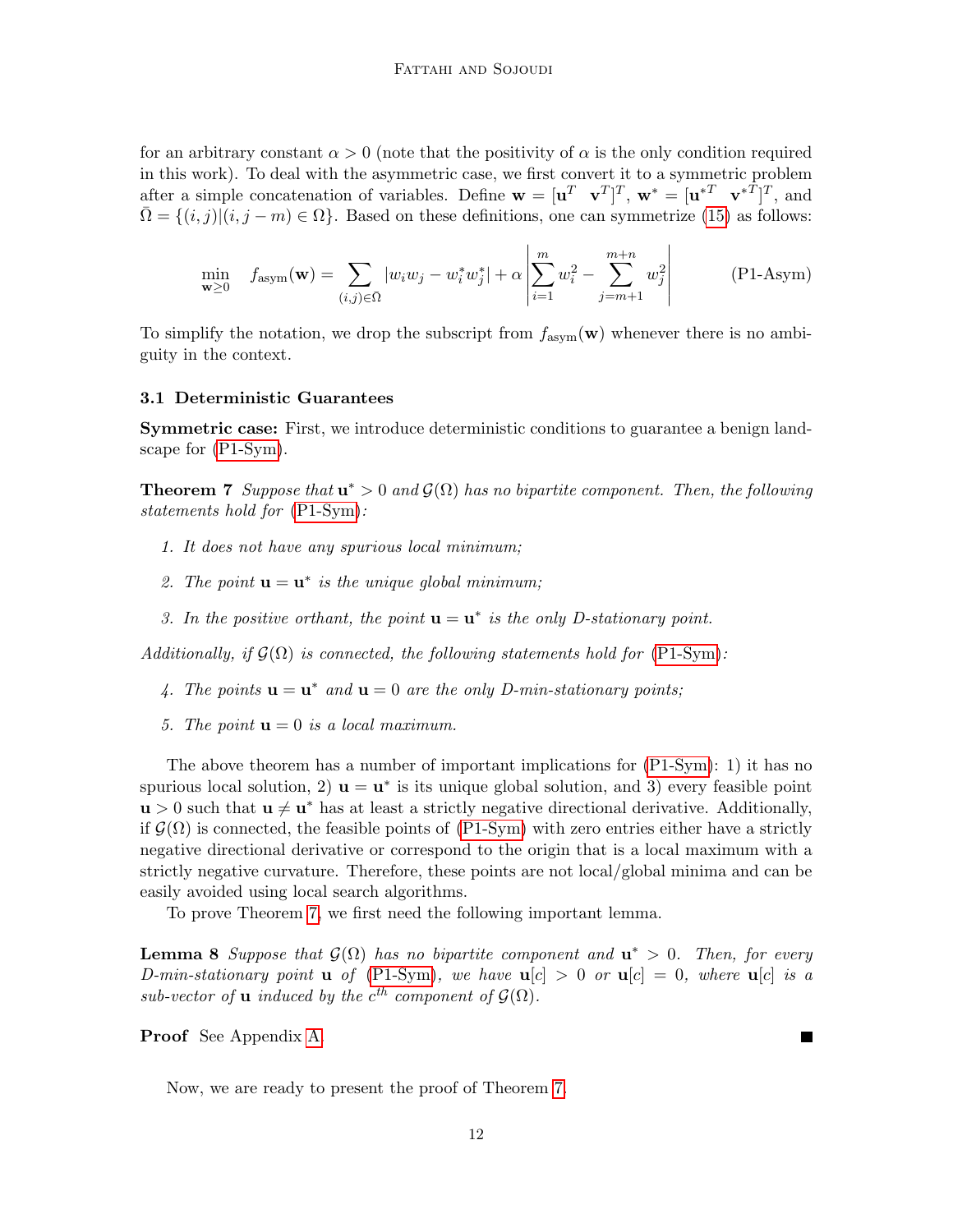**Proof of Theorem [7:](#page-11-0)** We prove the first three statements. Note that Statement 5 can be easily verified and Statement 4 is implied by Lemma [8](#page-11-1) and Statement 3.

Suppose that  $\mathbf{u} \neq \mathbf{u}^*$  is a local minimum. Note that if  $u_i = 0$  for some i, Lemma [8](#page-11-1) implies that  $u[c] = 0$  for the  $c<sup>th</sup>$  component that includes node *i*. However, a strictly positive perturbation of  $\mathbf{u}[c]$  decreases the objective function and, therefore, **u** cannot be a local minimum. Hence, it is enough to consider the case  $u > 0$ . We show that u cannot be D-stationary. This immediately certifies the validity of the first three statements. First, we prove that

$$
\min_{k \in \Omega_i} \frac{u_k^*}{u_k} \le \frac{u_i}{u_i^*} \le \max_{k \in \Omega_i} \frac{u_k^*}{u_k} \tag{16}
$$

for every  $i \in \{1, \dots, n\}$ , where  $\Omega_i = \{j | (i, j) \in \Omega\}$ . By contradiction and without loss of generality, suppose that  $u_i/u_i^* > \max_{k \in \Omega_i} u_k^*/u_k$  for some *i*. This implies that  $u_i u_j > u_i^* u_j^*$ for every  $j \in \Omega_i$ . Therefore, a negative or positive perturbation of  $u_i$  results in respective negative or positive directional derivatives, contradicting the D-stationarity of u. With no loss of generality, assume that the sparsity graph  $\mathcal{G}(\Omega)$  is connected (since the arguments made in the sequel can be readily applied to every disjoint component of  $\mathcal{G}(\Omega)$  and that the following ordering holds:

<span id="page-12-0"></span>
$$
0 < \frac{u_1^*}{u_1} \le \frac{u_2^*}{u_2} \le \dots \le \frac{u_n^*}{u_n} \tag{17}
$$

Therefore, due to [\(16\)](#page-11-2), we have

<span id="page-12-1"></span>
$$
0 < \frac{u_1^*}{u_1} \le \min_{k \in \Omega_i} \frac{u_k^*}{u_k} \le \frac{u_i}{u_i^*} \le \max_{k \in \Omega_i} \frac{u_k^*}{u_k} \le \frac{u_n^*}{u_n} \tag{18}
$$

for every  $i \in \{1, \cdots, n\}.$ 

Since  $\mathbf{u} \neq \mathbf{u}^*$ , there exists some index t such that  $u_t \neq u_t^*$ . This implies that  $u_n^*/u_n > 1$ ; otherwise, we should have  $u_n^*/u_n \leq 1$ . This together with [\(17\)](#page-12-0), implies that  $u_t^*/u_t < 1$  and  $u_t/u_t^* > 1$ , which contradicts [\(18\)](#page-12-1). Now, define the sets

<span id="page-12-2"></span>
$$
T_1 = \left\{ i \Big| \frac{u_i^*}{u_i} = \frac{u_n^*}{u_n}, 1 \le i \le n \right\} \tag{19}
$$

$$
T_2 = \left\{ j | \frac{u_j}{u_j^*} = \frac{u_n^*}{u_n}, 1 \le j \le n \right\}
$$
 (20)

Moreover, define the set  $N = V \setminus (T_1 \cup T_2)$  and let **d** be

<span id="page-12-4"></span><span id="page-12-3"></span>
$$
d_i = \begin{cases} \frac{u_i}{u_n} & \text{if } i \in T_1\\ -\frac{u_i}{u_n} & \text{if } i \in T_2\\ 0 & \text{if } i \in N \end{cases}
$$
 (21)

Define a perturbation of **u** as  $\hat{\mathbf{u}} = \mathbf{u} + \mathbf{d}\epsilon$  where  $\epsilon > 0$  is chosen to be sufficiently small. Next, the effect of the above perturbation on different terms of [\(P1-Sym\)](#page-10-3) will be analyzed. To this goal, we divide  $\Omega$  into four sets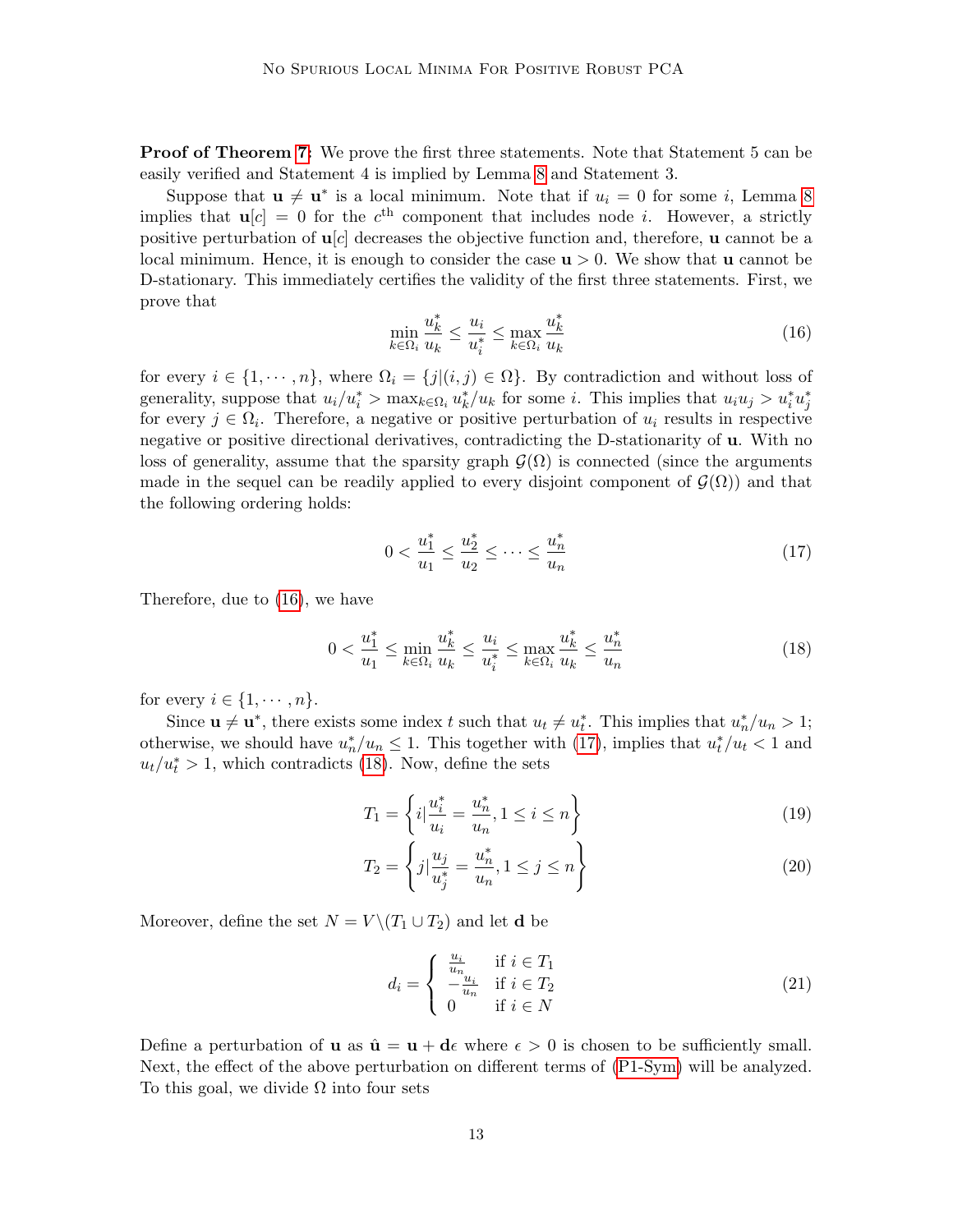1.  $(i, j) \in \Omega$  and  $i, j \in T_1$ : In this case, since  $u_i < u_i^*$  and  $u_j < u_j^*$ , one can write

$$
|\hat{u}_i\hat{u}_j - u_i^* u_j^*| = u_i^* u_j^* - \hat{u}_i \hat{u}_j = u_i^* u_j^* - \left(u_i + \frac{u_i}{u_n} \epsilon\right) \left(u_j + \frac{u_j}{u_n} \epsilon\right)
$$
  

$$
= |u_i u_j - u_i^* u_j^*| - \left(\frac{2u_i u_j}{u_n}\right) \epsilon - \left(\frac{u_i u_j}{u_n^2}\right) \epsilon^2
$$
(22)

where we have used the assumption  $\mathbf{u}^*, \mathbf{u} > 0$ .

2.  $(i, j) \in \Omega$  and  $i, j \in T_2$ : In this case, since  $u_i > u_i^*$  and  $u_j > u_j^*$ , one can write

$$
|\hat{u}_i\hat{u}_j - u_i^* u_j^*| = \hat{u}_i \hat{u}_j - u_i^* u_j^* = \left(u_i - \frac{u_i}{u_n}\epsilon\right) \left(u_j - \frac{u_j}{u_n}\epsilon\right) - u_i^* u_j^* = |u_i u_j - u_i^* u_j^*| - \left(\frac{2u_i u_j}{u_n}\right) \epsilon + \left(\frac{u_i u_j}{u_n^2}\right) \epsilon^2
$$
(23)

where we have used the assumption  $\mathbf{u}^*, \mathbf{u} > 0$ .

3.  $(i, j) \in \Omega$ ,  $i \in N$ , and  $j \in T_1 \cup T_2$ : According to the definitions of  $T_1$  and  $T_2$ , we have

$$
\frac{u_i}{u_i^*} < \frac{u_n^*}{u_n}, \qquad \frac{u_i^*}{u_i} < \frac{u_n^*}{u_n} \tag{24}
$$

Now, if  $j \in T_1$ , one can write

$$
\frac{u_i}{u_i^*} < \frac{u_j^*}{u_j} \implies u_i u_j < u_i^* u_j^* \tag{25}
$$

which implies that

$$
|\hat{u}_i\hat{u}_j - u_i^*u_j^*| = u_i^*u_j^* - \hat{u}_i\hat{u}_j = u_i^*u_j^* - u_i\left(u_j + \frac{u_j}{u_n}\epsilon\right) = |u_iu_j - u_i^*u_j^*| - \left(\frac{u_iu_j}{u_n}\right)\epsilon
$$
 (26)

Similarly, if  $j \in T_2$ , one can verify that

$$
|\hat{u}_i\hat{u}_j - u_i^*u_j^*| = |u_iu_j - u_i^*u_j^*| - \left(\frac{u_iu_j}{u_n}\right)\epsilon
$$
 (27)

4.  $(i, j) \in \Omega$ ,  $i \in T_1$ , and  $j \in T_2$ : In this case, note that

$$
|\hat{u}_i\hat{u}_j - u_i^*u_j^*| = \left| \left(u_i + \frac{u_i}{u_n}\epsilon\right) \left(u_j - \frac{u_j}{u_n}\epsilon\right) - u_i^*u_j^* \right| \leq |u_iu_j - u_i^*u_j^*| + \left(\frac{u_iu_j}{u_n^2}\right)\epsilon^2
$$
 (28)

The above analysis entails that—unless N and the subgraphs of  $\mathcal{G}(\Omega)$  induced by the nodes in  $T_1$  or  $T_2$  are empty— $f'(\mathbf{u}, \mathbf{d}) > 0$  and  $f'(\mathbf{u}, -\mathbf{d}) < 0$ , implying that **u** cannot be D-stationary. On the other hand, these conditions enforce  $\mathcal{G}(\Omega)$  to be bipartite, which is a contradiction. This completes the proof.

<span id="page-13-0"></span>Next, we show that  $\mathbf{u}^* > 0$  is *almost* necessary to guarantee the absence of spurious local minima for [\(P1-Sym\)](#page-10-3).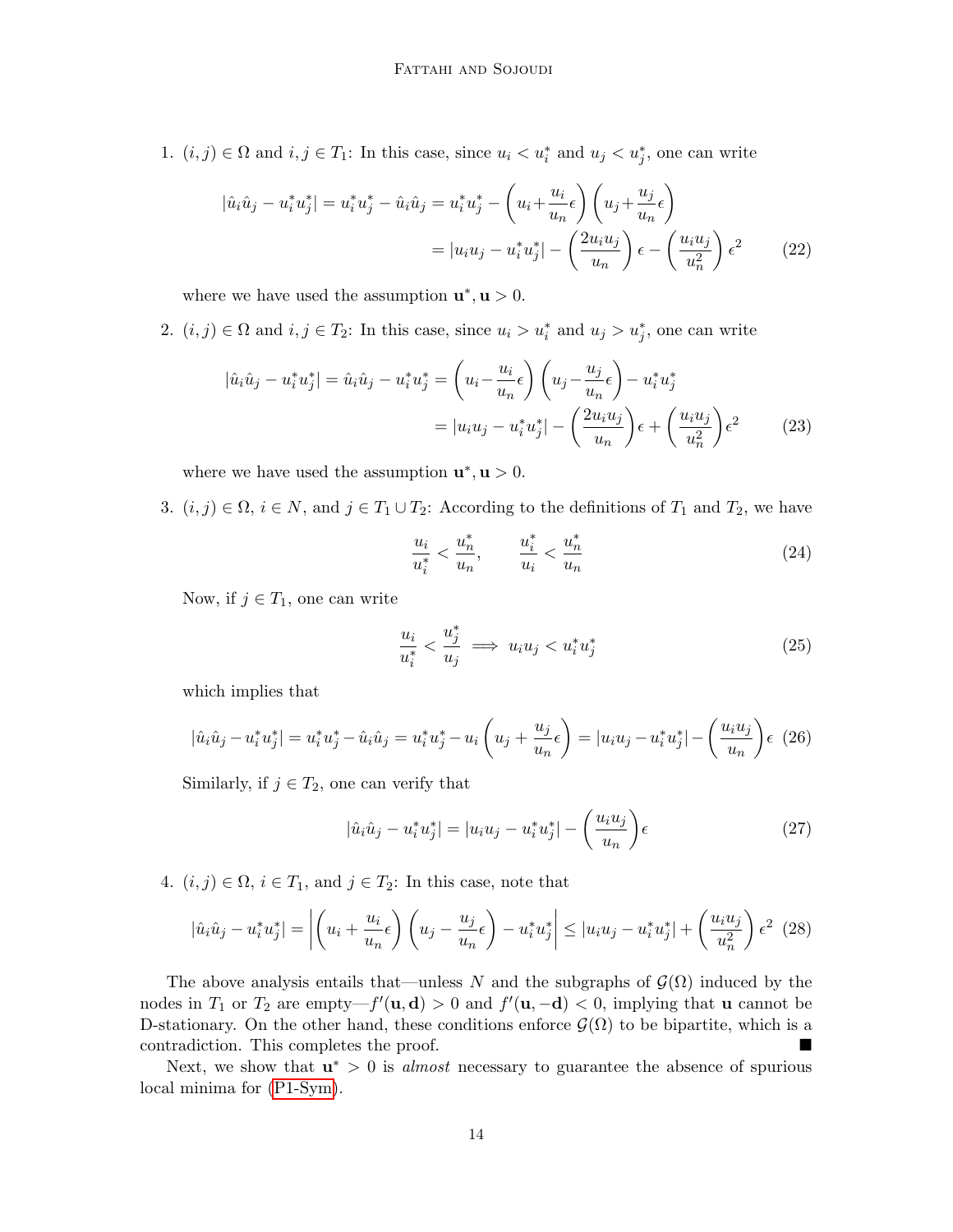**Proposition 9** Assume that  $\mathbf{u}^* \geq 0$  and  $\mathbf{u}^* \neq 0$  with at least one zero element. Then, there exists a set  $\Omega$  such that

- 1.  $\Omega$  includes all possible measurements except for one:
- 2. [\(P1-Sym\)](#page-10-3) has a spurious local minimum.

Proof See Appendix [B.](#page-30-7)

The next corollary shows that the assumption on the absence of bipartite components in  $\mathcal{G}(\Omega)$  is also necessary for the uniqueness of the global solution.

<span id="page-14-0"></span>**Proposition 10** Given any vector  $\mathbf{u}^* > 0$  and set  $\Omega$ , suppose that  $\mathcal{G}(\Omega)$  has a bipartite component. Then, the global solution of [\(P1-Sym\)](#page-10-3) is not unique.

**Proof** Without loss of generality, suppose that  $\mathcal{G}(\Omega)$  is a connected bipartite graph. For any vector  $\mathbf{u}^* > 0$ , the solution  $\mathbf{u} = \mathbf{u}^*$  is globally optimal for [\(P1-Sym\)](#page-10-3). Suppose that the bipartite graph  $\mathcal{G}(\Omega)$  partitions the entries of **u** into two sets  $V_1$  and  $V_2$  such that  $u_n \in V_1$ . Based on some simple algebra, one can easily verify that, for a sufficiently small  $\epsilon > 0$ , the solution

$$
\hat{u}_i \leftarrow \begin{cases} u_i + \frac{u_i}{u_n} \epsilon & \text{if } i \in V_1 \\ u_i - \frac{u_i}{u_n + \epsilon} \epsilon & \text{if } i \in V_2 \end{cases}
$$
\n
$$
(29)
$$

is also globally optimal for [\(P1-Sym\)](#page-10-3).

Asymmetric case: Next, we consider [\(15\)](#page-10-2) in the noiseless scenario by analyzing its sym-metrized counterpart [\(P1-Asym\)](#page-11-3). Based on the construction of  $\overline{\Omega}$ , the corresponding sparsity graph  $\mathcal{G}(\Omega)$  is bipartite. On the other hand, according to Proposition [10,](#page-14-0) the existence of a bipartite component in  $\mathcal{G}(\Omega)$  makes a part of the solution *invariant to scaling*, which subsequently results in the non-uniqueness of the global minimum. The additional regularization term in [\(P1-Asym\)](#page-11-3) is introduced to circumvent this issue by penalizing the difference in the norms of u and v.

<span id="page-14-1"></span>**Theorem 11** Suppose that  $\mathbf{w}^* > 0$  and  $\mathcal{G}(\bar{\Omega})$  is connected. Then, the following statements hold for  $(P1-Asym)$ :

- 1. The points  $\mathbf{w} = 0$  and  $\mathbf{w}$  with the properties  $\mathbf{w}\mathbf{w}^T = \mathbf{w}^*\mathbf{w}^{*T}$  and  $\sum_{i=1}^m w_i^2$  $\sum$ ie points  $\mathbf{w} = 0$  and  $\mathbf{w}$  with the properties  $\mathbf{w}\mathbf{w}^T = \mathbf{w}^*\mathbf{w}^{*T}$  and  $\sum_{i=1}^m w_i^2 = \sum_{j=m+1}^{m+n} w_j^2$  are the only D-min-stationary points;
- 2. The point  $\mathbf{w} = 0$  is a local maximum;
- 3. In the positive orthant, the point **w** with the properties  $\mathbf{w}\mathbf{w}^T = \mathbf{w}^*\mathbf{w}^{*T}$  and  $\sum_{i=1}^m w_i^2 =$  $\sum_{j=m+1}^{m+n} w_j^2$  is the only D-stationary point.

Proof See Appendix [C.](#page-31-0)

**Remark 12** Notice that, unlike the symmetric case, Theorem [11](#page-14-1) requires the connectedness of  $\mathcal{G}(\overline{\Omega})$ . This is due to the additional regularization term in [\(ANR-PCA\)](#page-3-1). In particular, similar arguments do not necessarily hold for the disjoint components of  $\mathcal{G}(\Omega)$  because of the coupling nature of the regularization term.

 $\blacksquare$ 

 $\blacksquare$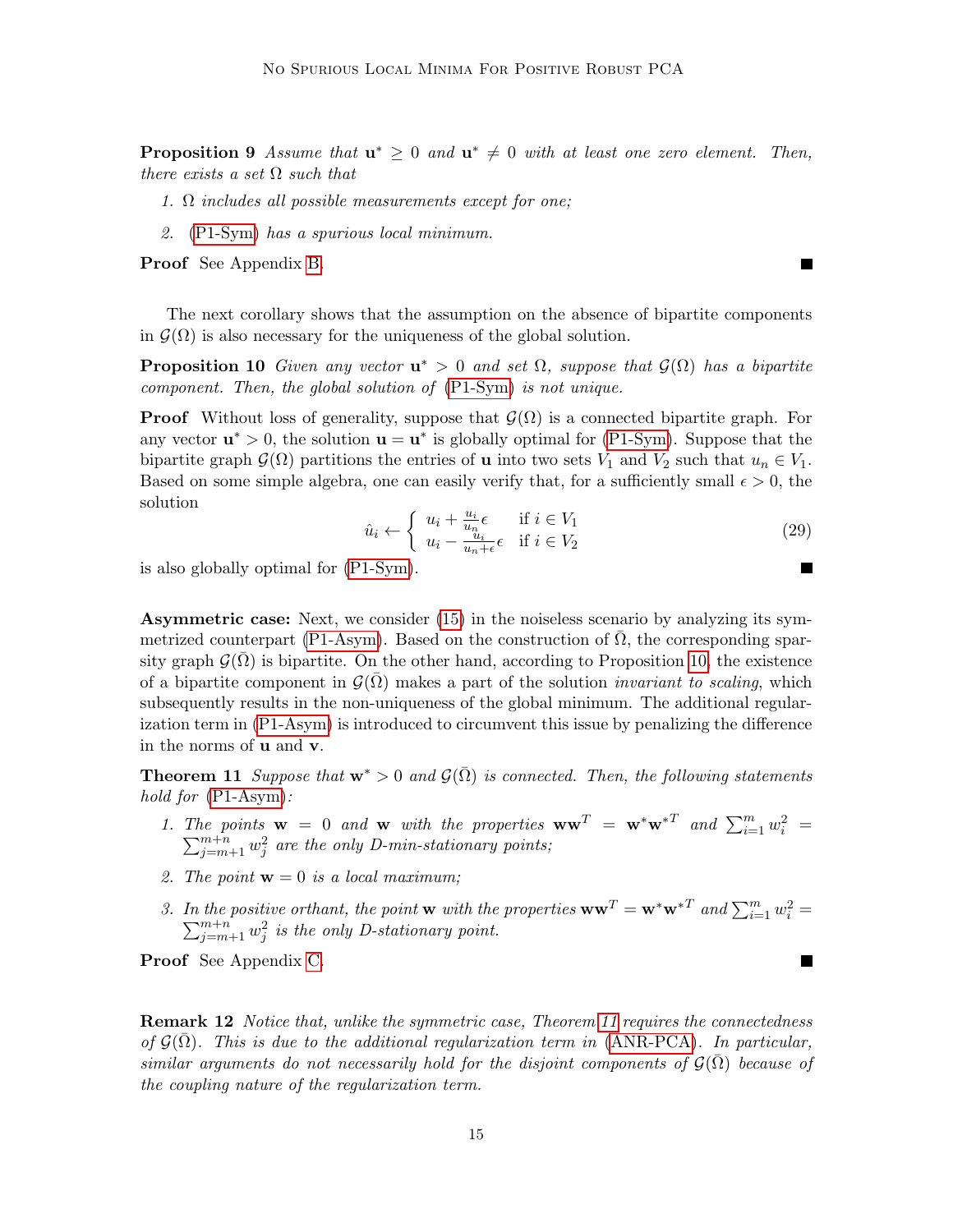# 3.2 Probabilistic Guarantees

Next, we consider the random sampling regime. Similar to the previous subsection, we first focus on the symmetric case.

Symmetric case: Suppose that every element of the upper triangular part of the matrix  $\mathbf{u}^*\mathbf{u}^{*T}$  is measured independently with probability p. In other words, for every  $(i, j) \in$  $\{1, 2, ..., n\}^2$  and  $i \leq j$ , the probability of  $(i, j)$  belonging to  $\Omega$  is equal to p.

<span id="page-15-0"></span>**Theorem 13** Suppose that  $\mathbf{u}^* > 0$  and  $p \geq 2 \log n/n$ . Then, the following statements hold for [\(SNR-PCA\)](#page-3-0) with probability approaching to one:

- 1. The points  $\mathbf{u} = \mathbf{u}^*$  and  $\mathbf{u} = 0$  are the only D-min-stationary points;
- 2. The point  $\mathbf{u} = 0$  is a local maximum;
- 3. In the positive orthant, the point  $\mathbf{u} = \mathbf{u}^*$  is the only D-stationary point.

To prove Theorem [13,](#page-15-0) it is useful to review a classical result on  $Erd\ddot{o}s-R\acute{e}nyi$  random graphs. Recall that a random graph (without self-loops) is  $Erd\ddot{o}s-R\acute{e}nyi$  if every edge is included in the graph independently with probability p. Therefore, excluding the random self-loops, the sparsity graph  $\mathcal{G}(\Omega)$  is Erdös-Rényi. The following classical result is borrowed from Erdös and Rényi's seminal paper (Erdös and Rényi [\(1959\)](#page-28-12)).

<span id="page-15-1"></span>**Theorem 14 (Erdös and Rényi [\(1959\)](#page-28-12))** Consider a random graph  $\mathcal{G}(n, p)$  with n nodes where each edge is independently included in the graph with probability p. Upon choosing

<span id="page-15-2"></span>
$$
p = \frac{\log n + c}{n},\tag{30}
$$

for some  $c > 0$ ,  $\mathcal{G}(n, p)$  becomes connected with probability of at least  $\Omega(e^{-e^{-c}})$ .

Our next lemma is based on Theorem [14](#page-15-1) and will be crucial in proving Theorem [13.](#page-15-0)

<span id="page-15-3"></span>**Lemma 15** Suppose that  $p \geq 2 \log n/n$ . Then,  $\mathcal{G}(\Omega)$  is connected and non-bipartite with probability approaching to one.

**Proof** Replacing c with  $\log n$  in [\(30\)](#page-15-2) yields that  $\mathcal{G}(\Omega)$  is connected with probability approaching to one (to be precise, with probability of at least  $e^{-1/n}$ ). Furthermore, conditioned on the connectedness of  $\mathcal{G}(\Omega)$ , the probability of the event that it contains at least one self-loop is  $1 - (1 - p)^n \ge 1 - (1 - \log n/n)^n = 1 - O(1/n)$ , which implies that  $\mathcal{G}(\Omega)$  is non-bipartite with probability approaching to one. **The Second Second** 

### **Proof of Theorem [13:](#page-15-0)** The proof immediately follows from Theorem [7](#page-11-0) and Lemma [15.](#page-15-3)  $\blacksquare$

<span id="page-15-4"></span>Similar to the deterministic case, we will show that both assumptions  $\mathbf{u}^* > 0$  and  $p \geq 0$  $\log n/n$  are *almost* necessary for the successful recovery of the global solution of [\(P1-Sym\)](#page-10-3). In particular, it will be proven that relaxing  $\mathbf{u}^* > 0$  to  $\mathbf{u}^* \geq 0$  will result in an instance that possesses a spurious local solution with non-negligible probability. Furthermore, it will be shown that the choice  $p \approx \log n/n$  is optimal—modulo log n-factor—for the unique recovery of the global solution.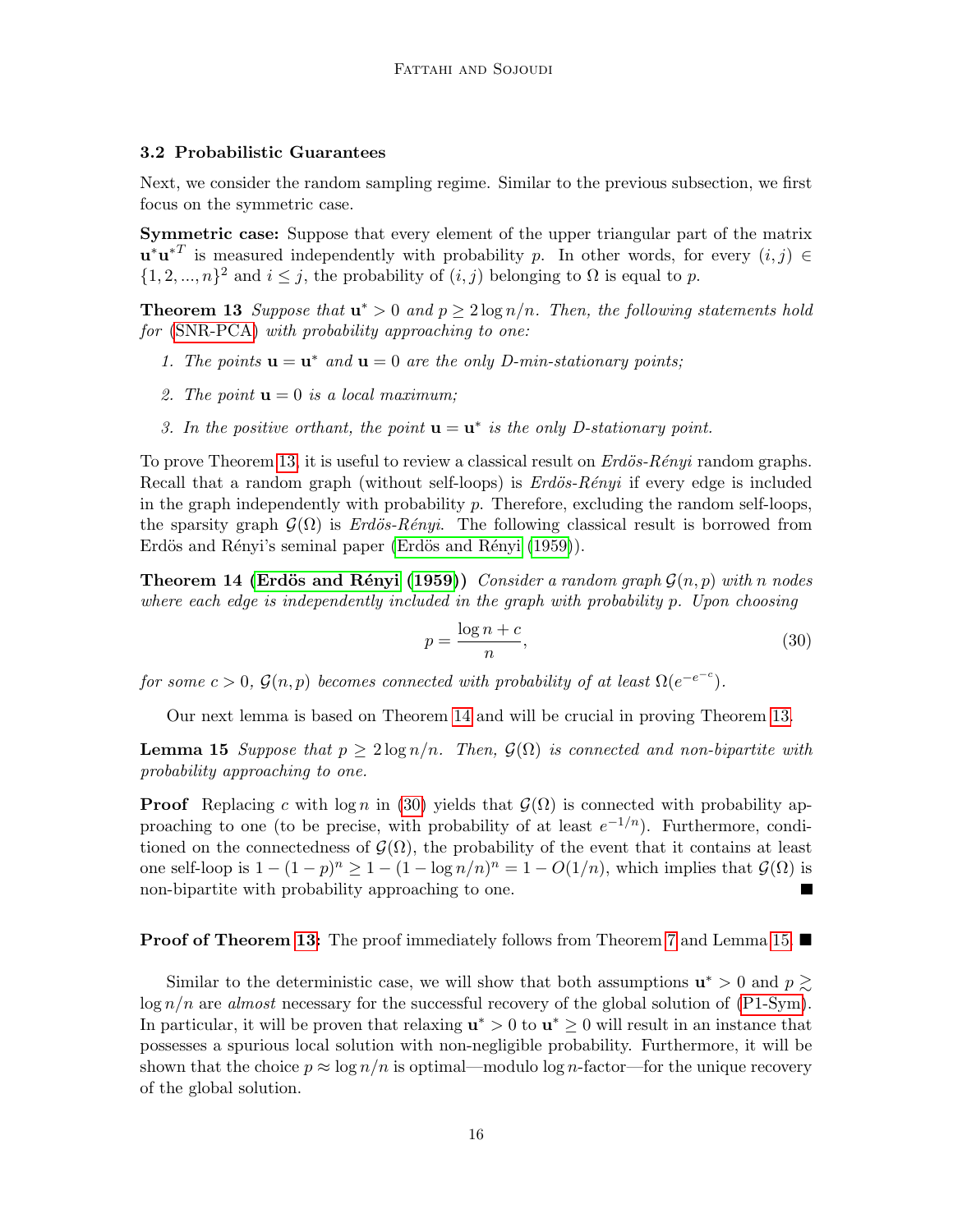**Proposition 16** Assuming that  $\mathbf{u}^* \geq 0$  and  $p < 1$ , [\(P1-Sym\)](#page-10-3) has a spurious local minimum with probability of at least  $1 - p > 0$ .

**Proof** Suppose that  $\mathbf{u}^* \geq 0$  and there exists an index i such that  $u_i^* = 0$ . The proof of Proposition [9](#page-13-0) can be used to show that excluding the measurement  $(i, i)$  gives rise to a spurious local minimum. This occurs with probability  $1 - p$ . The details are omitted due to their similarities to the proof of Proposition [9.](#page-13-0)

<span id="page-16-0"></span>**Proposition 17** Given any  $u^* > 0$ , suppose that  $np \to 0$  as  $n \to \infty$ . Then, the global solution of [\(P1-Sym\)](#page-10-3) is not unique with probability approaching to one.

Proof See Appendix [D.](#page-34-0)

**Remark 18** The statements based on "probability approaching to one" can be made more  $rigorous.$  This requires a more detailed analysis of the properties of Erdös-Rényi random graphs. This is fairly straightforward for Theorem [13;](#page-15-0) in this case, the statement "probability approaching to one" can be replaced by "probability of at least  $\Omega(e^{-1/n}(1-1/n))^n$ ". However, similar arguments for Propositions [16](#page-15-4) and [17](#page-16-0) require a more involved analysis of the non-asymptotic characteristics of random graphs and is outside of the scope of this paper.

Asymmetric case: Consider [\(15\)](#page-10-2) under a random sampling regime, where each element of  $\mathbf{u}^*\mathbf{v}^{*T}$  is independently observed with probability p. Next, the analog of Theorem [13](#page-15-0) for the asymmetric case is provided.

<span id="page-16-1"></span>**Theorem 19** Suppose that  $\mathbf{w}^* > 0$  and  $p \geq \frac{3(n+m)\log(n+m)}{nm}$  $\frac{\log(n+m)}{nm}$ . Then, the following statements hold for [\(P1-Asym\)](#page-11-3) with probability approaching to one as  $n + m \rightarrow \infty$ :

- 1. The points  $\mathbf{w} = 0$  and  $\mathbf{w}$  with the properties  $\mathbf{w}\mathbf{w}^T = \mathbf{w}^*\mathbf{w}^{*T}$  and  $\sum_{i=1}^m w_i^2$  $\sum$ ie points  $\mathbf{w} = 0$  and  $\mathbf{w}$  with the properties  $\mathbf{w}\mathbf{w}^T = \mathbf{w}^*\mathbf{w}^{*T}$  and  $\sum_{i=1}^m w_i^2 = \sum_{j=m+1}^{m+n} w_j^2$  are the only D-min-stationary points;
- 2. The point  $\mathbf{w} = 0$  is a local maximum;
- 3. In the positive orthant, the point **w** with the properties  $\mathbf{w}\mathbf{w}^T = \mathbf{w}^*\mathbf{w}^{*T}$  and  $\sum_{i=1}^m w_i^2 =$  $\sum_{j=m+1}^{m+n} w_j^2$  is the only D-stationary point.

<span id="page-16-2"></span>Before presenting the proof of Theorem [19,](#page-16-1) we note that  $\mathcal{G}(\overline{\Omega})$  no longer corresponds to an Erdös-Rényi random graph due to its bipartite structure. Instead, we present the analog of Theorem [14](#page-15-1) for random bipartite graphs. In particular, the following Theorem is a slightly modified version of the main result by [Saltykov](#page-29-13) [\(1995\)](#page-29-13) which guarantees the connectedness of a random bipartite graph, provided that the sampling probability exceeds a threshold. Equipped with this result and Theorem [13,](#page-15-0) one can easily verify the correctness of Theorem [19.](#page-16-1)

 $\blacksquare$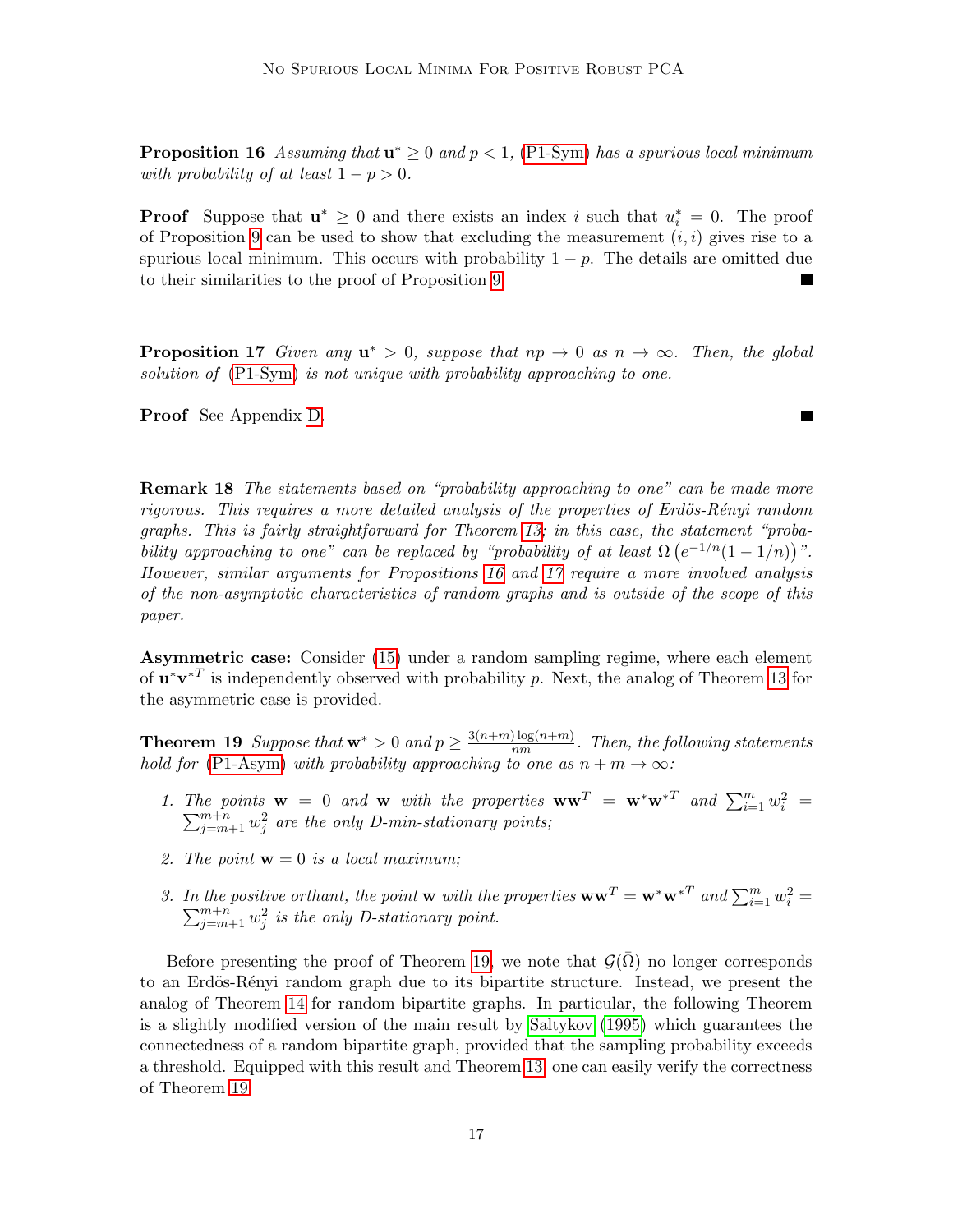**Theorem 20 [\(Saltykov](#page-29-13) [\(1995\)](#page-29-13))** Consider a random bipartite graph  $\mathcal{G}(m,n,p)$  with the vertex partitions  $V_u = \{1, \dots, m\}$  and  $V_v = \{m+1, \dots, m+n\}$  where each edge is independently included with probability p. Without loss of generality, assume that  $n \geq m$ . Upon choosing

$$
p \ge 3\left(1 + \frac{m}{n}\right)^{-1} \frac{(n+m)\log(n+m)}{nm} \tag{31}
$$

 $\mathcal{G}(m, n, p)$  becomes connected with probability approaching to one as  $n + m \to \infty$ .

**Proof of Theorem [19:](#page-16-1)** Based on Theorem [20,](#page-16-2)  $p \geq \frac{3(n+m)\log(n+m)}{nm}$  $\frac{n_{\text{mg}}(n+m)}{nm}$  guarantees the connectedness of  $\mathcal{G}(\bar{\Omega})$  with probability approaching to one. Invoking Theorem [13](#page-15-0) will complete the proof.

#### <span id="page-17-0"></span>4. Extension to Noisy Positive Robust PCA

In this section, we will show that an additive sparse noise with arbitrary values does not drastically change the landscape of the robust PCA. In other words, a limited number of grossly wrong measurements will not introduce any spurious local solution to the positive robust PCA. The key idea is to prove that the direction of descent that was introduced in the previous section is also valid when the measurements are not perfect, i.e., when they are subject to sparse noise. To this goal, consider the following problem in the symmetric case:

<span id="page-17-2"></span>
$$
\min_{\mathbf{u}\geq 0} \quad f(\mathbf{u}) = \sum_{(i,j)\in\Omega} |u_i u_j - X_{ij}| \tag{32}
$$

where

$$
X = \mathbf{u}^* \mathbf{u}^{*T} + S \tag{33}
$$

is the matrix of true measurements perturbed with sparse noise. Similarly, consider the following problem for the asymmetric case:

<span id="page-17-1"></span>
$$
\min_{\mathbf{u}\geq 0,\mathbf{v}\geq 0} \quad \sum_{(i,j)\in\Omega} |u_i v_j - X_{ij}| + \alpha \left| \sum_{i=1}^m u_i^2 - \sum_{j=1}^n v_j^2 \right| \tag{34}
$$

where  $\alpha$  is an arbitrary positive number. After symmetrization, [\(34\)](#page-17-1) can be re-written as

<span id="page-17-3"></span>
$$
\min_{\mathbf{w} \ge 0} \quad f(\mathbf{w}) = \sum_{(i,j) \in \bar{\Omega}} |w_i w_j - \bar{X}_{ij}| + \alpha \left| \sum_{i=1}^m w_i^2 - \sum_{j=m+1}^{m+n} w_j^2 \right| \tag{35}
$$

where

<span id="page-17-4"></span>
$$
\bar{X} = \mathbf{w}\mathbf{w}^T + \bar{S}
$$
 (36)

for  $\bar{X} \in \mathbb{R}^{(n+m)\times(n+m)}$  and

<span id="page-17-5"></span>
$$
\bar{S} = \begin{bmatrix} 0 & S \\ S^T & 0 \end{bmatrix} \tag{37}
$$

Furthermore, define  $\bar{B} = \{(i, j) : (i, j) \in \bar{\Omega}, \bar{S}_{ij} \neq 0\}$  and  $\bar{G} = \{(i, j) : (i, j) \in \bar{\Omega}, \bar{S}_{ij} = 0\}$  as the sets of bad and good measurements for the symmetrized problem, respectively. In this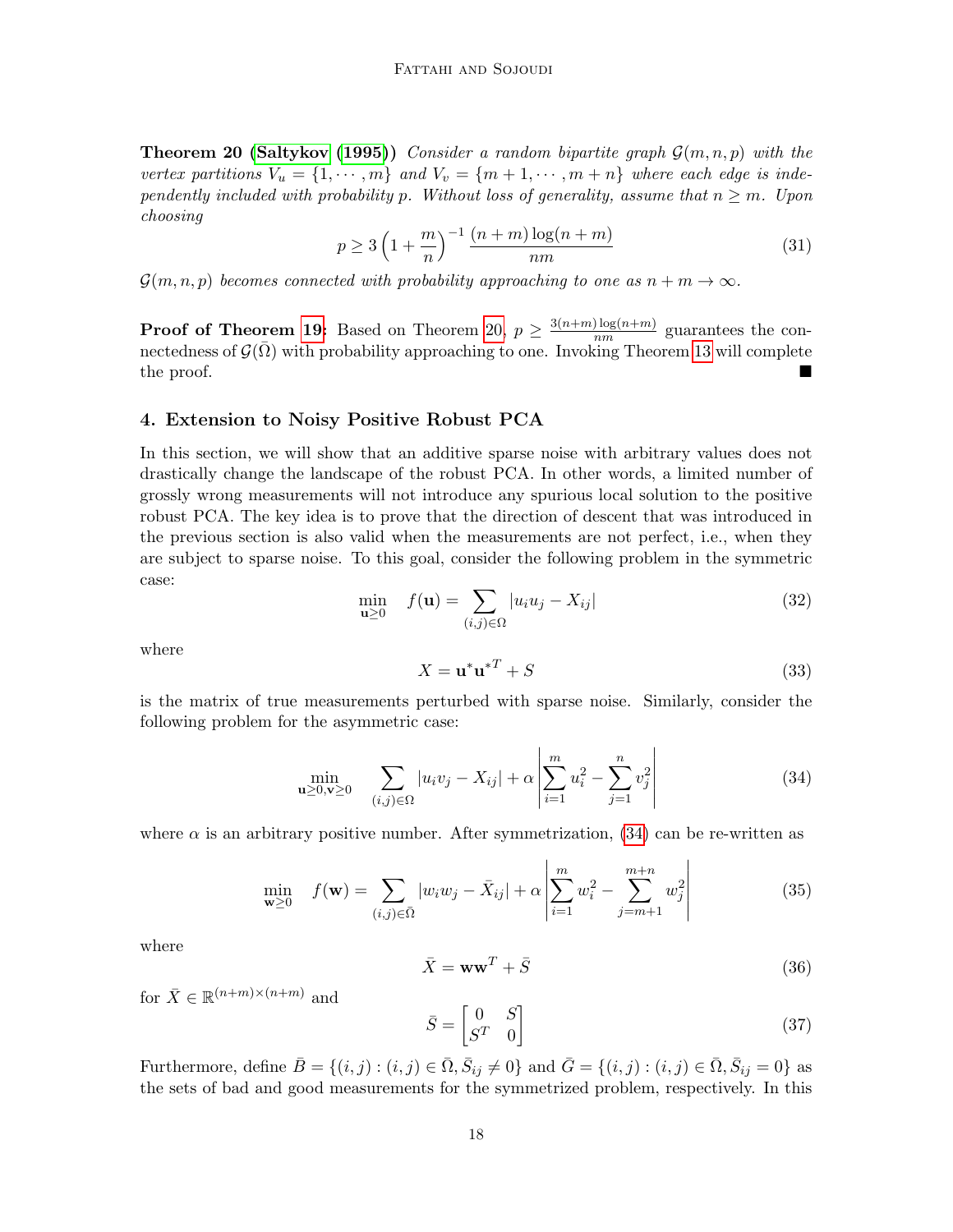work, we do not impose any assumption on the maximum value of the nonzero elements of S. However, without loss of generality, one may assume that  $\mathbf{u}^*\mathbf{u}^{*T} + S > 0$  and  $\mathbf{w}^*\mathbf{w}^{*T} + \bar{S} > 0$ ; otherwise, the non-positive elements can be discarded due to the assumptions  $\mathbf{u}^* > 0$  and  $(\mathbf{u}^*, \mathbf{v}^*) > 0$ . In fact, we impose a slightly more stronger condition in this work.

<span id="page-18-0"></span>**Assumption 1** There exists a constant  $c \in (0,1]$  such that  $S_{ij} + u_i^* u_j^* > cu_{\min}^{*2}$  and  $\bar{S}_{ij}$  +  $w_i^* w_j^* > c w_{\min}^{*^2}$  for [\(32\)](#page-17-2) and [\(35\)](#page-17-3), respectively.

# 4.1 Identifiability

Intuitively, the non-negative robust PCA under the unknown-but-sparse noise is more challenging to solve than its noiseless counterpart. In particular, one may consider [\(32\)](#page-17-2) as a variant of [\(P1-Sym\)](#page-10-3) discussed in the previous section, where the locations of the bad measurements are unknown; if these locations were known, they could have been discarded to reduce the problem to [\(P1-Sym\)](#page-10-3). If the measurements are subject to unknown noise, one of the main issues arises from the identifiability of the solution. To further elaborate, we will offer an example below.

**Example 1** Suppose that  $X(\epsilon) = (e_1 + \mathbf{1}\epsilon)(e_1 + \mathbf{1}\epsilon)^T$ , where  $e_1$  is the first unit vector and 1 is a vector of ones. Assuming that  $\Omega = \{1, ..., n\}^2$ , one can decompose  $X(\epsilon)$  in two forms

$$
X(\epsilon) = \underbrace{(e_1 + \mathbf{1}\epsilon)(e_1 + \mathbf{1}\epsilon)^T}_{\mathbf{u}_1^* \mathbf{u}_1^{*T}} + \underbrace{0}_{S_1}
$$
\n(38a)

$$
X(\epsilon) = \underbrace{\mathbf{1}\mathbf{1}^T\epsilon^2}_{\mathbf{u}_2^* \mathbf{u}_2^{*T}} + \underbrace{e_1e_1^T + \mathbf{1}e_1^T\epsilon + e_1\mathbf{1}^T\epsilon}_{S_2}
$$
(38b)

For every  $\epsilon > 0$ , both  $S_1$  and  $S_2$  can be considered as sparse matrices since the number of nonzero elements in each of these matrices is at most on the order of  $O(n)$ . However, unless more restrictions on the number of nonzero elements at each row or column of S are imposed, it is impossible to distinguish between these two cases. This implies that the solution is not identifiable.

In order to ensure that the solution is identifiable in the symmetric case, we assume that  $\Delta(\mathcal{G}(B)) \leq \eta \cdot \delta(\mathcal{G}(G))$  for some constant  $\eta \leq 1$  to be defined later. Roughly speaking, this implies that at each row of the measurement matrix, the number of good measurements should be at least as large as the number of bad ones. Similar to the work by [Ge et al.](#page-28-3) [\(2016,](#page-28-3) [2017\)](#page-28-4), we consider the regularized version of the problem, as in

$$
f_{\text{reg}}(\mathbf{u}) = \min_{\mathbf{u} \ge 0} \sum_{(i,j) \in \Omega} |u_i u_j - X_{ij}| + R(\mathbf{u})
$$
 (P2-Sym)

where  $R(\mathbf{u})$  is a regularizer defined as

<span id="page-18-1"></span>
$$
R(\mathbf{u}) = \lambda \sum_{i=1}^{n} (u_i - \beta)^4 \mathbb{I}_{u_i \ge \beta}
$$
 (39)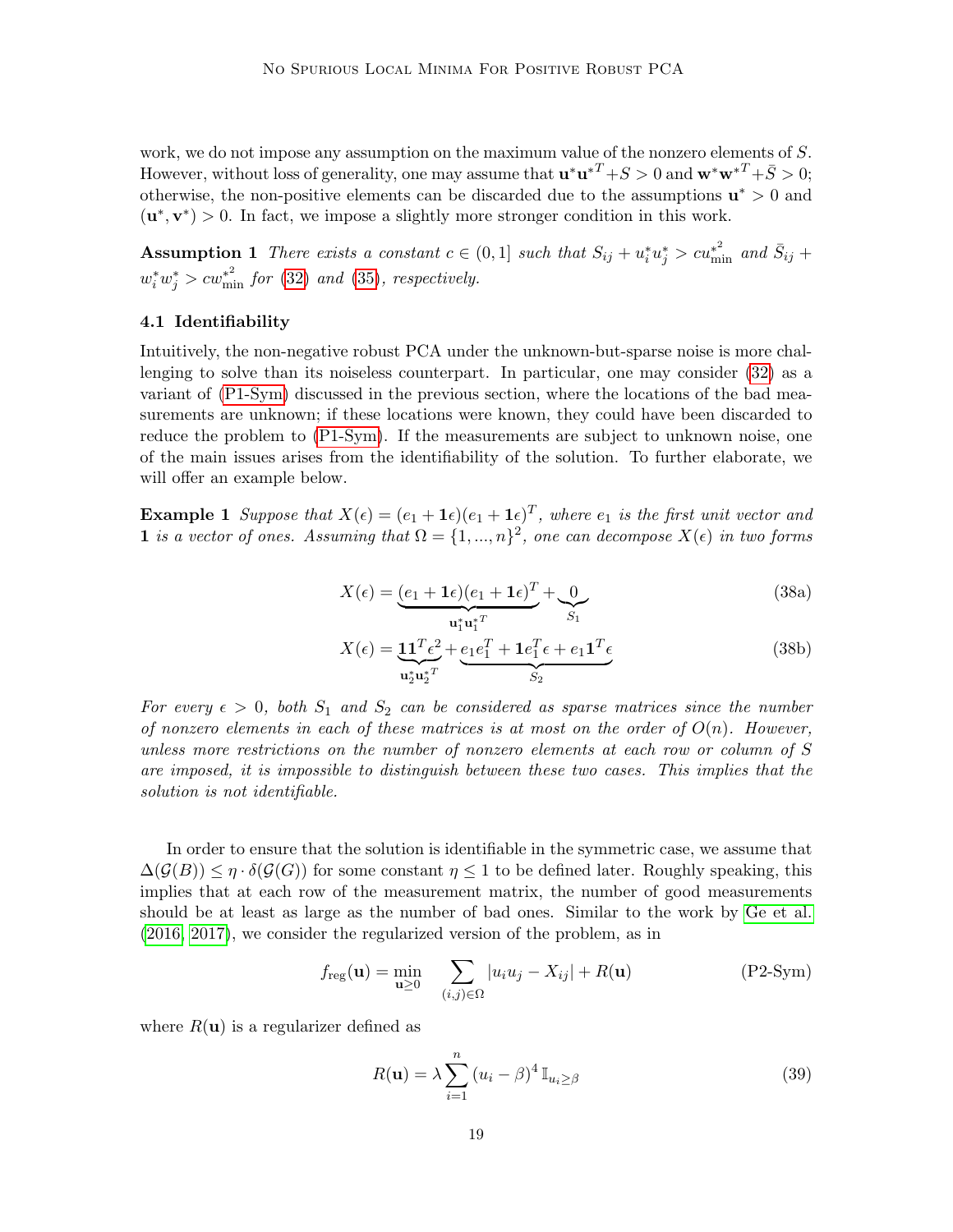for some fixed parameters  $\lambda$  and  $\beta$  to be specified later. Similarly, one can define an analogous regularization for [\(35\)](#page-17-3) as

$$
\min_{\mathbf{w} \ge 0} \quad f_{\text{reg}}(\mathbf{w}) = \sum_{(i,j) \in \bar{\Omega}} |w_i w_j - \bar{X}_{ij}| + \alpha \left| \sum_{i=1}^m w_i^2 - \sum_{j=m+1}^{m+n} w_j^2 \right| + R(\mathbf{w}) \tag{P2-Asym}
$$

with

<span id="page-19-2"></span><span id="page-19-0"></span>
$$
R(\mathbf{u}) = \lambda \sum_{i=1}^{m+n} (w_i - \beta)^4 \mathbb{I}_{w_i \ge \beta}
$$
 (40)

for some fixed parameters  $\lambda$  and  $\beta$  to be specified later. Note that the defined regularization function is convex in its domain. In particular, it eliminates the candidate solutions that are far from the true solution. Without loss of generality and to streamline the presentation, it is assumed that  $u_{\text{max}}^* = w_{\text{max}}^* = 1$  in the sequel.

**Lemma 21** Consider the parameter c defined in Assumption [1.](#page-18-0) The following statements hold:

- By choosing  $\beta = 1$  and  $\lambda = n/2$ , any D-stationary point  $\mathbf{u} > 0$  of [\(P2-Sym\)](#page-18-1) satisfies the inequalities  $(c/2)u_{\min}^{*^2} \le u_{\min} \le u_{\max} \le 2$ .
- By choosing  $\beta = 1$  and  $\lambda = (m + n)/2$ , any D-stationary point  $\mathbf{w} > 0$  of [\(P2-Asym\)](#page-19-0) satisfies the inequalities  $(c/2)w_{\min}^{*^2} \leq w_{\min} \leq w_{\max} \leq 2$ .

Proof See Appendix [E.](#page-36-0)

# 4.2 Deterministic Guarantees

In what follows, the deterministic conditions under which [\(P2-Sym\)](#page-18-1) and [\(P2-Asym\)](#page-19-0) have benign landscape will be investigated. The results of this subsection will be the building blocks for the derivation of the main theorems for both symmetric and asymmetric positive robust PCA under the random sampling and noise regime. Note that the analysis of the landscape will be more involved in this case since the effect of the regularizer should be taken into account.

**Symmetric case:** Recall that, for the sparsity graph  $\mathcal{G}(\Omega)$ ,  $\Delta(\mathcal{G}(\Omega))$  and  $\delta(\mathcal{G}(\Omega))$  correspond to its maximum and minimum degrees, respectively.

<span id="page-19-1"></span>Theorem 22 Suppose that

- *i*.  $\mathbf{u}^* > 0$ ;
- ii.  $\delta(\mathcal{G}(G)) > (48/c^2) \kappa(\mathbf{u}^*)^4 \Delta(\mathcal{G}(B));$
- iii.  $\mathcal{G}(\Omega)$  has no bipartite component.

Then, with the choice of  $\beta = 1$  and  $\lambda = n/2$  for the parameters of the regularization function  $R(\mathbf{u})$ , the following statements hold for  $(P2-Sym)$ :

**In the Second State**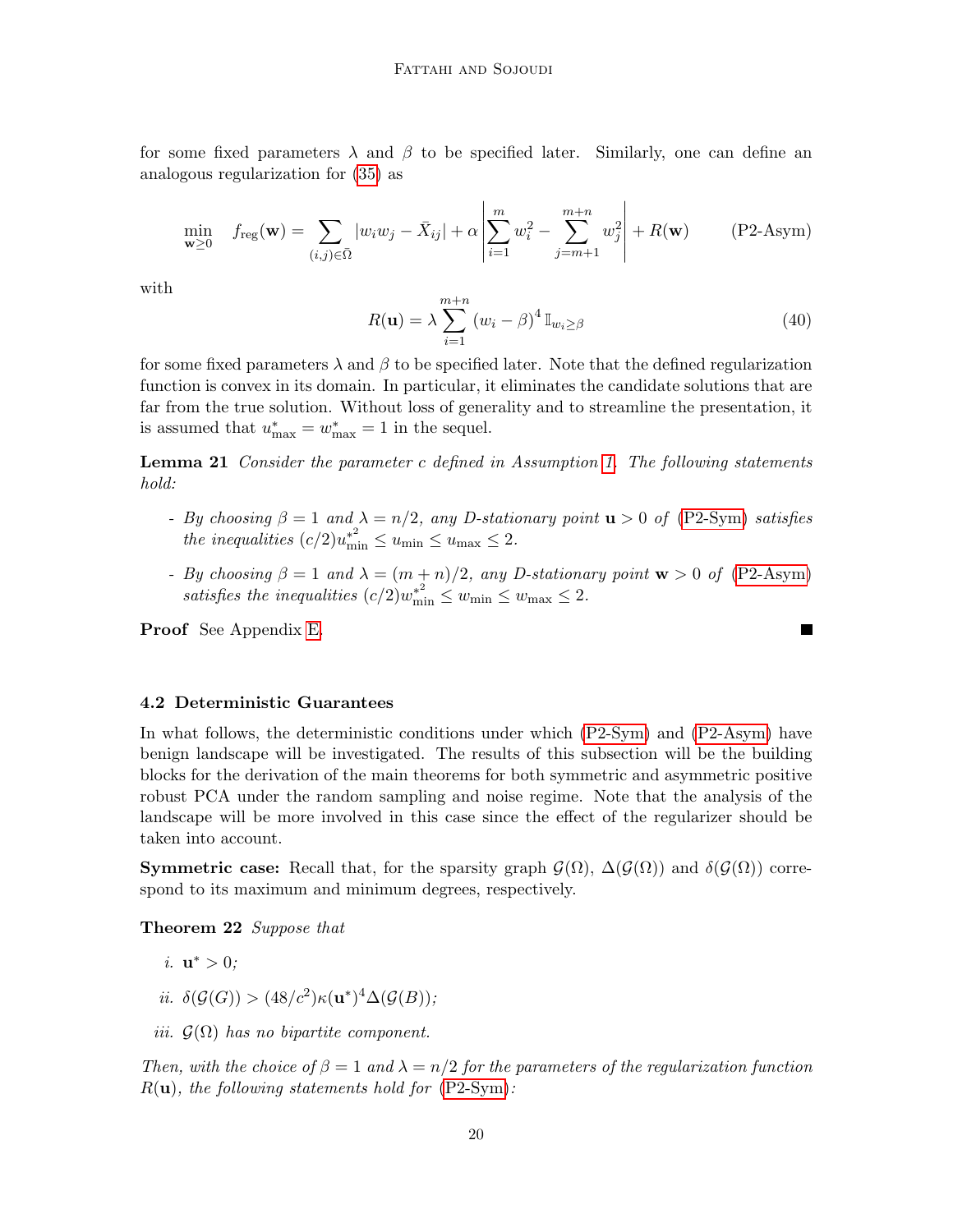- 1. It does not have any spurious local minimum;
- 2. The point  $\mathbf{u} = \mathbf{u}^*$  is the unique global minimum;
- 3. In the positive orthant, the point  $\mathbf{u} = \mathbf{u}^*$  is the only D-stationary point.

Additionally, if  $G(\Omega)$  is connected, the following statements hold for [\(P2-Sym\)](#page-18-1):

- 4. The points  $\mathbf{u} = \mathbf{u}^*$  and  $\mathbf{u} = 0$  are the only D-min-stationary points;
- 5. The point  $\mathbf{u} = 0$  is a local maximum.

Proof See Appendix [F.](#page-37-0)

Asymmetric case: Theorem [22](#page-19-1) has the following natural extension to asymmetric problems.

#### Theorem 23 Suppose that

- i.  $w^* > 0$ :
- ii.  $\delta(\mathcal{G}(\bar{G})) > (48/c^2) \kappa(\mathbf{w}^*)^4 \Delta(\mathcal{G}(\bar{B}));$
- iii.  $\mathcal{G}(\bar{\Omega})$  is connected.

Then, with the choice of  $\beta = 1$  and  $\lambda = (m + n)/2$  for the parameters of the regularization function  $R(\mathbf{w})$ , the following statements hold for  $(P2\text{-Asym})$ :

- 1. The points  $\mathbf{w} = 0$  and  $\mathbf{w}$  with the properties  $\mathbf{w}\mathbf{w}^T = \mathbf{w}^*\mathbf{w}^{*T}$  and  $\sum_{i=1}^m w_i^2$  $\sum$ ie points  $\mathbf{w} = 0$  and  $\mathbf{w}$  with the properties  $\mathbf{w}\mathbf{w}^T = \mathbf{w}^*\mathbf{w}^{*T}$  and  $\sum_{i=1}^m w_i^2 = \sum_{j=m+1}^{m+n} w_j^2$  are the only D-min-stationary points;
- 2. The point  $\mathbf{w} = 0$  is a local maximum;
- 3. In the positive orthant, the point **w** with the properties  $\mathbf{w}\mathbf{w}^T = \mathbf{w}^*\mathbf{w}^{*T}$  and  $\sum_{i=1}^m w_i^2 =$  $\sum_{j=m+1}^{m+n} w_j^2$  is the only D-stationary point.

**Proof** The proof is omitted due to its similarity to that of Theorem [22.](#page-19-1)

# 4.3 Probabilistic Guarantees

As an extension to our previous results, we analyze the landscape of the noisy robust PCA with randomness both in the location of the samples and in the structure of the noise matrix. Suppose that for the symmetric case, with probability  $d$ , each element of the upper triangular part of X is independently corrupted with an arbitrary noise value. In other words, for every  $(i, j)$  with  $i \leq j$ , one can write

$$
X_{ij} = \begin{cases} u_i^* u_j^* & \text{with probability } 1 - d \\ \text{arbitrary} & \text{with probability } d \end{cases} \tag{41}
$$

П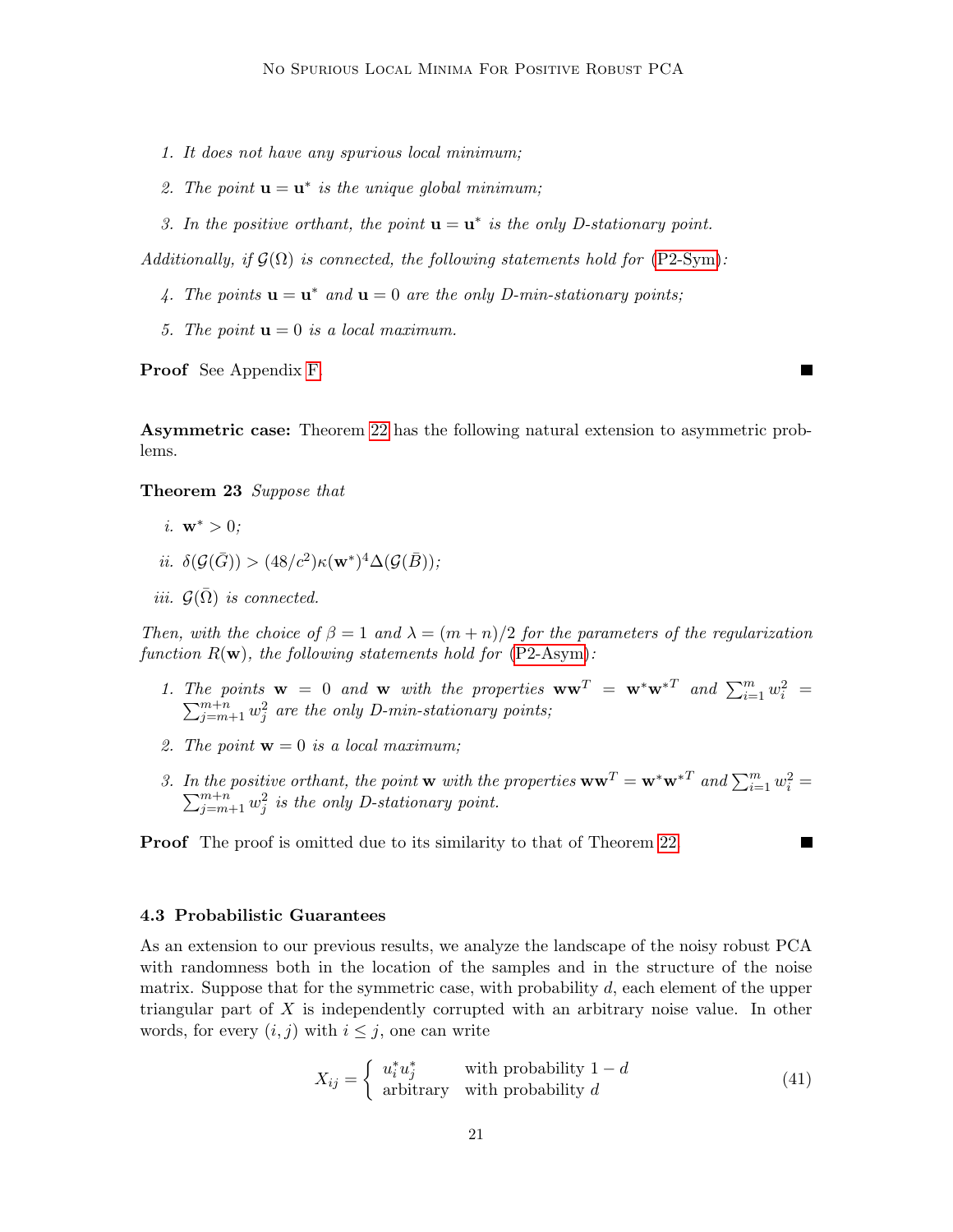Furthermore, similar to the preceding section, suppose that every element of the upper triangular part of  $X = \mathbf{u}^* \mathbf{u}^{*T} + S$  is independently measured with probability p. The randomness in the location of the measurements and noise is naturally extended to the asymmetric case by considering the symmetrized  $\bar{X}$  and  $\bar{S}$  defined in [\(36\)](#page-17-4) and [\(37\)](#page-17-5), respectively.

Symmetric case: First, the main result in the symmetric case is presented below.

#### Theorem 24 Suppose that

<span id="page-21-0"></span>*i.* 
$$
\mathbf{u}^* > 0
$$
;  
\n*ii.*  $d < \frac{1}{(144/c^2)k(\mathbf{u}^*)^4 + 1}$ ;  
\n*iii.*  $p > \frac{(3480/c^2)\kappa(\mathbf{u}^*)^4 \log n}{n}$ .

Then, with the choice of  $\beta = 1$  and  $\lambda = n/2$  for the parameters of the regularization function  $R(\mathbf{u})$ , the following statements hold for  $(P2-Sym)$  with probability approaching to one:

- 1. The points  $\mathbf{u} = \mathbf{u}^*$  and  $\mathbf{u} = 0$  are the only D-min-stationary points;
- 2. The point  $\mathbf{u} = 0$  is a local maximum;
- 3. In the positive orthant, the point  $\mathbf{u} = \mathbf{u}^*$  is the only D-stationary point.

To prove Theorem [24,](#page-21-0) first we present the following lemma on the concentration of the minimum and maximum degrees of random graphs.

<span id="page-21-2"></span>**Lemma 25** Consider a random graph  $\mathcal{G}(n, p)$ . The following inequality holds for every  $p \in (0,1]$ :

$$
\mathbb{P}\left(\Delta(\mathcal{G}(n,p)) \ge \max\left\{\frac{3np}{2}, 36\log n\right\}\right) \le \frac{1}{n} \tag{42}
$$

Furthermore, the following inequality holds if  $p \geq 24 \log n/n$ :

$$
\mathbb{P}\left(\delta(\mathcal{G}(n,p)) \le \frac{np}{2}\right) \le \frac{1}{n} \tag{43}
$$

<span id="page-21-1"></span>П

Proof See Appendix [G.](#page-39-0)

**Remark 26** Note that since the degree of each node in  $\mathcal{G}(n, p)$  is concentrated around np with high probability, one may speculate that  $\Delta(\mathcal{G}(n, p))$  and  $\delta(\mathcal{G}(n, p))$  should also concentrate around np for all values of p and hence the inclusion of  $36 \log n$  in  $(42)$  may seem redundant. Surprisingly, this is not the case in general. In fact, it can be shown that if  $p = 1/n$ , there exists a node whose degree is lower bounded by  $\log n / \log \log n$  with high probability. This explains the reasoning behind the inclusion of  $36 \log n$  in the lemma.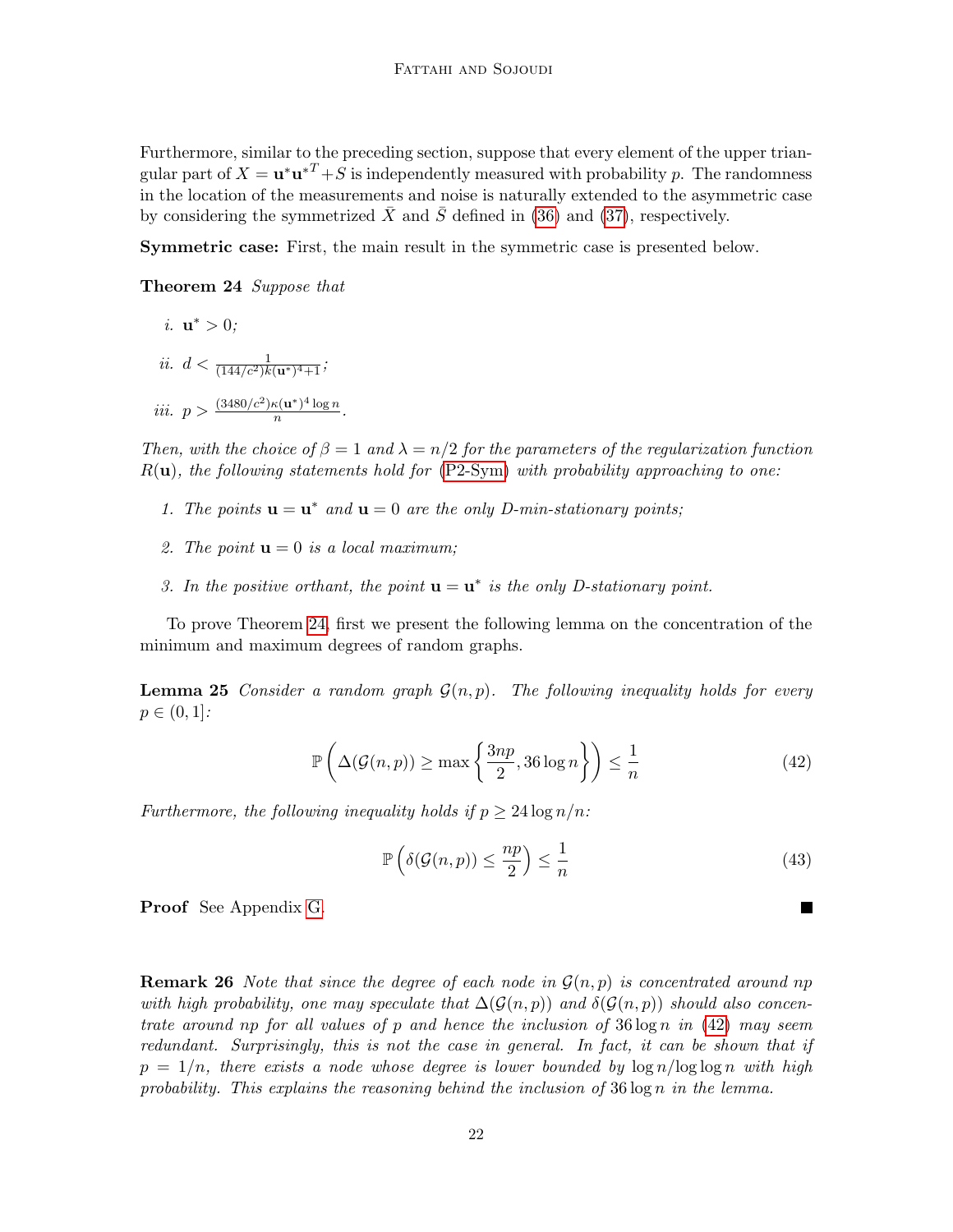**Proof of Theorem [24:](#page-21-0)** Notice that the bounds on p and d guarantee that  $\mathcal{G}(G)$  is connected and non-bipartite with probability approaching to one. Therefore, the proof is completed by invoking Theorem [22,](#page-19-1) provided that the second condition of Theorem [22](#page-19-1) holds. To verify this condition, observe that Lemma [25](#page-21-2) implies the validity of the inequalities

$$
\Delta(\mathcal{G}(B)) \le \max\left\{\frac{3npd}{2}, 36\log n\right\} \tag{44a}
$$

$$
\delta(\mathcal{G}(G)) \ge \frac{np(1-d)}{2} \tag{44b}
$$

with high probability. Therefore, it suffices to show that

<span id="page-22-0"></span>
$$
\frac{np(1-d)}{2} > \frac{48}{c^2} \kappa(\mathbf{u}^*)^4 \max\left\{\frac{3npd}{2}, 36\log n\right\}
$$
(45)

It can be easily verified that the assumed upper and lower bounds on  $p$  and  $d$  guarantee the validity of [\(45\)](#page-22-0).

A number of interesting corollaries can be derived based on Theorem [24.](#page-21-0)

<span id="page-22-1"></span>**Corollary 27** Suppose that p is a positive number independent of n and  $d \leq \log n/n$ . Then, under an appropriate choice of parameters for the regularization function, the statements of Theorem [24](#page-21-0) hold with probability approaching to one, provided that  $\kappa(\mathbf{u}^*) \lesssim (n/\log n)^{1/4}$ .

Corollary [27](#page-22-1) implies that, roughly speaking, if the total number of measurements is sufficiently large (i.e., on the order of  $n^2$ ), then up to factor of  $n \log n$  bad measurements with arbitrary magnitudes will not introduce any spurious local solution to the problem. Under such circumstances, the required upper bound on the ratio between the maximum and the minimum entries of  $\mathbf{u}^*$  will be more relaxed as the dimension of the problem grows.

<span id="page-22-2"></span>**Corollary 28** Suppose that p is a positive number independent of n and that  $d \leq n^{\epsilon-1}$  for some  $\epsilon \in [0,1)$ . Then, under an appropriate choice of parameters for the regularization function, the statements of Theorem [24](#page-21-0) hold with probability approaching to one, provided that  $\kappa(\mathbf{u}^*) \lesssim n^{(1-\epsilon)/4}$ .

Corollary [28](#page-22-2) describes an interesting trade-off between the sparsity level of the noise and the maximum allowable variation in the entries of  $\mathbf{u}^*$ ; roughly speaking, as  $\kappa(\mathbf{u}^*)$  decreases, a larger number of noisy elements can be added to the problem without creating any spurious local minimum. The next corollary shows that a constant fraction of the measurements can be grossly corrupted without affecting the landscape of the problem, provided that  $\kappa(\mathbf{u}^*)$ is uniformly bounded from above.

**Corollary 29** Suppose that p and d are positive numbers independent of n and that  $d <$  $\frac{1}{(144/c^2)+1}$ . Then, under an appropriate choice of parameters for the regularization function, the statements of Theorem [24](#page-21-0) hold with probability approaching to one, provided that  $\kappa(\mathbf{u}^*) \leq$  $\left(\frac{1-d}{(144/c^2)d}\right)^{1/4}.$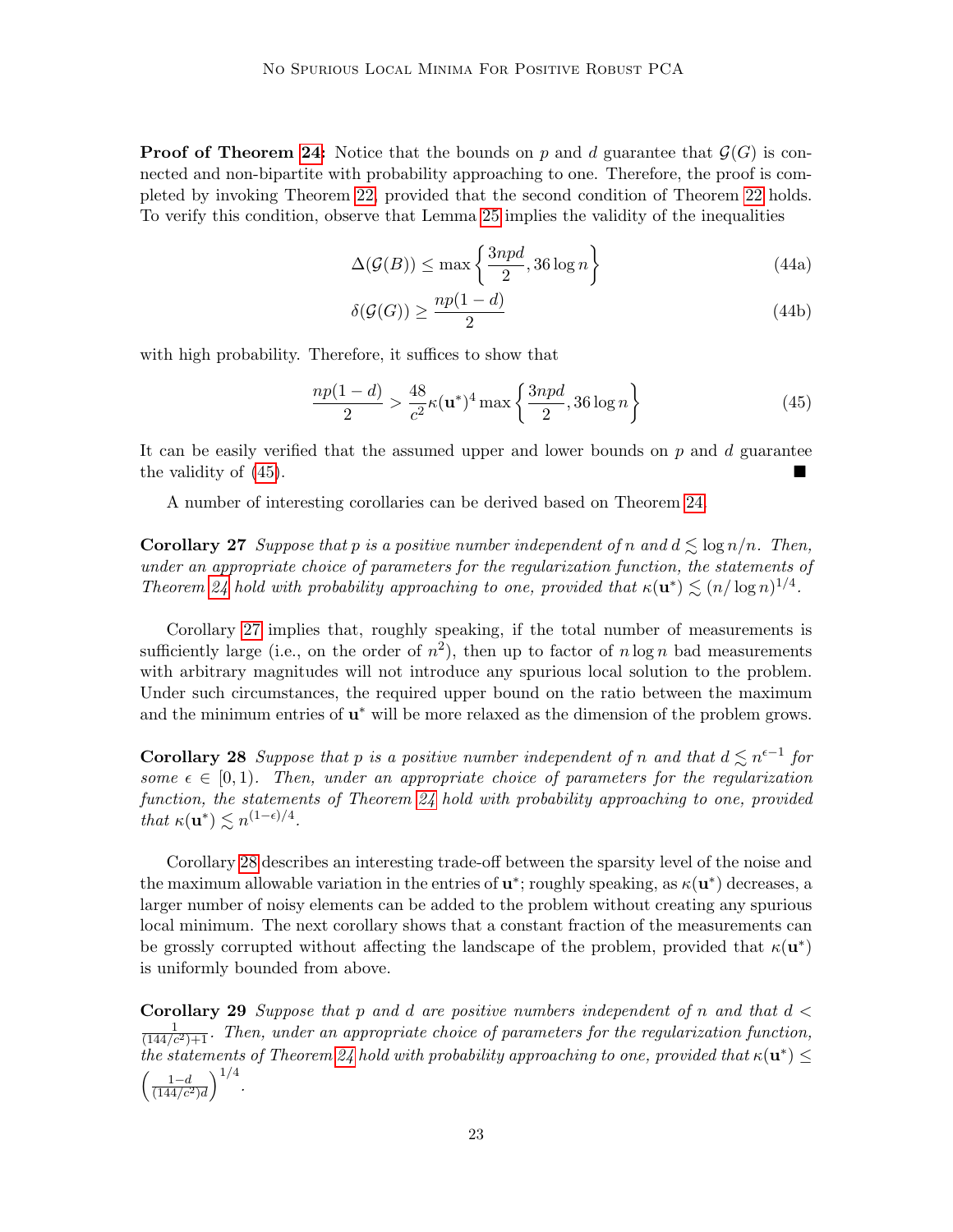Asymmetric case: The aforementioned results on the symmetric positive robust PCA under random sampling and noise will be generalized to the asymmetric case below.

<span id="page-23-0"></span>**Theorem 30** Define  $r = m/n$  and suppose that

*i.* 
$$
n \ge m
$$
,  
\n*ii.*  $\mathbf{w}^* > 0$ ,  
\n*iii.*  $d < \frac{r}{(144/c^2)\kappa(\mathbf{u}^*)^4 + r}$   
\n*iv.*  $p > \frac{(3480/c^2)\kappa(\mathbf{w}^*)^4(n+m)\log(m+n)}{m^2}$ .

Then, with the choice of  $\beta = 1$  and  $\lambda = (m + n)/2$  for the parameters of the regularization function  $R(\mathbf{u})$ , the following statements hold for [\(P2-Sym\)](#page-18-1) with probability approaching to one:

- 1. The points  $\mathbf{w} = 0$  and  $\mathbf{w}$  with the properties  $\mathbf{w}\mathbf{w}^T = \mathbf{w}^*\mathbf{w}^{*T}$  and  $\sum_{i=1}^m w_i^2 =$  $\sum_{j=m+1}^{m+n} w_j^2$  are the only D-min-stationary points;
- 2. The point  $\mathbf{w} = 0$  is a local maximum;
- 3. In the positive orthant, the point **w** with the properties  $\mathbf{w}\mathbf{w}^T = \mathbf{w}^*\mathbf{w}^{*T}$  and  $\sum_{i=1}^m w_i^2$  $\sum$ the positive orthant, the point **w** with the properties  $\mathbf{w}\mathbf{w}^T = \mathbf{w}^*\mathbf{w}^{*T}$  and  $\sum_{i=1}^m w_i^2 = \sum_{j=m+1}^{m+n} w_j^2$  is the only D-stationary point.

To prove Theorem [30,](#page-23-0) we derive a concentration bound on the minimum and maximum degree of the random bipartite graphs. Recall that  $\mathcal{G}(m, n, p)$  is defined as a bipartite graph with the vertex partitions  $V_u = \{1, \dots, m\}$  and  $V_v = \{m+1, \dots, m+n\}$  where each edge is independently included in the graph with probability  $p$ .

<span id="page-23-1"></span>**Lemma 31** Consider a random bipartite graph  $\mathcal{G}(m, n, p)$  and suppose that  $n \geq m$ . The following inequality holds for every  $p \in (0,1]$ .

$$
\mathbb{P}\left(\Delta(\mathcal{G}(m,n,p)) \ge \max\left\{\frac{3np}{2}, \frac{36n\log n}{m}\right\}\right) \le \frac{2}{n} \tag{46}
$$

Furthermore, the following inequality holds if  $p \geq 24n \log n/m$ :

$$
\mathbb{P}\left(\delta(\mathcal{G}(m,n,p)) \le \frac{mp}{2}\right) \le \frac{2}{n} \tag{47}
$$

Proof See Appendix [H.](#page-40-0)

**Proof of Theorem [30:](#page-23-0)** The bounds on p and d indeed guarantee that  $\mathcal{G}(\bar{G})$  is connected and non-bipartite with probability approaching to one. Based on this fact, the result of Lemma [31](#page-23-1) and the proof of Theorem [24](#page-21-0) can be combined to show the correctness of this theorem. The details are omitted for brevity.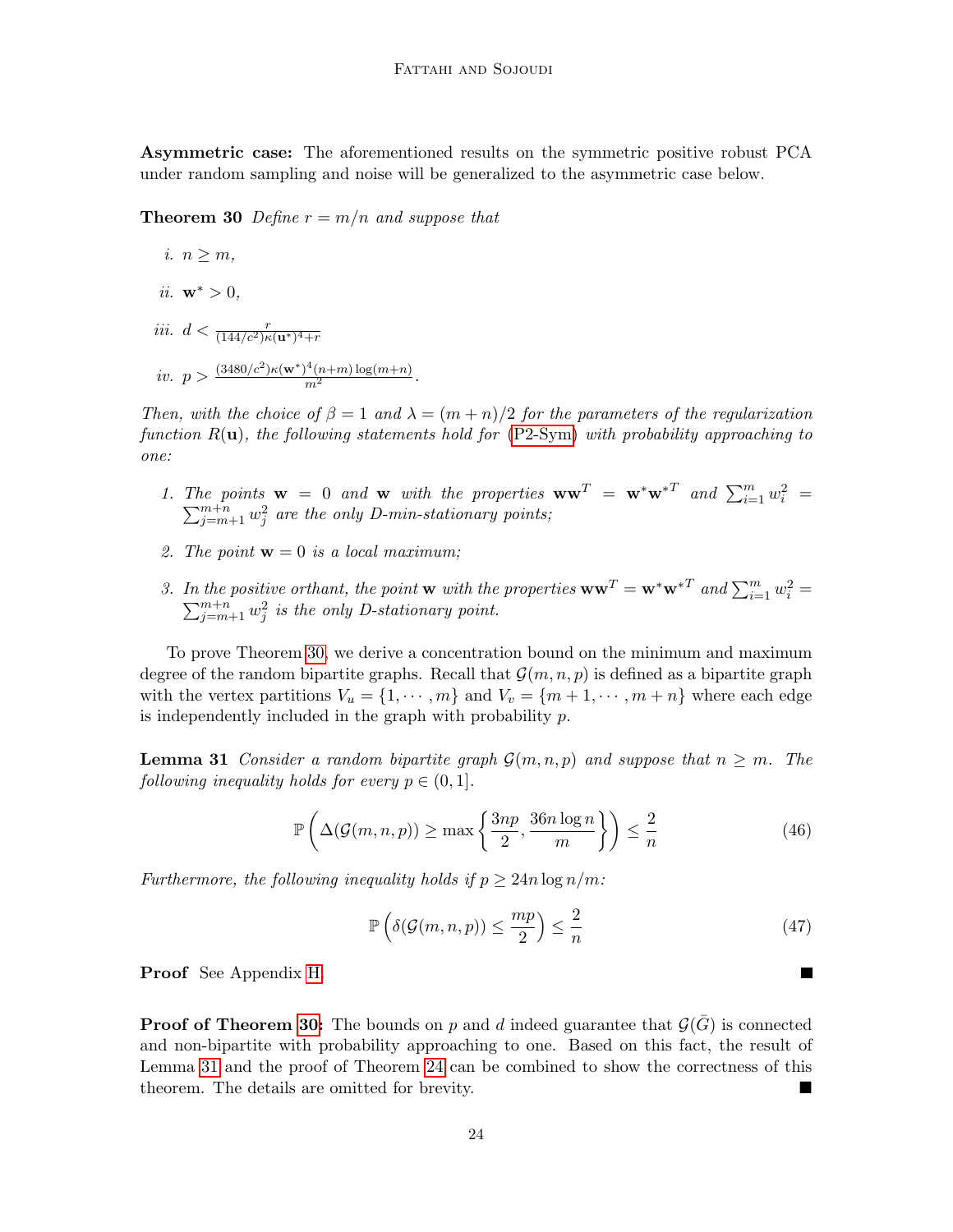#### 5. Global convergence of local search algorithms

So far, it has been shown that the positive robust PCA is free of spurious local minima. Furthermore, it has been proven that the global solution is the only D-stationary point in the positive orthant. The question of interest in this section is: How could this unique D-stationary point be obtained? Before answering this question, we will take a detour and revisit the notion of stationarity for smooth optimization problems. Recall that  $\bar{x}$  is a stationary point of a differentiable function  $f(x)$  if and only if  $\nabla f(x) = 0$  and, under some mild conditions, basic local search algorithms will converge to a stationary point. Therefore, the uniqueness of the stationary point for a smooth optimization problem immediately implies the convergence to global solution. Extra caution should be taken when dealing with non-smooth optimization. In particular, the convergence of classical local search algorithms may fail to hold since the gradient and/or Hessian of the function may not exist at every iteration. To deal with this issue, different local search algorithms have been introduced to guarantee convergence to generalized notions of stationary points for non-smooth optimization, such as directional-stationary (which is used in this paper) or Clarke-stationary (to be defined next).

For a non-smooth and locally Lipschitz function  $h(\mathbf{x})$  over the convex set X, define the Clarke generalized directional derivative at the point  $\bar{x}$  in the feasible direction d as

$$
h^{\circ}(\mathbf{x}, \mathbf{d}) := \limsup_{\substack{\mathbf{y} \to \mathbf{x} \\ t \downarrow 0}} \frac{h(\mathbf{y} + t\mathbf{d}) - h(\mathbf{y})}{t}
$$
(48)

Note the difference between the ordinary directional derivative  $h'(\mathbf{x}, \mathbf{d})$  and its Clarke generalized counterpart: in the latter, the limit is taken with respect to a *variable* vector **y** that approaches  $\bar{\mathbf{x}}$ , rather than taking the limit exactly at  $\bar{\mathbf{x}}$ . The Clarke differential of  $h(\mathbf{x})$  at  $\bar{x}$  is defined as the following set [\(Clarke](#page-27-11) [\(1990\)](#page-27-11)):

$$
\partial_C h(\bar{\mathbf{x}}) := \{ \psi | h^{\circ}(\mathbf{x}, \mathbf{d}) \ge \langle \psi, \mathbf{d} \rangle, \forall \mathbf{d} \in \mathbb{R}^n \text{ such that } \mathbf{x} + \mathbf{d} \in \mathcal{X} \}
$$
(49)

where X is the feasible set of the problem. A point  $\bar{\mathbf{x}}$  is Clarke-stationary (or C-stationary) if  $0 \in \partial_C(\bar{\mathbf{x}})$ , or equivalently,  $h^{\circ}(\bar{\mathbf{x}}, \mathbf{d}) \geq 0$  for every feasible direction **d**. It is well known that C-stationary is a weaker condition than the D-min-stationarity. In particular, every D-min-stationary point is C-stationary but not all C-stationary points are D-min-stationary.

On the other hand, although some local search algorithms converge to D-min-stationary points for problems with special structures [\(Cui et al.](#page-28-13) [\(2018\)](#page-28-13)), the most well-known numerical algorithms for non-smooth optimization—such as gradient sampling, sequential quadratic programming, and exact penalty algorithms—can only guarantee the Cstationarity of the obtained solutions [\(Burke et al.](#page-27-13) [\(2005\)](#page-27-13); [Curtis and Overton](#page-28-11) [\(2012\)](#page-28-11); [Fasano et al.](#page-28-14) [\(2014\)](#page-28-14)). Therefore, it remains to study whether the global solution of the positive robust PCA is the only C-stationary point. To answer this question, we need the following two lemmas.

<span id="page-24-0"></span>Lemma 32 The following statements hold:

- If  $h: \mathcal{X} \to \mathbb{R}$  and  $g: \mathcal{X} \to \mathbb{R}$  are continuously differentiable at  $\bar{\mathbf{x}} \in \mathcal{X}$ , then  $(h +$  $g)^{\circ}(\bar{\mathbf{x}}, \mathbf{d}) = h^{\circ}(\bar{\mathbf{x}}, \mathbf{d}) + g^{\circ}(\bar{\mathbf{x}}, \mathbf{d})$  for every feasible direction **d**.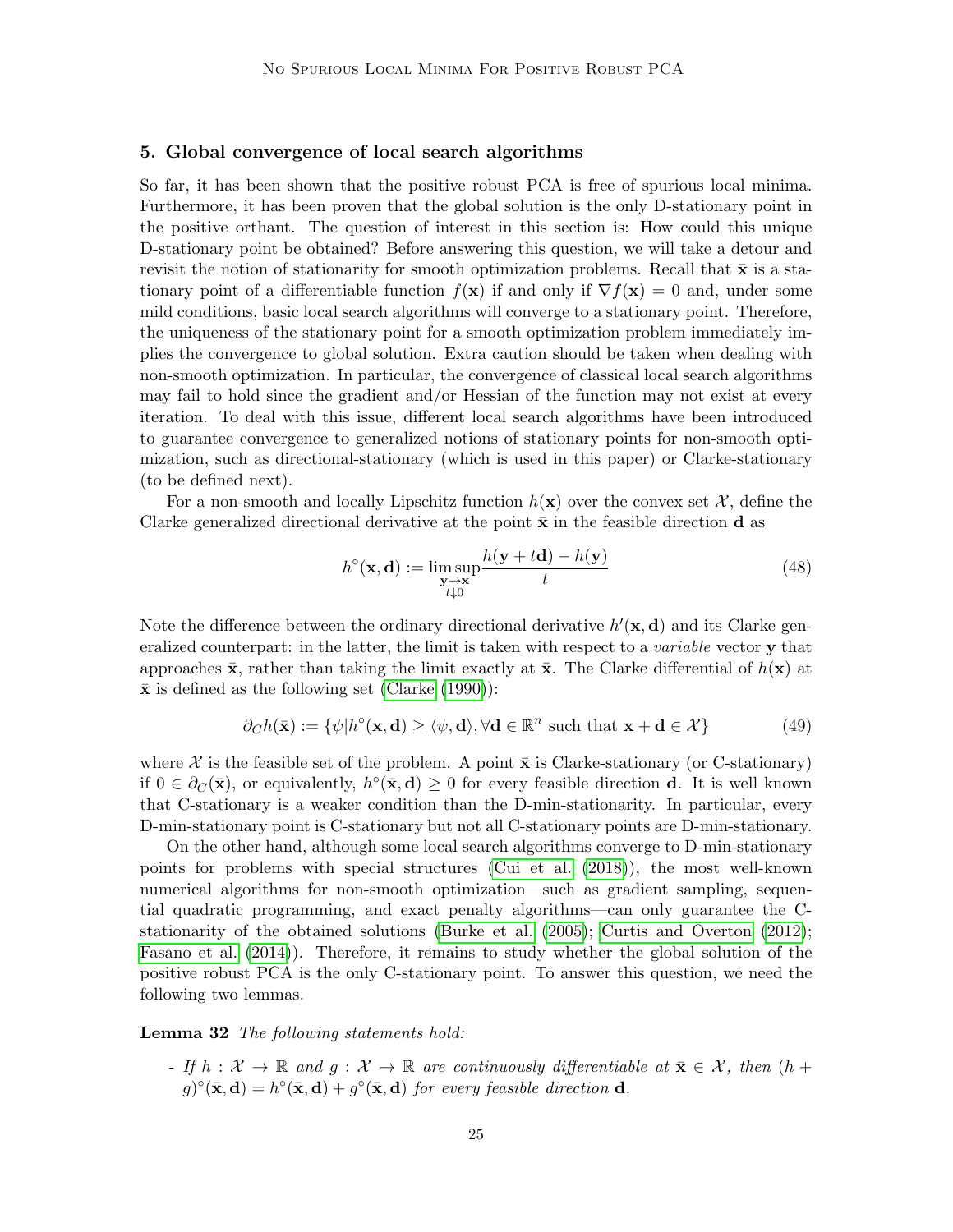- If  $h: \mathcal{X} \to \mathbb{R}$  is continuously differentiable at  $\bar{\mathbf{x}} \in \mathcal{X}$ , then  $f^{\circ}(\bar{\mathbf{x}}, \mathbf{d}) = f'(\bar{\mathbf{x}}, \mathbf{d})$  for every feasible direction d.

<span id="page-25-0"></span>Proof Refer to the textbook [Clarke](#page-27-11) [\(1990\)](#page-27-11).

**Lemma 33** Let  $h_1(\mathbf{x}), h_1(\mathbf{x}), ..., h_m(\mathbf{x}) : \mathcal{X} \to \mathbb{R}$  be continuous and locally Lipschitz functions at  $\bar{\mathbf{x}} \in \mathcal{X}$ . Define

$$
h(\mathbf{x}) = \max_{1 \le i \le m} h_i(\mathbf{x})
$$
\n(50)

and let  $I(\bar{\mathbf{x}})$  be the set of indices i such that  $h(\bar{\mathbf{x}}) = h_i(\bar{\mathbf{x}})$ . Then,

$$
h^{\circ}(\bar{\mathbf{x}}, \mathbf{d}) \le \max_{i \in I(\bar{\mathbf{x}})} h_i^{\circ}(\bar{\mathbf{x}}, \mathbf{d})
$$
(51)

for every feasible direction d.

**Proof** Consider a feasible point  $y \in \mathcal{B}(\bar{x}, \epsilon) \cap \mathcal{X}$ , where  $\mathcal{B}(\bar{x}, \epsilon)$  is the Euclidean ball with the center  $\bar{\mathbf{x}}$  and radius  $\epsilon$ . First, we prove that  $I(\mathbf{y}) \subseteq I(\bar{\mathbf{x}})$  for sufficiently small  $\epsilon > 0$ . Notice that  $h_i(\bar{\mathbf{x}}) < h_j(\bar{\mathbf{x}})$  for every  $i \in I(\bar{\mathbf{x}})$  and  $j \in \{1, ..., m\} \setminus I(\bar{\mathbf{x}})$ . Therefore, due to the continuity of  $h_i(\cdot)$  for every  $i \in \{1, ..., m\}$ , it follows that there exists  $\bar{\epsilon} > 0$ such that  $h_i(\mathbf{y}) < h_j(\mathbf{y})$  for every  $\mathbf{y} \in \mathcal{B}(\bar{\mathbf{x}}, \epsilon) \cap \mathcal{X}$  with  $0 < \epsilon < \bar{\epsilon}$ . This implies that  $I(\mathbf{y} + t\mathbf{d}) \subseteq I(\mathbf{y}) \subseteq I(\bar{\mathbf{x}})$  for every  $\mathbf{y} \in \mathcal{B}(\bar{\mathbf{x}}, \epsilon) \cap \mathcal{X}$  and every feasible direction d with sufficiently small  $\epsilon > 0$  and  $t > 0$ . Now, note that

$$
h(\mathbf{y} + t\mathbf{d}) - h(\mathbf{y}) = \max_{i \in I(\mathbf{y} + t\mathbf{d})} h_i(\mathbf{y} + t\mathbf{d}) - h_i(\mathbf{y}) \le \max_{i \in I(\bar{\mathbf{x}})} h_i(\mathbf{y} + t\mathbf{d}) - h_i(\mathbf{y}) \tag{52}
$$

This implies that

$$
h^{\circ}(\bar{\mathbf{x}}, \mathbf{d}) = \limsup_{\substack{\mathbf{y} \to \mathbf{x} \\ t \downarrow 0}} \frac{h(\mathbf{y} + t\mathbf{d}) - h(\mathbf{y})}{t} \le \max_{i \in I(\bar{\mathbf{x}})} \left\{ \limsup_{\substack{\mathbf{y} \to \mathbf{x} \\ t \downarrow 0}} \frac{h_i(\mathbf{y} + t\mathbf{d}) - h_i(\mathbf{y})}{t} \right\} = \max_{i \in I(\bar{\mathbf{x}})} h_i^{\circ}(\bar{\mathbf{x}}, \mathbf{d})
$$
(53)

This completes the proof.

Based on the above lemmas, we develop the following theorem.

**Theorem 34** Under the conditions of Theorems [22](#page-19-1) and assuming that  $\mathcal{G}(\Omega)$  is connected, the global solution and the origin are the only C-stationary points of the symmetric positive robust PCA. A similar result holds for the asymmetric positive robust PCA.

**Proof** Without loss of generality, we only consider the symmetric case. At a given point **u**, the function  $f(\mathbf{u})$  is locally Lipschitz and can be written as

$$
f(\mathbf{u}) = \sum_{(i,j)\in\Omega} \max\{u_i u_j - X_{ij}, -u_i u_j + X_{ij}\} = \max_{\sigma \in \mathcal{M}} f_\sigma(\mathbf{u})
$$
(54)

 $\blacksquare$ 

**The State**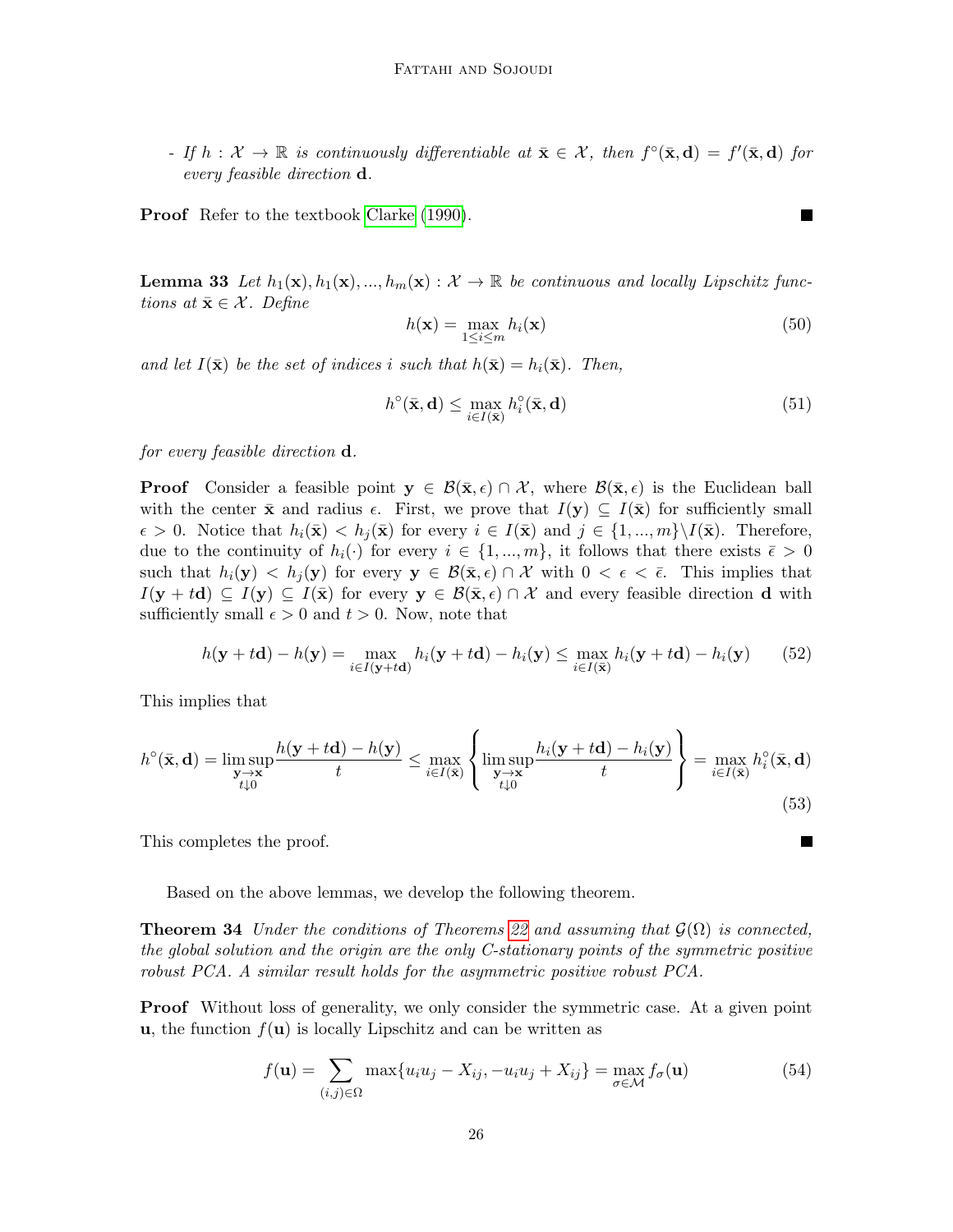where M is the class of functions from  $\Omega$  to  $\{-1, +1\}$  and  $f_{\sigma}(\mathbf{u})$  is defined as

$$
f_{\sigma}(\mathbf{u}) = \sum_{(i,j)\in\Omega} \sigma(i,j)(u_i u_j - X_{ij}).
$$
\n(55)

Hence,

$$
f_{\text{reg}}(\mathbf{u}) = R(\mathbf{u}) + \max_{\sigma \in \mathcal{M}} f_{\sigma}(\mathbf{u})
$$
\n(56)

Notice that each function  $f_{\sigma}(\mathbf{u})$  is differentiable and locally Lipschitz for every  $\sigma \in \mathcal{M}$ . By contradiction, suppose that there exists  $\mathbf{u} \geq 0$  such that  $\mathbf{u} \notin {\mathbf{u}^*,0}$  and  $0 \in \partial_C f_{\text{reg}}(\mathbf{u})$ . Furthermore, define  $I(\mathbf{u})$  as the set of all functions  $\sigma \in \mathcal{M}$  for which  $f_{\sigma}(\mathbf{u}) = f(\mathbf{u})$ . Using the proof technique developed in Theorem [22,](#page-19-1) one can easily verify that there exists a feasible direction **d** such that  $f'_{\sigma}(\mathbf{u}, \mathbf{d}) + R'(\mathbf{u}, \mathbf{d}) < 0$  for every  $\sigma \in I(\mathbf{u})$ . By invoking Lemma [32](#page-24-0) for every  $\sigma \in I(\mathbf{u})$ , it can be concluded that  $f_{\sigma}^{\circ}(\mathbf{u}, \mathbf{d}) + R^{\circ}(\mathbf{u}, \mathbf{d}) < 0$ . This, together with Lemma [33,](#page-25-0) certifies that  $f_{reg}^{\circ}(\mathbf{u}, \mathbf{d}) < 0$ , hence contradicting the assumption  $0 \in \partial_C f_{reg}(\mathbf{u})$ . Ш

# 6. Conclusion

This paper deals with the non-negative robust principal component analysis (PCA), where the goal is to recover the true non-negative principal component of the data matrix exactly, using partial and potentially noisy measurements of the data matrix. The main difference between the robust PCA and its classical counterpart is the sparse-but-arbitrarily large values of the additive noise. The most commonly known methods for solving the robust PCA are based on convex relaxations, where the problem is *convexified* at the expense significantly increasing the number of variables. In this work, we show that the original non-convex and non-smooth  $\ell_1$  formulation of the positive robust PCA problem based on the wellknown Burer-Monteiro approach has benign landscape, i.e., it does not have any spurious local solution and has a unique global solution that coincides with the true components. In particular, we provide strong deterministic and statistical guarantees for the benign landscape of the positive robust PCA and show that the absence of spurious local solutions is guaranteed to hold with a surprisingly large number of corrupted measurements. While the results on "no spurious local minima" are ubiquitous for smooth problems related to matrix completion and sensing, to the best of our knowledge, the results presented in this paper are the first to prove the absence of local minima when the objective function is non-smooth.

#### Acknowledgments

The authors are grateful to Javad Lavaei, Richard Zhang, and Cedric Josz for insightful discussions on earlier versions of this manuscript. Moreover, the authors thank Richard Zhang for his assistance in providing us with the code for the simulations. This work was supported by grants from ONR, AFOSR and NSF.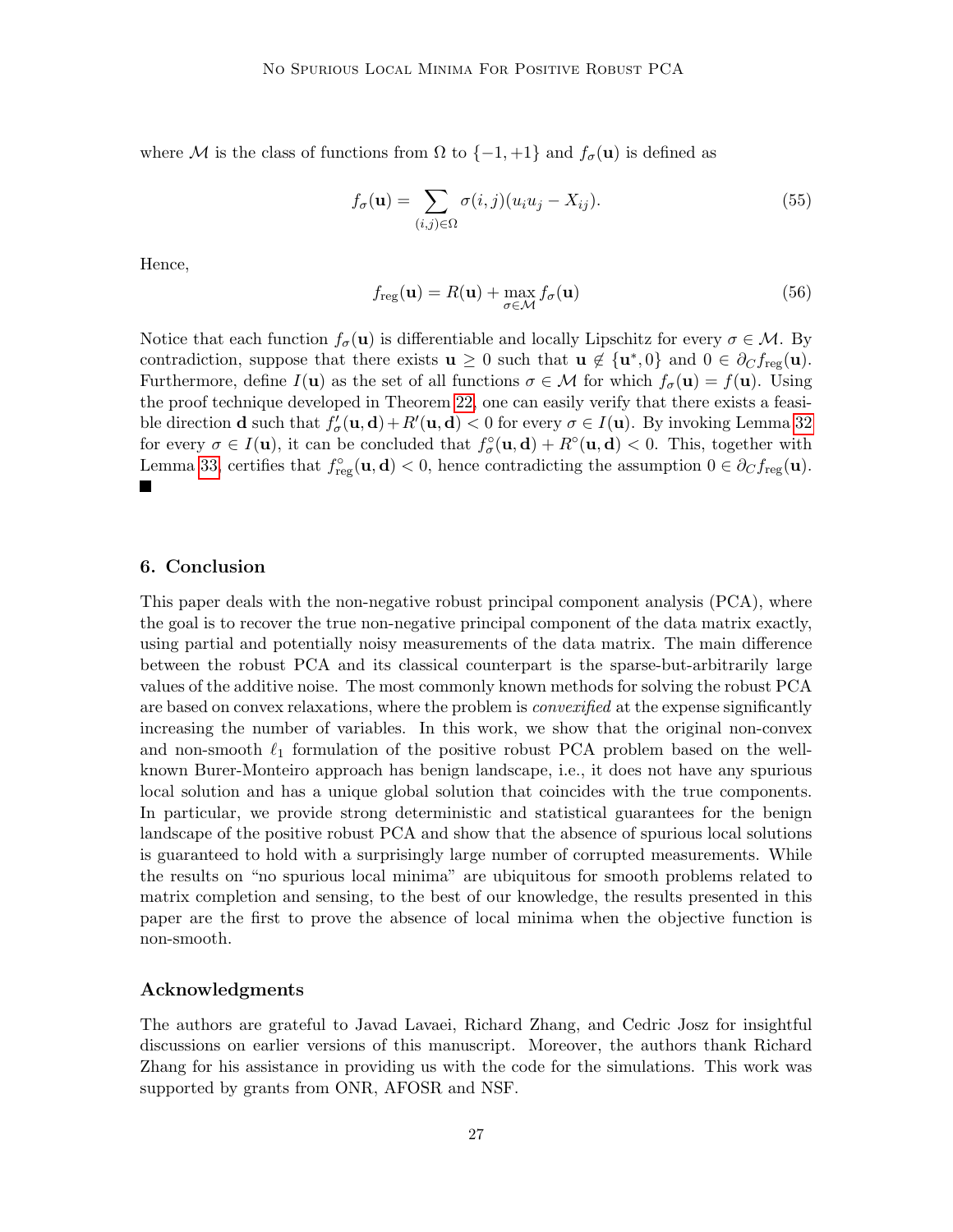# References

- <span id="page-27-8"></span>Francis Bach. Breaking the curse of dimensionality with convex neural networks. Journal of Machine Learning Research, 18(19):1–53, 2017.
- <span id="page-27-4"></span>Srinadh Bhojanapalli, Behnam Neyshabur, and Nati Srebro. Global optimality of local search for low rank matrix recovery. In Advances in Neural Information Processing Systems, pages 3873–3881, 2016.
- <span id="page-27-6"></span>Léon Bottou, Frank E Curtis, and Jorge Nocedal. Optimization methods for large-scale machine learning. SIAM Review, 60(2):223–311, 2018.
- <span id="page-27-1"></span>Naama Brenner, William Bialek, and Rob de Ruyter Van Steveninck. Adaptive rescaling maximizes information transmission. Neuron, 26(3):695–702, 2000.
- <span id="page-27-3"></span>Samuel Burer and Renato DC Monteiro. A nonlinear programming algorithm for solving semidefinite programs via low-rank factorization. Mathematical Programming, 95(2):329– 357, 2003.
- <span id="page-27-13"></span>James V Burke, Adrian S Lewis, and Michael L Overton. A robust gradient sampling algorithm for nonsmooth, nonconvex optimization. SIAM Journal on Optimization, 15  $(3):751–779, 2005.$
- <span id="page-27-10"></span>Emmanuel J Candes and Terence Tao. Decoding by linear programming. IEEE transactions on information theory, 51(12):4203–4215, 2005.
- <span id="page-27-7"></span>Emmanuel J Candes, Justin K Romberg, and Terence Tao. Stable signal recovery from incomplete and inaccurate measurements. Communications on Pure and Applied Mathematics: A Journal Issued by the Courant Institute of Mathematical Sciences, 59(8): 1207–1223, 2006.
- <span id="page-27-2"></span>Emmanuel J Cand`es, Xiaodong Li, Yi Ma, and John Wright. Robust principal component analysis? Journal of the ACM  $(JACM)$ , 58(3):11, 2011.
- <span id="page-27-0"></span>Arvind Caprihan, Godfrey D Pearlson, and Vincent D Calhoun. Application of principal component analysis to distinguish patients with schizophrenia from healthy controls based on fractional anisotropy measurements. Neuroimage, 42(2):675–682, 2008.
- <span id="page-27-12"></span>Robin Chaney and Allen Goldstein. An extension of the method of subgradients. Nonsmooth Optimization, pages 51–70, 1978.
- <span id="page-27-9"></span>Yuejie Chi, Yue M Lu, and Yuxin Chen. Nonconvex optimization meets low-rank matrix factorization: An overview. *arXiv preprint arXiv:1809.09573*, 2018.
- <span id="page-27-11"></span>Frank H Clarke. Optimization and nonsmooth analysis, volume 5. Siam, 1990.
- <span id="page-27-5"></span>Rita Cucchiara, Costantino Grana, Massimo Piccardi, and Andrea Prati. Detecting moving objects, ghosts, and shadows in video streams. IEEE transactions on pattern analysis and machine intelligence, 2003.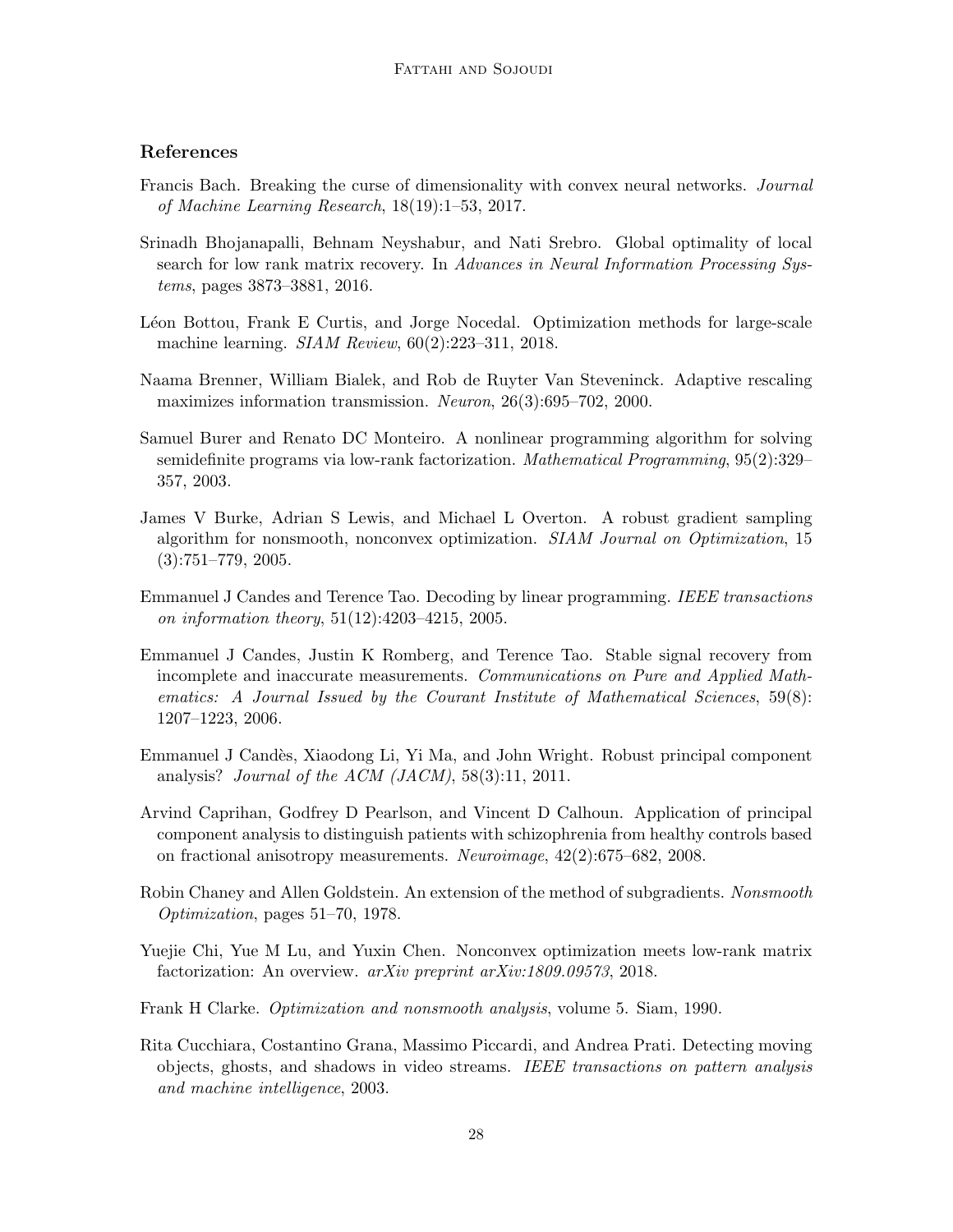- <span id="page-28-13"></span>Ying Cui, Jong-Shi Pang, and Bodhisattva Sen. Composite difference-max programs for modern statistical estimation problems. arXiv preprint arXiv:1803.00205, 2018.
- <span id="page-28-11"></span>Frank E Curtis and Michael L Overton. A sequential quadratic programming algorithm for nonconvex, nonsmooth constrained optimization. SIAM Journal on Optimization, 22(2): 474–500, 2012.
- <span id="page-28-6"></span>David L Donoho. For most large underdetermined systems of linear equations the minimal  $l_1$ -norm solution is also the sparsest solution. Communications on Pure and Applied Mathematics: A Journal Issued by the Courant Institute of Mathematical Sciences, 59  $(6):797-829, 2006.$
- <span id="page-28-5"></span>Susan Dumais, John Platt, David Heckerman, and Mehran Sahami. Inductive learning algorithms and representations for text categorization. In Proceedings of the seventh international conference on Information and knowledge management, pages 148–155. ACM, 1998.
- <span id="page-28-12"></span>P Erdös and A Rényi. On random graphs i. Publ. Math. Debrecen, 6:290–297, 1959.
- <span id="page-28-14"></span>Giovanni Fasano, Giampaolo Liuzzi, Stefano Lucidi, and Francesco Rinaldi. A linesearchbased derivative-free approach for nonsmooth constrained optimization. SIAM Journal on Optimization, 24(3):959–992, 2014.
- <span id="page-28-7"></span>Rong Ge, Furong Huang, Chi Jin, and Yang Yuan. Escaping from saddle points-online stochastic gradient for tensor decomposition. In Conference on Learning Theory, pages 797–842, 2015.
- <span id="page-28-3"></span>Rong Ge, Jason D Lee, and Tengyu Ma. Matrix completion has no spurious local minimum. In Advances in Neural Information Processing Systems, pages 2973–2981, 2016.
- <span id="page-28-4"></span>Rong Ge, Chi Jin, and Yi Zheng. No spurious local minima in nonconvex low rank problems: A unified geometric analysis. arXiv preprint arXiv:1704.00708, 2017.
- <span id="page-28-10"></span>AA Goldstein. Optimization of lipschitz continuous functions. *Mathematical Programming*, 13(1):14–22, 1977.
- <span id="page-28-2"></span>Alexander N Gorban, Balázs Kégl, Donald C Wunsch, Andrei Y Zinovyev, et al. *Principal* manifolds for data visualization and dimension reduction, volume 58. Springer, 2008.
- <span id="page-28-9"></span>Patrik O Hoyer. Non-negative matrix factorization with sparseness constraints. *Journal of* machine learning research, 5(Nov):1457–1469, 2004.
- <span id="page-28-1"></span>John Hull and Alan White. Pricing interest-rate-derivative securities. The Review of Financial Studies, 3(4):573–592, 1990.
- <span id="page-28-0"></span>Ian Jolliffe. Principal component analysis. In *International encyclopedia of statistical sci*ence, pages 1094–1096. Springer, 2011.
- <span id="page-28-8"></span>Cedric Josz, Yi Ouyang, Richard Zhang, Javad Lavaei, and Somayeh Sojoudi. A theory on the absence of spurious solutions for nonconvex and nonsmooth optimization. Advances in neural information processing systems, 2018.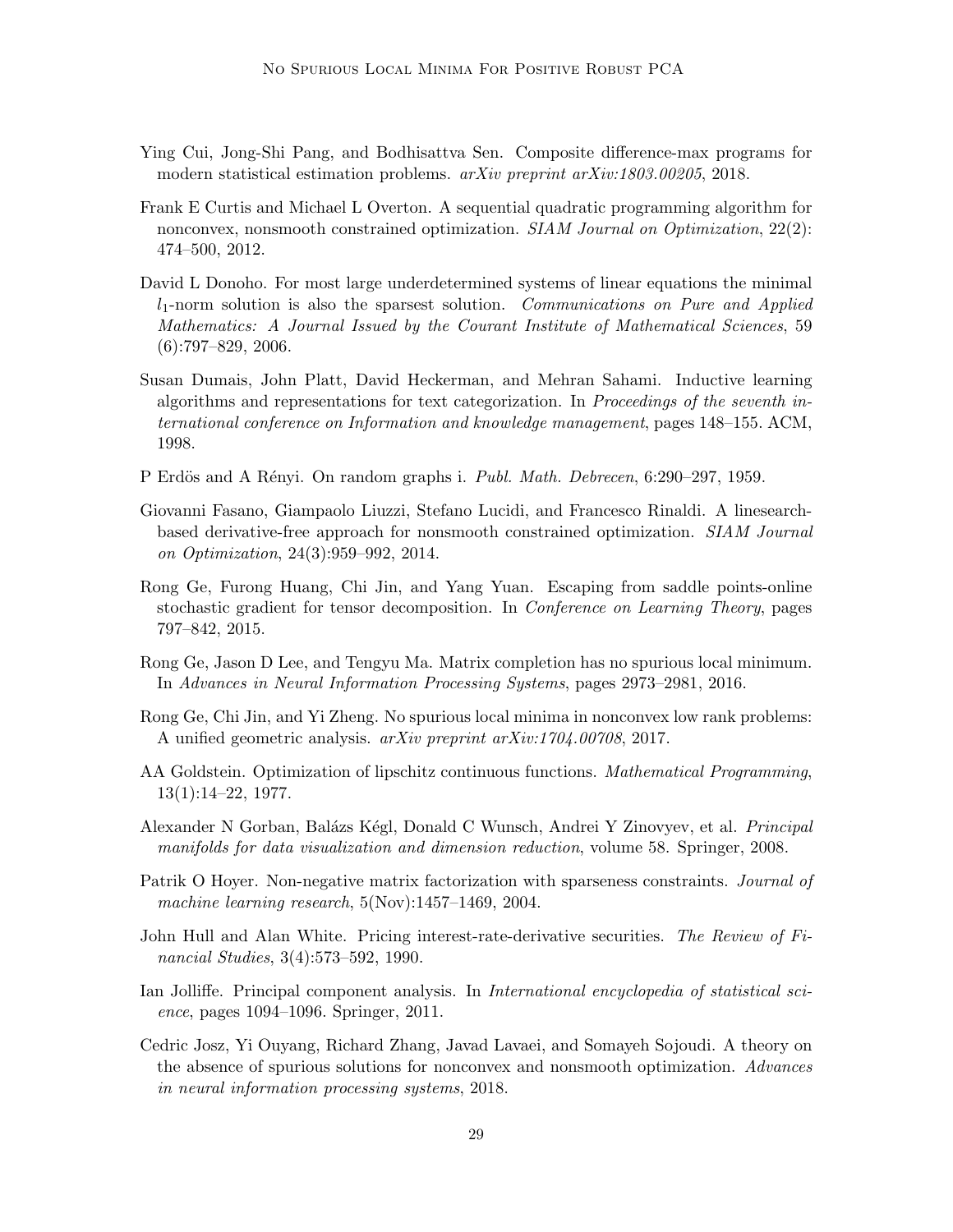- <span id="page-29-3"></span>Laura Lazzeroni and Art Owen. Plaid models for gene expression data. Statistica sinica, pages 61–86, 2002.
- <span id="page-29-2"></span>Daniel D Lee and H Sebastian Seung. Learning the parts of objects by non-negative matrix factorization. Nature, 401(6755):788, 1999.
- <span id="page-29-4"></span>Xiao Li, Zhihui Zhu, Anthony Man-Cho So, and Rene Vidal. Nonconvex robust low-rank matrix recovery. arXiv preprint arXiv:1809.09237, 2018.
- <span id="page-29-12"></span>Yao Ma, Alexander Olshevsky, Csaba Szepesvari, and Venkatesh Saligrama. Gradient descent for sparse rank-one matrix completion for crowd-sourced aggregation of sparsely interacting workers. In International Conference on Machine Learning, pages 3341–3350, 2018.
- <span id="page-29-9"></span>Ramtin Madani, Mohsen Kheirandishfard, Javad Lavaei, and Alper Atamtürk. Polynomial optimization via penalized conic relaxation, 2018. URL [http://www.uta.edu/faculty/](http://www.uta.edu/faculty/madanir/poly_conic.pdf) [madanir/poly\\_conic.pdf](http://www.uta.edu/faculty/madanir/poly_conic.pdf).
- <span id="page-29-8"></span>Igor Molybog, Ramtin Madani, and Javad Lavaei. Conic optimization for robust quadratic regression: Deterministic bounds and statistical analysis. IEEE 57th Conference on Decision and Control, 2018.
- <span id="page-29-0"></span>Andrea Montanari and Emile Richard. Non-negative principal component analysis: Message passing algorithms and sharp asymptotics. IEEE Transactions on Information Theory, 62(3):1458–1484, 2016.
- <span id="page-29-7"></span>Matt Olfat and Anil Aswani. Spectral algorithms for computing fair support vector machines. International Conference on Artificial Intelligence and Statistics, 2018.
- <span id="page-29-1"></span>Bin Ren, Laurent Pueyo, Guangtun Ben Zhu, John Debes, and Gaspard Duchêne. Nonnegative matrix factorization: Robust extraction of extended structures. The Astrophysical Journal, 852(2):104, 2018.
- <span id="page-29-13"></span>AI Saltykov. The number of components in a random bipartite graph. Discrete Mathematics and Applications, 5(6):515–524, 1995.
- <span id="page-29-6"></span>Ali Sharif Razavian, Hossein Azizpour, Josephine Sullivan, and Stefan Carlsson. Cnn features off-the-shelf: an astounding baseline for recognition. In *Proceedings of the IEEE* conference on computer vision and pattern recognition workshops, pages 806–813, 2014.
- <span id="page-29-11"></span>Ju Sun, Qing Qu, and John Wright. Complete dictionary recovery over the sphere i: Overview and the geometric picture. IEEE Transactions on Information Theory, 63 (2):853–884, 2017.
- <span id="page-29-10"></span>Ju Sun, Qing Qu, and John Wright. A geometric analysis of phase retrieval. Foundations of Computational Mathematics, 18(5):1131–1198, 2018.
- <span id="page-29-5"></span>Kentaro Toyama, John Krumm, Barry Brumitt, and Brian Meyers. Wallflower: Principles and practice of background maintenance. In Computer Vision, 1999. The Proceedings of the Seventh IEEE International Conference on, volume 1, pages 255–261. IEEE, 1999.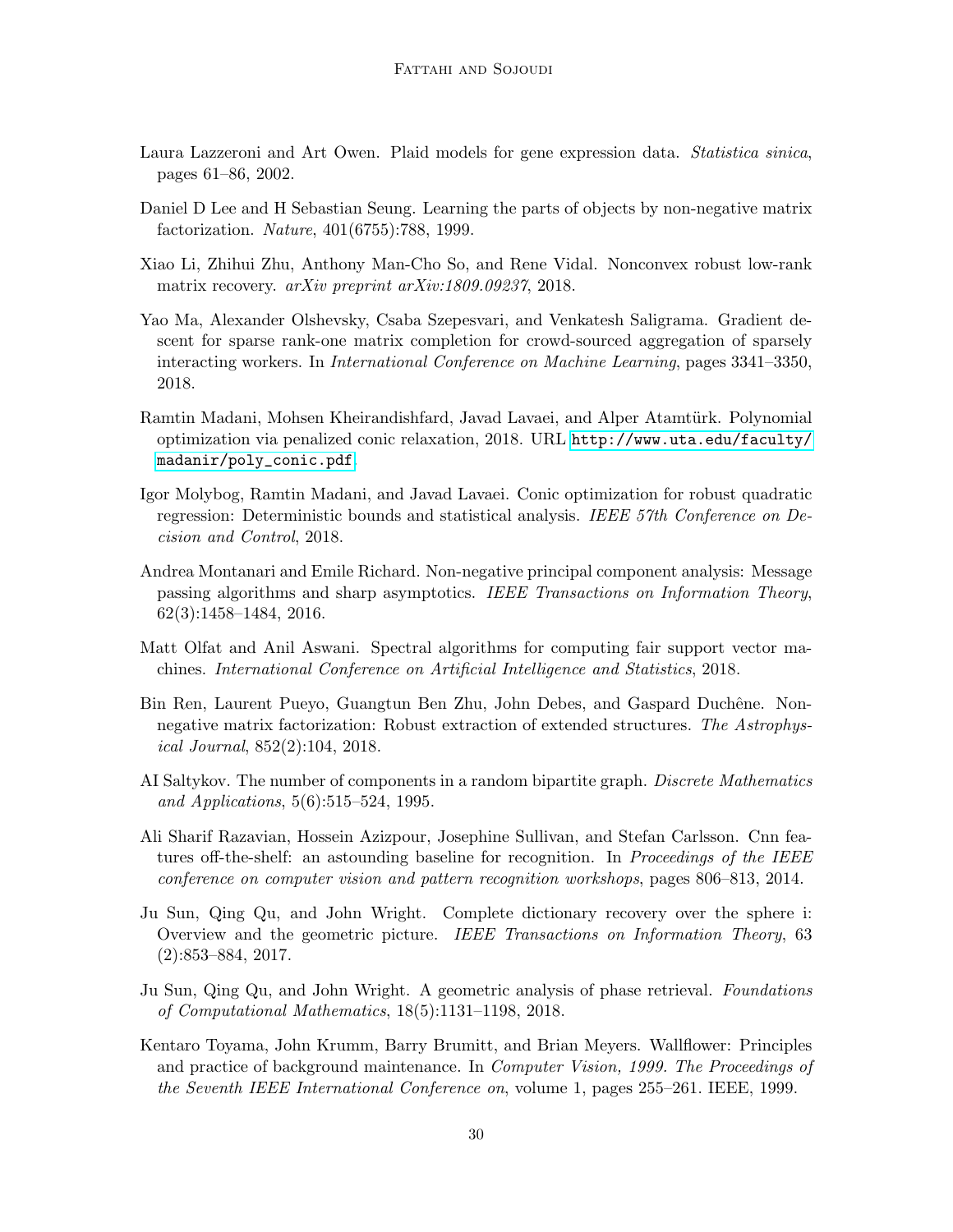- <span id="page-30-5"></span>Xinyang Yi, Dohyung Park, Yudong Chen, and Constantine Caramanis. Fast algorithms for robust pca via gradient descent. In Advances in neural information processing systems, pages 4152–4160, 2016.
- <span id="page-30-1"></span>Richard Zhang, Salar Fattahi, and Somayeh Sojoudi. Large-scale sparse inverse covariance estimation via thresholding and max-det matrix completion. In International Conference on Machine Learning, pages 5761–5770, 2018a.
- <span id="page-30-3"></span>Richard Y Zhang, C´edric Josz, Somayeh Sojoudi, and Javad Lavaei. How much restricted isometry is needed in nonconvex matrix recovery? Advances in neural information processing systems, 2018b.
- <span id="page-30-4"></span>Qinqing Zheng and John Lafferty. Convergence analysis for rectangular matrix completion using burer-monteiro factorization and gradient descent. arXiv preprint arXiv:1605.07051, 2016.
- <span id="page-30-2"></span>Zhihui Zhu, Qiuwei Li, Gongguo Tang, and Michael B Wakin. Global optimality in lowrank matrix optimization. In 2017 IEEE Global Conference on Signal and Information Processing (GlobalSIP), pages 1275–1279. IEEE, 2017.
- <span id="page-30-0"></span>Hui Zou, Trevor Hastie, and Robert Tibshirani. Sparse principal component analysis. Journal of computational and graphical statistics, 15(2):265–286, 2006.

#### <span id="page-30-6"></span>Appendix A. Proof of Lemma [8:](#page-11-1)

Without loss of generality and for simplicity, we will assume that  $\mathcal{G}(\Omega)$  is connected since the proof can be readily applied to each disjoint component of  $\mathcal{G}(\Omega)$ . Consider a point  $\mathbf{u} \geq 0$ with  $u_k = 0$  for some k. Consider  $\Omega_k$  and note that it is non-empty due to the assumption that  $\mathcal{G}(\Omega)$  is connected and non-bipartite. Furthermore, if there exists  $r \in \Omega_k$  such that  $u_r > 0$ , a positive perturbation of  $u_k$  will result in a feasible and negative directional derivative. Therefore, suppose that  $u_r = 0$  for every  $r \in \Omega_k$ . Similarly, one can show that if  $u_t > 0$  for some  $t \in \Omega_r$  and  $r \in \Omega_k$ , then **u** has a feasible and strictly negative directional derivative. Invoking the same argument for the neighbors of the nodes with the zero value, one can infer that  $\mathbf{u} = 0$ . This completes the proof.

# <span id="page-30-7"></span>Appendix B. Proof of Proposition [9:](#page-13-0)

Suppose that  $\mathbf{u}^* \geq 0$  and there exists an index i such that  $u_i^* = 0$ . Without loss of generality, assume that  $i = 1$ . Next, we will show that **u** defined as  $u_1 = \beta > 0$  and  $u_i = 0$  for  $i \ge 2$  is a local minimum of [\(P1-Sym\)](#page-10-3). Consider the perturbed version of u as

$$
\hat{u}_1 \leftarrow \beta + \epsilon_1 \tag{57}
$$

$$
\hat{u}_i \leftarrow \epsilon_i \qquad \forall i \in \{2, ..., n\} \tag{58}
$$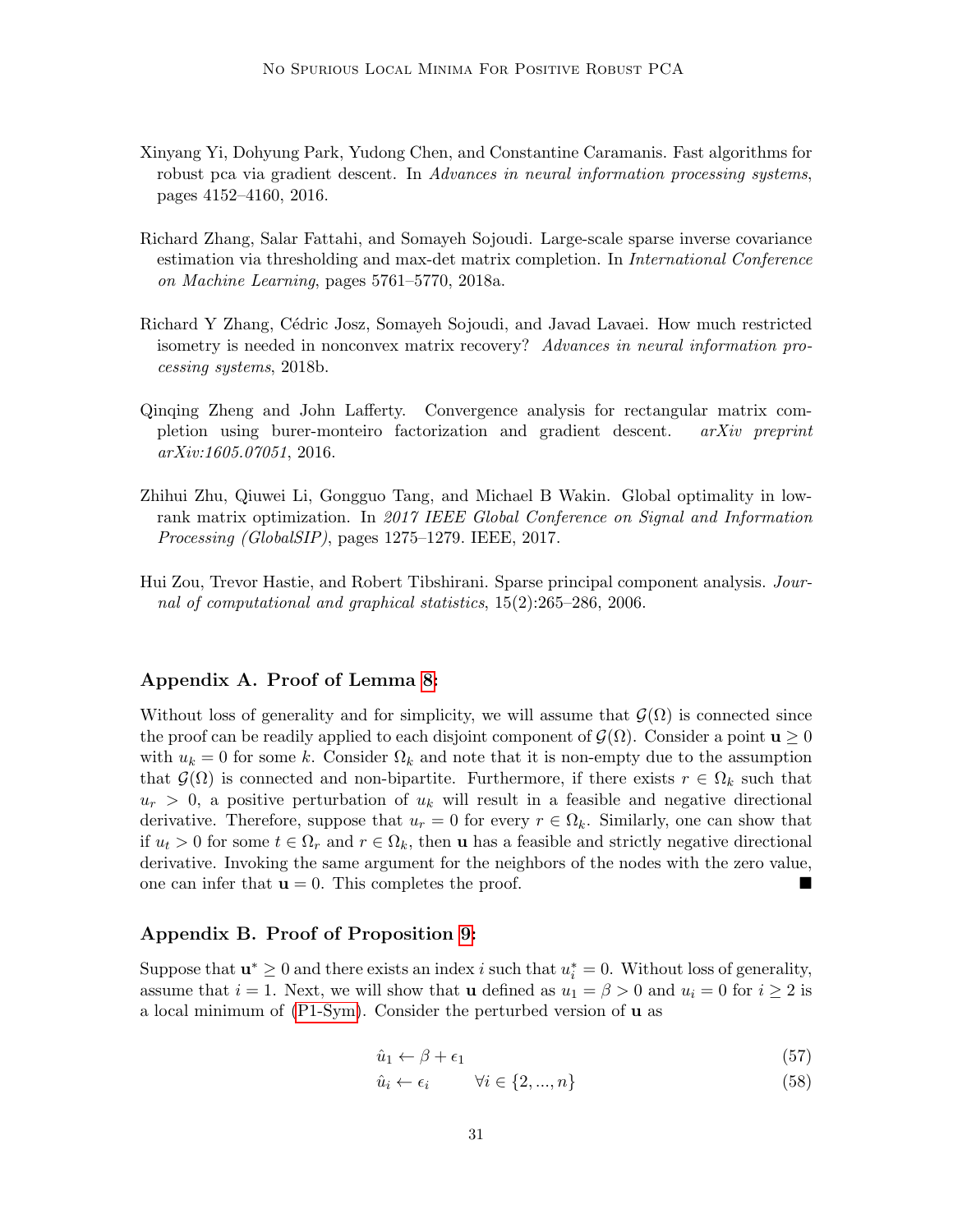for sufficiently small  $|\epsilon_1|$  and  $\epsilon_2, ..., \epsilon_n \geq 0$ . Upon defining  $\Omega = \{1, ..., n\}^2 \setminus \{(1, 1)\}$ , one can write

$$
f(\mathbf{u}) = \sum_{i=2}^{n} u_i^* + \sum_{i,j=2, i \neq j}^{n} u_i^* u_j^* \tag{59}
$$

$$
f(\hat{\mathbf{u}}) = \sum_{i=2}^{n} u_i^{*2} - \epsilon_i^2 + \sum_{j=2}^{n} (\beta + \epsilon_1)\epsilon_i + \sum_{i,j=2, i \neq j}^{n} |u_i^* u_j^* - \epsilon_i \epsilon_j| \ge f(\mathbf{u}) + \beta \sum_{j=2}^{n} \epsilon_i - \left(\sum_{i=1}^{n} \epsilon_i\right)^2 + \epsilon_1^2
$$
\n(60)

It is easy to verify that there exist constants  $\bar{\epsilon}_1 > 0$  and  $\bar{\epsilon} > 0$  such that for every  $-\bar{\epsilon}_1 \leq$  $\epsilon_1 \leq \bar{\epsilon}_1$  and  $0 \leq \sum_{j=2}^n \epsilon_j \leq \bar{\epsilon}$ , we have

$$
\beta \sum_{j=2}^{n} \epsilon_i - \left(\sum_{i=1}^{n} \epsilon_i\right)^2 + \epsilon_1^2 \ge 0
$$
\n(61)

П

and hence  $f(\hat{\mathbf{u}}) \geq f(\mathbf{u})$ . This implies that **u** is a local minimum for  $f(\mathbf{u})$ .

# <span id="page-31-0"></span>Appendix C. Proof of Theorem [11:](#page-14-1)

<span id="page-31-1"></span>First, we present a number of lemmas that are crucial to the proof of this theorem.

**Lemma 35** Suppose that  $\mathcal{G}(\overline{\Omega})$  is connected and  $\mathbf{w}^* > 0$ . Then, for every D-min-stationary point **w**, we have  $\mathbf{w} > 0$  or  $\mathbf{w} = 0$ .

<span id="page-31-2"></span>**Proof** The proof is omitted due to its similarity to that of Lemma [8.](#page-11-1)

**Lemma 36** Suppose that  $\mathcal{G}(\bar{\Omega})$  is connected and  $\mathbf{w}^* > 0$ . Then,  $\sum_{i=1}^{m} w_i^2 = \sum_{j=m+1}^{m+n} w_j^2$ holds for every D-stationary point  $w > 0$  of [\(P1-Asym\)](#page-11-3).

**Proof** By contradiction, suppose that  $\sum_{i=1}^{m} w_i^2 \neq \sum_{j=m+1}^{m+n} w_j^2$  for a D-stationary point **w** > 0. Without loss of generality, suppose that  $\sum_{i=1}^{m} w_i^2 > \sum_{j=m+1}^{m+n} w_j^2$  and consider the following perturbation of w

$$
\hat{w}_i \leftarrow \begin{cases} w_i - w_i \epsilon & \text{if } 1 \le i \le n \\ w_i + w_i \epsilon & \text{if } n+1 \le i \le n+m \end{cases} \tag{62}
$$

For  $(i, j) \in \overline{\Omega}$ , one can write

$$
|\hat{w}_i \hat{w}_j - \hat{w}_i^* \hat{w}_j^*| = |(w_i - w_i \epsilon)(w_j + w_j \epsilon) - \hat{w}_i^* \hat{w}_j^*| = |w_i w_j - \hat{w}_i^* \hat{w}_j^*| + w_i w_j \epsilon^2
$$
(63)

Therefore, we have

$$
f(\hat{\mathbf{w}}) - f(\mathbf{w}) \le -2\alpha \left( \sum_{i=1}^{m} w_i^2 - \sum_{j=m+1}^{m+n} w_j^2 \right) \epsilon + O(\epsilon^2)
$$
 (64)

<span id="page-31-3"></span>This implies the existence of strictly positive and negative directional derivatives, thus resulting in a contradiction. This completes the proof.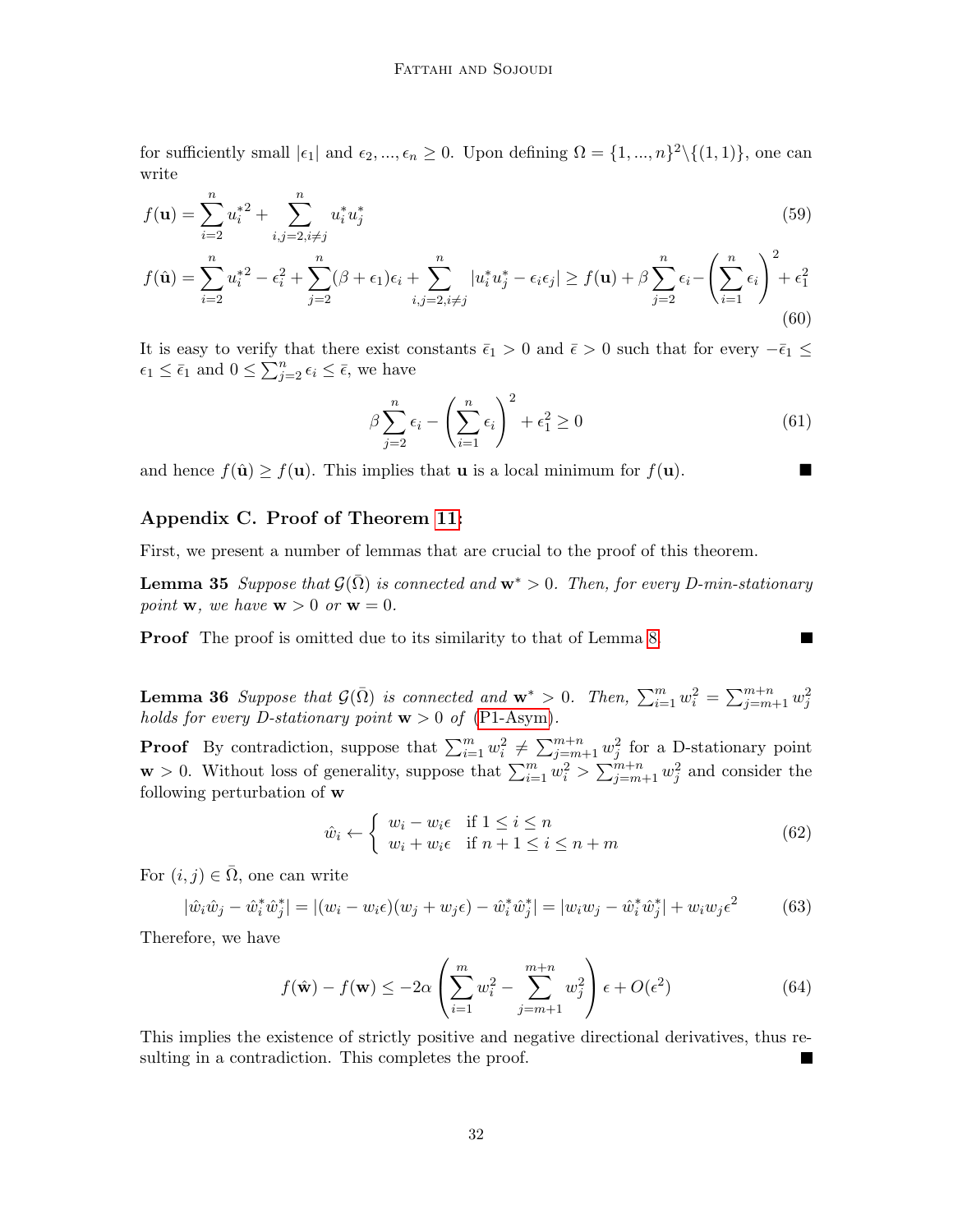**Lemma 37**  $\mathcal{G}(\bar{\Omega})$  has a unique vertex partitioning.

**Proof** By contradiction, suppose that there exist two different vertex partitions  $(S, T)$  and  $(\bar{S}, \bar{T})$  for  $\mathcal{G}(\bar{\Omega})$ . Since  $\mathcal{G}(\bar{\Omega})$  is a connected bipartite graph,  $\bar{S}$  is not equal to S or T, and therefore,  $S \cap \overline{S}$  and  $T \cap \overline{T}$  are not empty. Now, it is easy to observe that the nodes in  $S \cap \overline{S}$ can only be connected to those in  $T \cap \overline{T}$  and, similarly, the nodes in  $T \cap \overline{T}$  can only be connected to those in  $S \cap \overline{S}$ . Therefore, unless  $(S \cap \overline{S}) \cup (T \cap \overline{T})$  includes all the nodes, the graph will be disconnected, contradicting our assumption. On the other hand, this implies that  $S \cap \overline{S} = S$  and  $T \cap \overline{T} = T$ , contradicting the assumption that  $(S, T)$  and  $(\overline{S}, \overline{T})$  are different.

**Proof of Theorem [11](#page-14-1)** For a D-min-stationary point w, note that if  $w_i = 0$  for some index i, then Lemma [35](#page-31-1) implies that  $w = 0$ , which can be easily verified to be a local maximum. We assume that  $\mathbf{w}^*$  satisfies  $\sum_{i=1}^m w_i^{*^2} = \sum_{j=m+1}^{m+n} w_j^{*^2}$  $j^*$ , which can be ensured by an appropriate scaling of  $\mathbf{u}^*$  and  $\mathbf{v}^*$  while keeping  $\mathbf{u}^*\mathbf{v}^{*T}$  intact. Now, it suffices to show that for a D-stationary point  $w > 0$ , we have  $w = w^*$ . This proves the validity of the statements of the theorem.

By contradiction, suppose that  $w > 0$  with  $w \neq w^*$  is a D-stationary point. In what follows, we will construct directions with strictly positive and negative directional derivatives at this point. Similar to the proof of Theorem [7,](#page-11-0) one can show that

<span id="page-32-0"></span>
$$
0 < \frac{w_1^*}{w_1} \le \min_{k \in \bar{\Omega}_i} \frac{w_k^*}{w_k} \le \frac{w_i}{w_i^*} \le \max_{k \in \bar{\Omega}_i} \frac{w_k^*}{w_k} \le \frac{w_{m+n}^*}{w_{m+n}} \tag{65}
$$

for every  $1 \leq i \leq m+n$ . By contradiction, suppose that  $w_i \neq w_i^*$  for some index *i*. First, note that  $w_{m+n}^* / w_{m+n} > 1$ ; otherwise, it holds that  $w_{m+n}^* / w_{m+n} \leq 1$  and  $w_i/w_i^* > 1$ , which contradict with [\(65\)](#page-32-0). Define

$$
T_1^u = \left\{ i \Big| \frac{w_i^*}{w_i} = \frac{w_{m+n}^*}{w_{m+n}}, 1 \le i \le m \right\}, \qquad T_2^u = \left\{ i \Big| \frac{w_i}{w_i^*} = \frac{w_{m+n}^*}{w_{m+n}}, 1 \le i \le m \right\}
$$
  

$$
T_1^v = \left\{ i \Big| \frac{w_i^*}{w_i} = \frac{w_{m+n}^*}{w_{m+n}}, m+1 \le i \le m+n \right\}, T_2^v = \left\{ i \Big| \frac{w_i}{w_i^*} = \frac{w_{m+n}^*}{w_{m+n}}, m+1 \le i \le m+n \right\}
$$
  
(66)

and

$$
N^u = \{1, \dots, m\} \backslash (T_1^u \cup T_2^u) \tag{67a}
$$

$$
N^{v} = \{m+1, \dots, m+n\} \backslash (T_1^u \cup T_2^u) \tag{67b}
$$

Furthermore, define **d** as

$$
\bar{d}_{i} = \begin{cases}\n\frac{w_{i}}{w_{m+n}} - w_{i}\gamma & \text{if } i \in T_{1}^{u} \\
-w_{i}\gamma & \text{if } i \in N^{u} \\
-\frac{w_{i}}{w_{m+n}} - w_{i}\gamma & \text{if } i \in T_{2}^{u} \\
\frac{w_{i}}{w_{m+n}} + w_{i}\gamma & \text{if } i \in T_{1}^{v} \\
w_{i}\gamma & \text{if } i \in N^{v} \\
-\frac{w_{i}}{w_{m+n}} + w_{i}\gamma & \text{if } i \in T_{2}^{v}\n\end{cases}
$$
\n(68)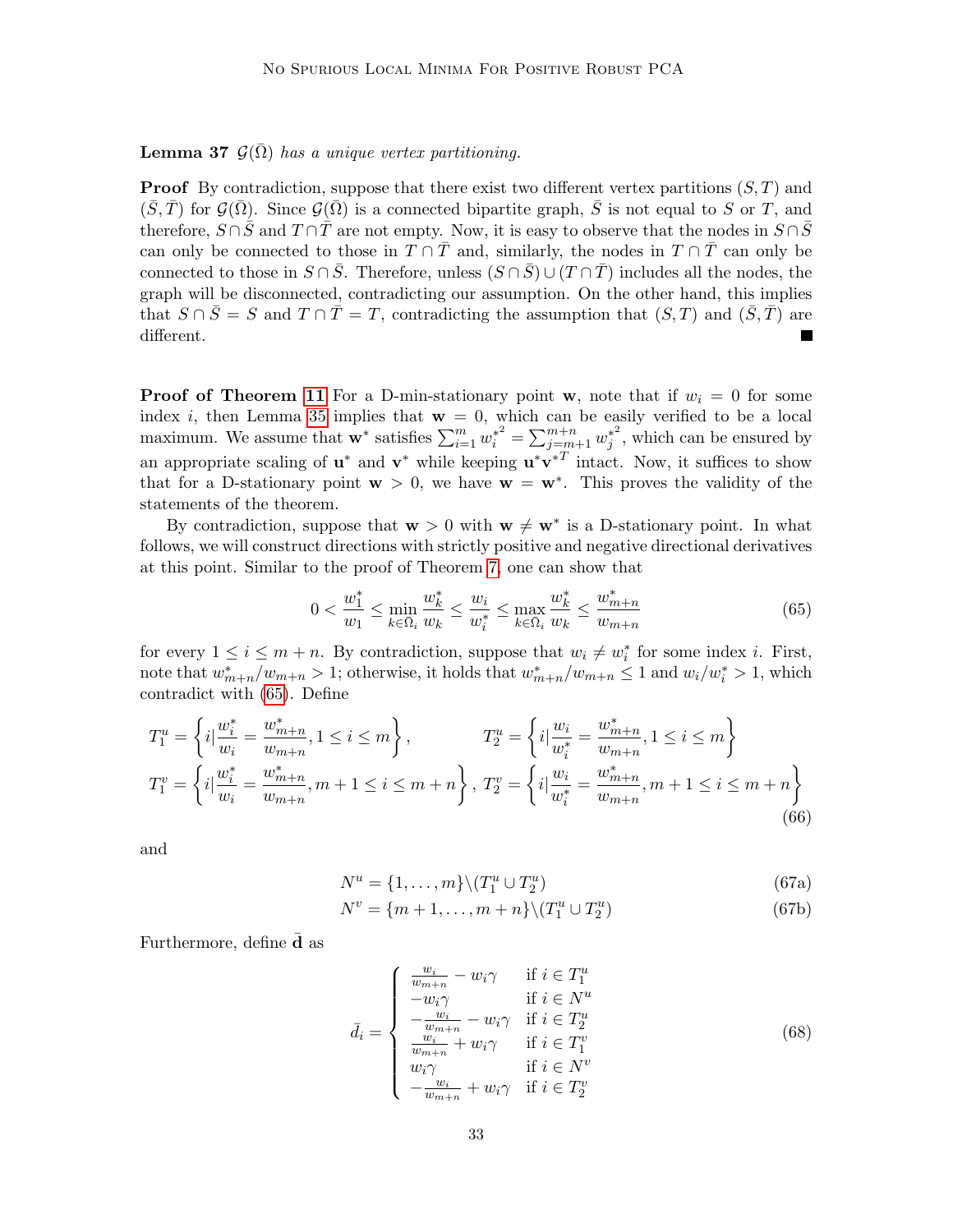where

 $\overline{1}$ 

$$
\gamma = \frac{\sum_{i \in T_1^u} w_i - \sum_{i \in T_2^u} w_i - \sum_{i \in T_1^v} w_i + \sum_{i \in T_2^v} w_i}{w_n \sum_{i=1}^{m+n} w_i}
$$
(69)

Similar to the symmetric case, we show that if  $T_1^u \cup T_1^v$  is non-empty, then  $f'(\mathbf{w}, \mathbf{d}) < 0$  and  $f'(\mathbf{w}, -\mathbf{d}) > 0$ , which contradicts the D-stationarity of **w**. We will only show  $f'(\mathbf{w}, \mathbf{d}) < 0$ since  $f'(\mathbf{w}, -\bar{\mathbf{d}}) > 0$  can be proven in a similar way. Define a perturbation of **w** as  $\hat{\mathbf{w}} =$  $\mathbf{w} + \mathbf{d}\epsilon$  where  $\epsilon > 0$  is chosen to be sufficiently small.

First, we analyze the regularization term in [\(P1-Asym\)](#page-11-3). One can write

$$
\left| \sum_{i=1}^{m} \hat{w}_i^2 - \sum_{j=m+1}^{m+n} \hat{w}_j^2 \right| \le \left| \sum_{i=1}^{m} w_i^2 - \sum_{j=m+1}^{m+n} w_j^2 \right|
$$
  
+2
$$
\left( \sum_{i \in T_1^u} \frac{w_i}{w_{m+n}} - \sum_{i \in T_2^u} \frac{w_i}{w_{m+n}} - \sum_{i \in T_1^v} \frac{w_i}{w_{m+n}} + \sum_{i \in T_2^v} \frac{w_i}{w_{m+n}} \right) \epsilon
$$
  
-2
$$
2\gamma \left( \sum_{i=1}^{m} w_i + \sum_{i=m+1}^{m+n} w_i \right) \epsilon + \left( \frac{1}{w_n} + \gamma \right)^2 \left( \sum_{i=1}^{m+n} w_i \right) \epsilon^2
$$
(70)

Now, according to the definition of  $\gamma$ , one can easily verify that

$$
2\left(\sum_{i\in T_1^u} \frac{w_i}{w_{m+n}} - \sum_{i\in T_2^u} \frac{w_i}{w_{m+n}} - \sum_{i\in T_1^v} \frac{w_i}{w_{m+n}} + \sum_{i\in T_2^v} \frac{w_i}{w_{m+n}}\right)\epsilon - 2\gamma \left(\sum_{i=1}^m w_i + \sum_{i=m+1}^{m+n} w_i\right)\epsilon = 0\tag{71}
$$

This together with Lemma [36,](#page-31-2) reduces [\(70\)](#page-33-0) to

<span id="page-33-0"></span>
$$
\left| \sum_{i=1}^{m} \hat{w}_i^2 - \sum_{j=m+1}^{m+n} \hat{w}_j^2 \right| \le (\frac{1}{w_n} + \gamma)^2 \left( \sum_{i=1}^{m+n} w_i \right) \epsilon^2
$$
 (72)

To analyze the first term of [\(P1-Asym\)](#page-11-3), similar to our previous proofs, we will divide the set  $\Omega$  into different cases (4 cases to be precise) and analyze the effect of the defined perturbation in each case. For the sake of simplicity and to streamline the presentation, we only report the final inequalities for these cases:

1. If  $(i, j) \in \overline{\Omega}$  and  $(i, j) \in (T_1^u \times T_1^v) \cup (T_2^u \times T_2^v)$ , then

$$
|\hat{w}_i \hat{w}_j - w_i^* w_j^*| \le |w_i w_j - w_i^* w_j^*| - \frac{2w_i w_j}{w_{m+n}} \epsilon + w_i w_j \left(\frac{1}{w_{m+n}^2} - \gamma^2\right) \epsilon^2 \tag{73}
$$

2. If  $(i, j) \in \overline{\Omega}$  and  $(i, j) \in (N^u \times (T^v_1 \cup T^v_2)) \cup ((T^u_1 \cup T^u_2) \times N^v)$ , then

$$
|\hat{w}_i\hat{w}_j - w_i^* w_j^*| \le |w_i w_j - w_i^* w_j^*| - \frac{w_i w_j}{w_{m+n}} \epsilon + w_i w_j \left(\frac{\gamma}{w_{m+n}^2} - \gamma^2\right) \epsilon^2 \tag{74}
$$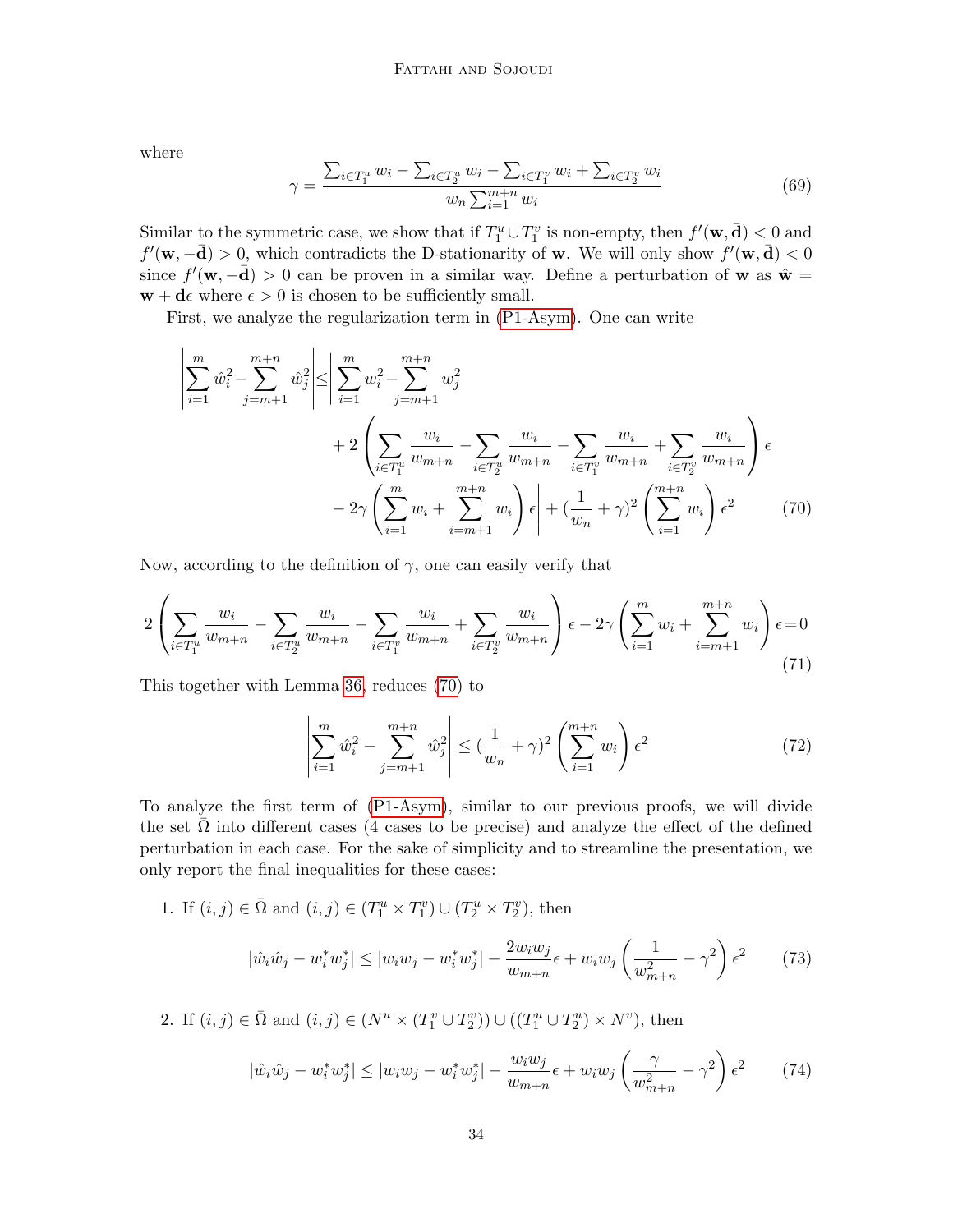3. If  $(i, j) \in \overline{\Omega}$  and  $(i, j) \in (T_1^u \times T_2^v) \cup (T_2^u \times T_1^v)$ , then

$$
|\hat{w}_i \hat{w}_j - w_i^* w_j^*| \le |w_i w_j - w_i^* w_j^*| + w_i w_j \left(\frac{\gamma}{w_{m+n}} - \gamma\right)^2 \epsilon^2
$$
 (75)

4. If  $(i, j) \in \overline{\Omega}$  and  $(i, j) \in N^u \times N^v$ , then

$$
|\hat{w}_i \hat{w}_j - w_i^* w_j^*| \le |w_i w_j - w_i^* w_j^*| + w_i w_j \gamma^2 \epsilon^2
$$
\n(76)

Based on the above inequalities and due to the fact that  $\mathcal{G}(\bar{\Omega})$  is connected, one can easily verify that  $N^u \cup N^v$  should be empty; otherwise, w has a strictly negative (and positive) directional derivative. Based on the same reasoning, the graph induced by  $T_1^u \cup T_1^v$  or  $T_2^u \cup T_2^v$ should be empty. Therefore,  $\mathcal G$  is bipartite with the components  $T_1^u \cup T_1^v$  and  $T_2^u \cup T_2^v$ . Now, based on Lemma [37,](#page-31-3)  $(T_1^u \cup T_1^v, T_2^u \cup T_2^v)$  induces the same vertex partitioning as  $(V_u, V_v)$ (without loss of generality, assume that  $T_1^u \cup T_1^v = V_u$  and  $T_2^u \cup T_2^v = V_v$ ). This implies that

$$
\frac{w_1}{w_1^*} = \dots = \frac{w_m}{w_m^*} = \frac{w_{m+1}^*}{w_{m+1}} = \dots = \frac{w_{m+n}^*}{w_{m+n}} > 1
$$
\n<sup>(77)</sup>

Therefore,

$$
\sum_{i=1}^{m} w_i > \sum_{i=1}^{m} w_i^*, \quad \sum_{i=m+1}^{m+n} w_i^* > \sum_{i=m+1}^{m+n} w_i \tag{78}
$$

Together with the assumption  $\sum_{i=1}^{m} w_i^* = \sum_{i=m+1}^{m+n} w_i^*$ , this implies that

$$
\sum_{i=1}^{m} w_i > \sum_{i=m+1}^{m+n} w_i
$$
\n(79)

which, according to Lemma [36,](#page-31-2) contradicts the D-stationarity of  $\bf{w}$ . This completes the proof.

# <span id="page-34-0"></span>Appendix D. Proof of Proposition [17:](#page-16-0)

To prove Proposition [17,](#page-16-0) we present another important result on Erdös-Rényi random graphs.

<span id="page-34-1"></span>**Lemma 38 (Erdös and Rényi [\(1959\)](#page-28-12))** Assuming that  $np \to 0$  as  $n \to \infty$ , the following properties hold with probability approaching to one:

- $\mathcal{G}(n, p)$  is acyclic.
- The size of every component of  $\mathcal{G}(n, p)$  is  $O(\log n)$ .

**Proof of Proposition [17:](#page-16-0)** Assuming that  $np \to 0$ , Lemma [38](#page-34-1) implies that  $\mathcal{G}(\Omega)$  is the union of disjoint tree components, each with the size of at most  $O(\log n)$ . In what follows, we will show that, with probability approaching to one,  $\mathcal{G}(\Omega)$  has at least a bipartite component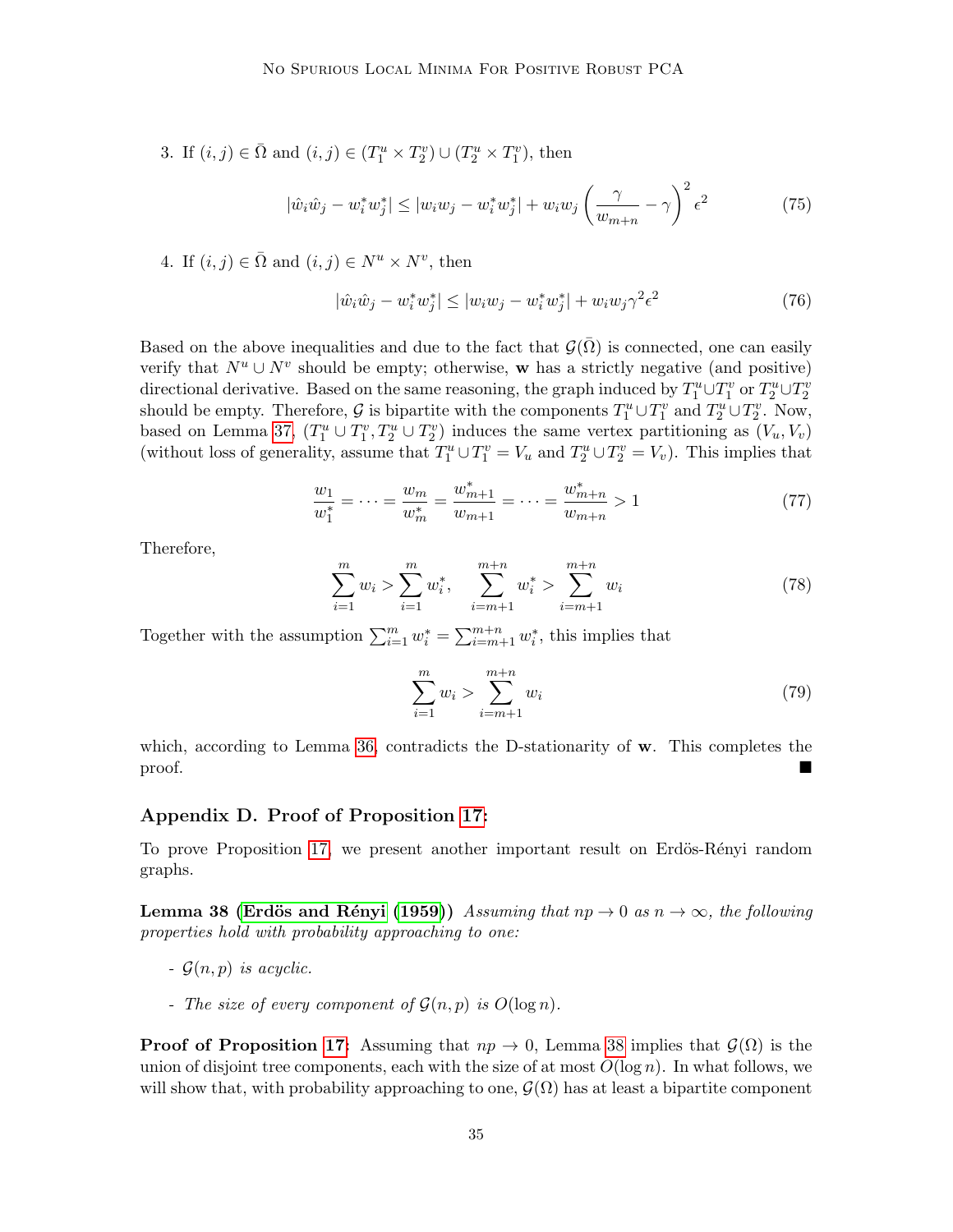without any self loops. This, together with Proposition [10,](#page-14-0) immediately will conclude the proof. One can write

 $\mathbb{P}(\mathcal{G}(\Omega))$  has a bipartite comp.)  $\geq \mathbb{P}(\mathcal{G}(\Omega))$  has a tree comp. without self loops)  $\geq \mathbb{P}(\text{all comp.'s are tree with size } O(\log n))$  $\times \mathbb{P}(\text{no self-loop in at least one comp}\text{all comp.'s are tree with size } O(\log n))$  $\stackrel{(b)}{=} \mathbb{P}(\text{all comp.'s are tree with size } O(\log n))$  $\times \mathbb{P}(\text{no self-loop in at least one comp}\text{all comp.'s have the size } O(\log n))$  $\geq \mathbb{P}(\text{all comp.'s are tree with size } O(\log n))$  $\times (1 - \mathbb{P}(\text{all comp.'s have self-loops}|\text{all comp.'s have the size } O(\log n))$  $\geq \mathbb{P}(\text{all comp.'s are tree with size } O(\log n))$  $\overbrace{A}$  $\mathcal{A}_{0}^{(n)}$  $\times$  (1 – P(there are at least  $\Omega(n/\log n)$  self-loops  ${\displaystyle\sum\limits_{\mathcal{B}}}$ )) (80)

where  $(a)$  is followed by the fact that every tree is bipartite, and  $(b)$  is followed by the fact that the self-loops are included in the graph independent of other edges. Based on Lemma [15,](#page-15-3) we have  $\mathbb{P}(\mathcal{A}) \to 1$  as  $n \to \infty$ . Now, we only need to show that  $\mathbb{P}(\mathcal{B}) \to 0$  as  $n \to \infty$ . One can easily verify that

<span id="page-35-1"></span><span id="page-35-0"></span>
$$
\mathbb{P}(\mathcal{B}) \le \binom{n}{\frac{n}{\log n}} p^{\frac{n}{\log n}} \tag{81}
$$

Now, based on the Stirling's formula, one can write

$$
n! \to \sqrt{2\pi n} \left(\frac{n}{e}\right)^n \tag{82}
$$

$$
\left(\frac{n}{\log n}\right)! \to \sqrt{2\pi \frac{n}{\log n}} \left(\frac{n}{e \log n}\right)^{\frac{n}{\log n}}
$$
\n(83)

$$
\left(n - \frac{n}{\log n}\right)! \to \sqrt{2\pi \left(n - \frac{n}{\log n}\right)} \left(\frac{n \log n - n}{e \log n}\right)^{n - \frac{n}{\log n}}\tag{84}
$$

as  $n \to \infty$ . Plugging this back into [\(81\)](#page-35-0) and following some simple algebra, one can verify that

$$
\mathbb{P}(\mathcal{B}) \le \frac{1}{\sqrt{2\pi}} \sqrt{\frac{\log^2 n}{n(\log n - 1)}} \cdot \frac{\log^n n}{(\log n - 1)^n} \cdot (\log n - 1)^{\frac{n}{\log n}} p^{\frac{n}{\log n}}
$$

$$
= \frac{1}{\sqrt{2\pi}} \sqrt{\frac{\log^2 n}{n(\log n - 1)}} \cdot (\log n - 1)^{\frac{n}{\log n}} p^{\frac{n}{\log n}}
$$
(85)

as  $n \to \infty$ . Replacing  $p = o(1/n)$  gives rise to

$$
\mathbb{P}(\mathcal{B}) \le \frac{1}{\sqrt{2\pi}} \sqrt{\frac{\log^2 n}{n(\log n - 1)}} \cdot o\left(\left(\frac{\log n}{n}\right)^{\frac{n}{\log n}}\right) \to 0 \tag{86}
$$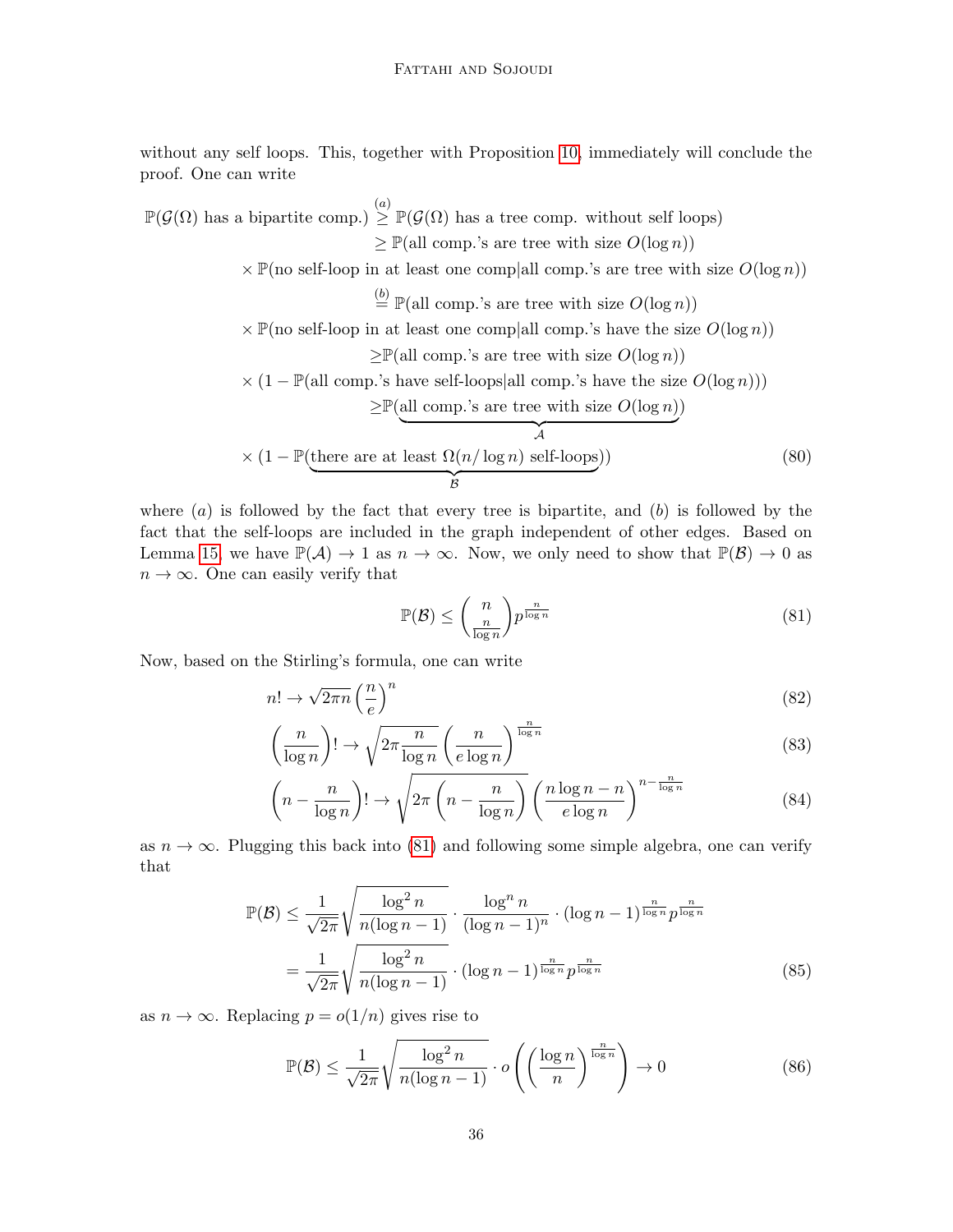as  $n \to \infty$ . Together with [\(80\)](#page-35-1), this implies that  $\mathcal{G}(\Omega)$  will have a bipartite component without self loops with probability approaching to one.

# <span id="page-36-0"></span>Appendix E. Proof of Lemma [21](#page-19-2)

We present the proof for the symmetric case (the proof for the asymmetric case follows directly after symmetrization and the fact that the penalty on the norm difference is zero at the positive D-stationary points). First, we prove that  $u_{\text{max}} \leq 2$ . It suffices to show that  $u_{\text{max}} \leq \max\{2\beta, \sqrt{2n/\lambda}\}.$  This, together with the choice of  $\beta$  and  $\lambda$ , implies  $u_{\text{max}} \leq 2$ . To this goal, we only need to verify that  $u_{\text{max}} > 2\beta$  implies  $u_{\text{max}} \leq \sqrt{2n/\lambda}$ . By contradiction, suppose that  $u_{\text{max}} > \sqrt{2n/\lambda}$ . In what follows, it will be shown that **u** has strictly positive and negative directional derivatives, thereby contradicting its D-stationarity. Consider a perturbation of **u** as  $\hat{\mathbf{u}} = \mathbf{u} - \mathbf{e}_{\text{max}} \epsilon$  for a sufficiently small  $\epsilon > 0$ , where  $\mathbf{e}_{\text{max}}$  is a vector with 1 at the location corresponding to  $u_{\text{max}}$  and 0 everywhere else. One can write

$$
f_{\text{reg}}(\hat{\mathbf{u}}) - f_{\text{reg}}(\mathbf{u}) \leq \left(\sum_{i=1}^{n} u_i\right) \epsilon + \lambda \left((u_{\text{max}} - \epsilon - \beta)^4 - (u_{\text{max}} - \beta)^4\right)
$$
  
\n
$$
= \left(\sum_{i=1}^{n} u_i\right) \epsilon - 4\lambda (u_{\text{max}} - \beta)^3 \epsilon + O(\epsilon^2)
$$
  
\n
$$
\leq \left(\sum_{i=1}^{n} u_i - \frac{\lambda}{2} u_{\text{max}}^3\right) \epsilon + O(\epsilon^2)
$$
  
\n
$$
\leq \left(nu_{\text{max}} - \frac{\lambda}{2} u_{\text{max}}^3\right) \epsilon + O(\epsilon^2)
$$
\n(87)

where (a) is due to the fact that  $u_{\text{max}} \geq 2\beta$  implies  $u_{\text{max}} - \beta \geq u_{\text{max}}/2$ . [\(87\)](#page-36-1) together with  $u_{\text{max}} > \sqrt{2n/\lambda}$ , implies that  $-\mathbf{e}_{\text{max}}$  is a direction with a negative directional derivative. Similarly, it can be shown that  $e_{\text{max}}$  is a direction with a positive directional derivative. This contradicts the D-stationarity of **u** and, hence,  $u_{\text{max}} \leq \max\{2\beta, \sqrt{2n/\lambda}\}.$ 

Next, we aim to show that  $(c/2)u_{\min}^{*^2} \le u_{\min}$ . By contradiction, suppose that there exists an index *i* such that  $(c/2)u_{\min}^* > u_i$ . Now, since  $u_i < 1$ , we have  $\mathbb{I}_{u_i \geq \beta} = 0$  due to the choice of  $\beta$ . Consider the terms in  $f_{\text{reg}}(\mathbf{u})$  that involves  $u_i$ :

$$
\sum_{j \in \Omega_i} |u_i u_j - X_{ij}| = \sum_{j \in G_i} |u_i u_j - u_i^* u_j^*| + \sum_{j \in B_i} |u_i u_j - (u_i^* u_j^* + S_{ij})| \tag{88}
$$

Considering the fact that  $u_{\text{max}} \leq 2$ , one can verify the following inequality for every  $(i, j) \in$ G:

<span id="page-36-1"></span>
$$
u_i u_j < c u_{\min}^{*^2} \le u_{\min}^{*^2} \le u_i^* u_j^* \tag{89}
$$

A similar inequality holds for  $(i, j) \in B$ :

$$
u_i u_j < c u_{\min}^{*^2} \stackrel{(a)}{\leq} u_i^* u_j^* + S_{ij}
$$
\n(90)

where we have used Assumption [1](#page-18-0) for  $(a)$ . Therefore, a positive and negative perturbation of  $u_i$  results in negative and positive directional derivatives at  $u$ , thereby contradicting the D-stationarity of this point.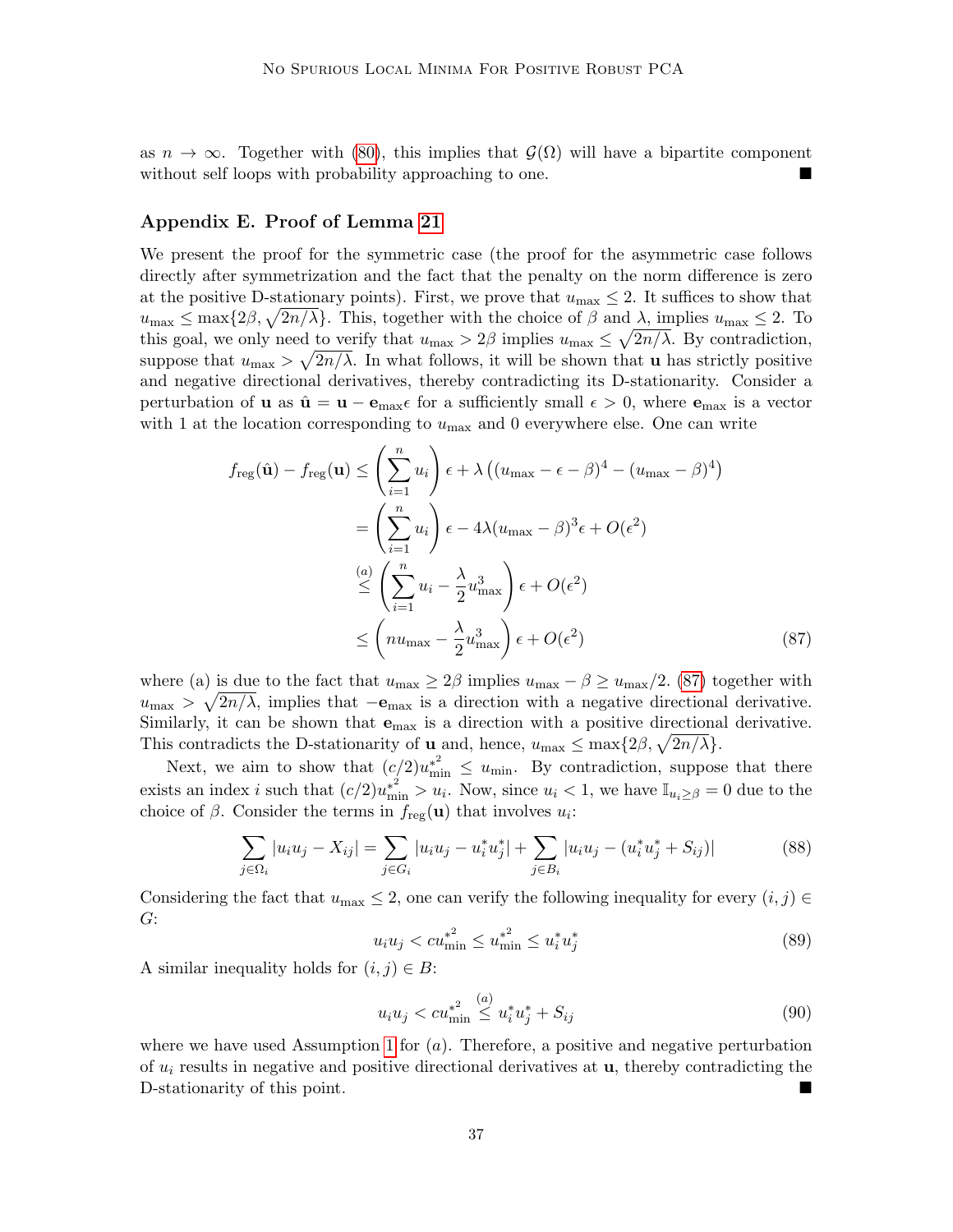# <span id="page-37-0"></span>Appendix F. Proof of Theorem [22:](#page-19-1)

The next lemma is crucial in proving Theorem [22.](#page-19-1)

**Lemma 39** Suppose that the assumptions of Theorem [22](#page-19-1) hold and define

<span id="page-37-1"></span>
$$
s(\mathbf{u}) = -\sum_{\substack{(i,j)\in\mathcal{B} \\ i,j\in T_1}} \frac{2u_i u_j}{u_n} + \sum_{\substack{(i,j)\in\mathcal{B} \\ i,j\in T_2}} \frac{2u_i u_j}{u_n} + \sum_{\substack{(i,j)\in\mathcal{B} \\ i\in T_1 \cup T_2, j\in N}} \frac{u_i u_j}{u_n} + \sum_{\substack{(i,j)\in\mathcal{G} \\ i,j\in T_1}} \frac{2u_i u_j}{u_n} + \sum_{\substack{(i,j)\in\mathcal{G} \\ i,j\in T_2}} \frac{2u_i u_j}{u_n} + \sum_{\substack{(i,j)\in\mathcal{G} \\ i\in T_1 \cup T_2, j\in N}} \frac{u_i u_j}{u_n} + \sum_{\substack{(i,j)\in\mathcal{G} \\ i\in T_1 \cup T_2, j\in N}} \frac{u_i u_j}{u_n} + \sum_{\substack{(i,j)\in\mathcal{G} \\ i\in T_2}} \frac{4u_i (u_i - 1)^3}{u_n} \mathbb{I}_{u_i \ge 1}
$$
(91)

where the sets  $T_1$  and  $T_2$  are defined as [\(19\)](#page-12-2) and [\(20\)](#page-12-3), respectively. Then, for every Dstationary point  $u > 0$  such that  $u \neq u^*$ , the following inequalities hold with the choice of  $\beta = 1$  and  $\lambda = n/2$ :

- 
$$
f_{reg}(\hat{\mathbf{u}}) - f_{reg}(\mathbf{u}) \leq -s(\mathbf{u})\epsilon + O(\epsilon^2)
$$
 for  $\hat{\mathbf{u}} = \mathbf{u} + \mathbf{d}\epsilon$  and a sufficiently small  $\epsilon > 0$ .

- 
$$
f_{reg}(\hat{\mathbf{u}}) - f_{reg}(\mathbf{u}) \geq s(\mathbf{u})\epsilon - O(\epsilon^2)
$$
 for  $\hat{\mathbf{u}} = \mathbf{u} - \mathbf{d}\epsilon$  and a sufficiently small  $\epsilon > 0$ .

where  $\bf{d}$  is defined as [\(21\)](#page-12-4).

**Proof** To prove this lemma, first we show the validity of [\(18\)](#page-12-1). By contradiction, suppose that  $(18)$  does not hold. Without loss of generality, assume that there exists an index i such that  $u_i/u_i^* > u_n^*/u_n$  (the case with  $u_i/u_i^* < u_1^*/u_1$  can be argued in a similar way). This implies that  $u_i u_j > u_i^* u_j^*$  for every  $(i, j) \in \Omega$ . Define  $\hat{\mathbf{u}} = \mathbf{u} - \mathbf{e} \epsilon$  for a sufficiently small  $\epsilon > 0$ , where **e** is a vector with  $e_k = 1$  if  $k = i$  and  $e_k = 0$  otherwise. One can write

$$
f_{\text{reg}}(\hat{\mathbf{u}}) - f_{\text{reg}}(\mathbf{u}) \leq -\left(\sum_{j \in G_i} u_j\right) \epsilon + \left(\sum_{j \in B_i} u_j\right) \epsilon + \lambda \left((u_i - \epsilon - 1)^4 - (u_i - 1)^4\right) \mathbb{I}_{u_i \geq 1}
$$

$$
\leq -\left(\sum_{j \in G_i} u_j\right) \epsilon + \left(\sum_{j \in B_i} u_j\right) \epsilon
$$

$$
\leq -\frac{cu_{\min}^{*2}}{2} \delta(\mathcal{G}(G)) + 2\Delta(\mathcal{G}(B)) \tag{92}
$$

where  $G_i = \{j|(i,j) \in G\}$  and  $B_i = \{j|(i,j) \in B\}$ . The second inequality is due to the fact that  $((u_i - \epsilon - 1)^4 - (u_i - 1)^4) \mathbb{I}_{u_i \ge 1}$  is non-negative and the third inequality follows from Lemma [21](#page-19-2) and the definitions of  $\delta(\mathcal{G}(G))$ ,  $\Delta(\mathcal{G}(B))$ . Based on the assumption of Theorem [22,](#page-19-1) we have

$$
\frac{\delta(\mathcal{G}(G))}{\Delta(\mathcal{G}(B))} > \frac{48}{c^2} \kappa(\mathbf{u}^*)^4 = \frac{48}{c^2 u_{\min}^{*4}} > \frac{4}{c u_{\min}^{*2}}
$$
(93)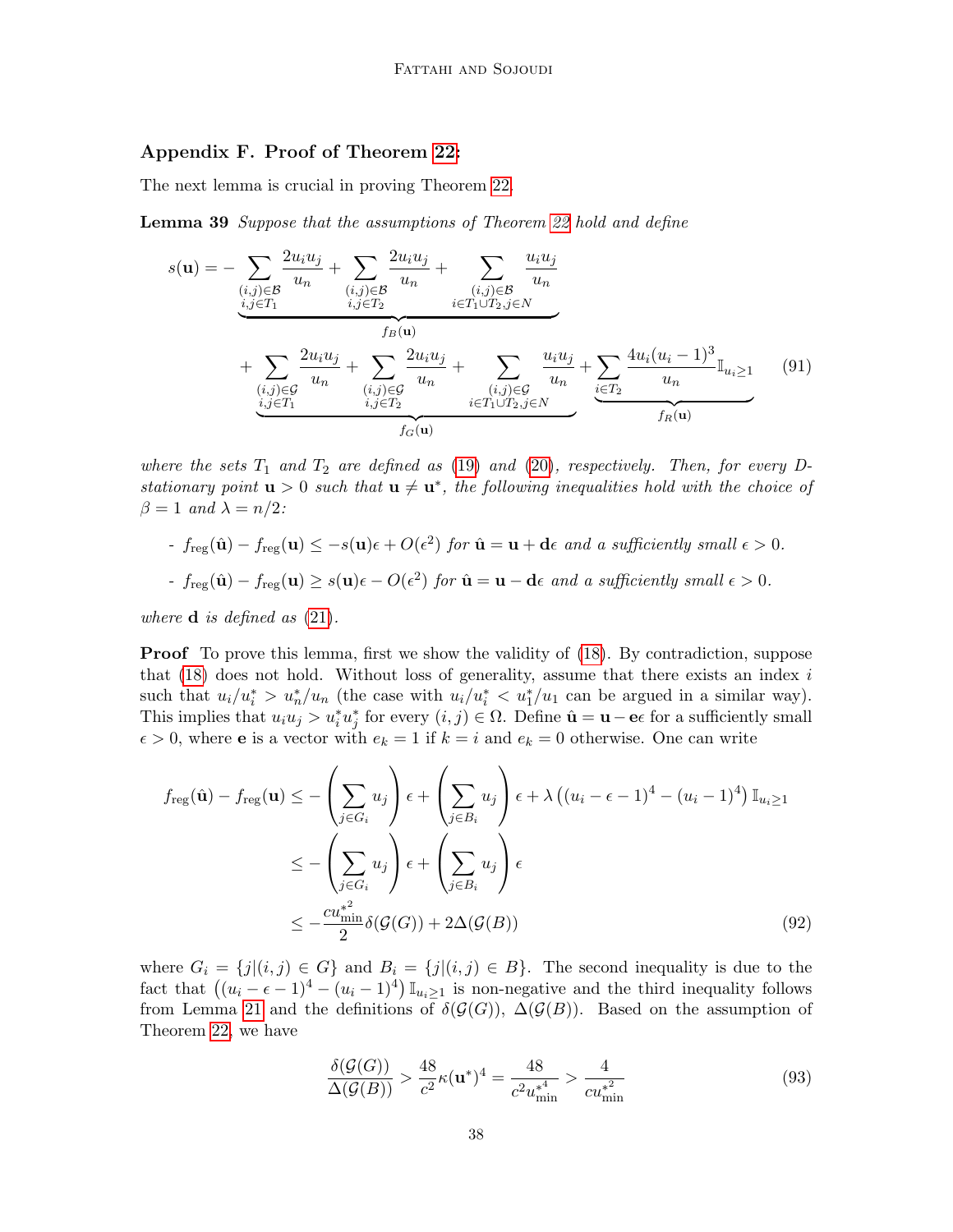which implies  $(-cu_{\min}^{*2})\delta(\mathcal{G}(G)) + 2\Delta(\mathcal{G}(B)) < 0$ , and hence,  $-e$  is a direction with a negative directional derivative. Similarly, it can be shown that e is a direction with a positive directional derivative. This contradicts the D-stationarity of u and hence [\(18\)](#page-12-1) holds. Now, we will show the correctness of the first statement. Similar to the proof of Theorem [7,](#page-11-0) one can verify that

$$
\sum_{(i,j)\in\Omega} |\hat{u}_i\hat{u}_j - X_{ij}| - \sum_{(i,j)\in\Omega} |u_i u_j - X_{ij}| \le (f_B(\mathbf{u}) - f_G(\mathbf{u}))\epsilon + O(\epsilon^2)
$$
(94)

Now, we only need to bound  $R(\hat{\mathbf{u}}) - R(\mathbf{u})$ . To this goal, notice that if  $i \in T_1$ , then  $u_i < u_i^* \leq 1$  due to the fact that  $\mathbf{u} \neq \mathbf{u}^*$  and  $u_i^*/u_i = u_n^*/u_n > 1$ . Therefore,  $\mathbb{I}_{u_i \geq 1} = 0$  for every  $i \in T_1$ . This implies that

$$
R(\hat{\mathbf{u}}) - R(\mathbf{u}) = \sum_{i \in T_2} \left( u_i - \frac{u_i}{u_n} \epsilon - 1 \right)^4 \mathbb{I}_{u_i \ge 1} - \sum_{i \in T_2} (u_i - 1)^4 \mathbb{I}_{u_i \ge 1}
$$
  
= 
$$
- \sum_{i \in T_2} \frac{4u_i(u_i - 1)^3}{u_n} \mathbb{I}_{u_i \ge 1} \epsilon + O(\epsilon^2)
$$
(95)

 $\blacksquare$ 

A similar approach can be taken to prove the second statement of the lemma.

**Lemma 40** Suppose that  $\mathcal{G}(\Omega)$  has no bipartite component and every entry of X is strictly positive. Then, for every D-min-stationary point **u** of [\(P1-Sym\)](#page-10-3), we have  $u[c] > 0$  or  $\mathbf{u}[c] = 0$ , where  $\mathbf{u}[c]$  is a sub-vector of  $\mathbf{u}$  induced by the  $c^{th}$  component of  $\mathcal{G}(\Omega)$ .

**Proof** The proof is similar to that of Lemma [8.](#page-11-1)

**Proof of Theorem [22:](#page-19-1)** Similar to the proof of Theorem [7,](#page-11-0) it suffices to show that none of the points  $\mathbf{u} > 0$  with  $\mathbf{u} \neq \mathbf{u}^*$  can be D-stationary. By contradiction, suppose that this is not the case, i.e., there exists a D-stationary point  $u > 0$  such that  $u \neq u^*$ . Consider the functions  $f_B(\mathbf{u})$  and  $f_G(\mathbf{u})$  defined in Lemma [39.](#page-37-1) The main idea behind the proof is to show that the term  $f_G(\mathbf{u})$  always dominates  $f_B(\mathbf{u})$ . This, together with the non-negativity of  $f_R(\mathbf{u})$ , shows that  $s(\mathbf{u}) > 0$  and hence,  $f'_{reg}(\mathbf{u}, \mathbf{d}) < 0$  and  $f'_{reg}(\mathbf{u}, -\mathbf{d}) > 0$ , which is a contradiction. One can bound each term in  $f_B(\mathbf{u})$  and obtain

$$
f_B(\mathbf{u}) \leq \frac{1}{u_n} \left( 2 \cdot \frac{\Delta(\mathcal{G}(B))}{2} |T_1| u_{\max}^2 + 2 \cdot \frac{\Delta(\mathcal{G}(B))}{2} |T_2| u_{\max}^2 + \frac{\Delta(\mathcal{G}(B))}{2} (|T_1| + |T_2|) u_{\max}^2 \right) \epsilon + O(\epsilon^2)
$$
  

$$
\leq \frac{3}{2u_n} \Delta(\mathcal{G}(B)) (|T_1| + |T_2|) u_{\max}^2 \epsilon + O(\epsilon^2)
$$
  

$$
\leq \frac{6}{u_n} \Delta(\mathcal{G}(B)) (|T_1| + |T_2|) \epsilon + O(\epsilon^2)
$$
(96)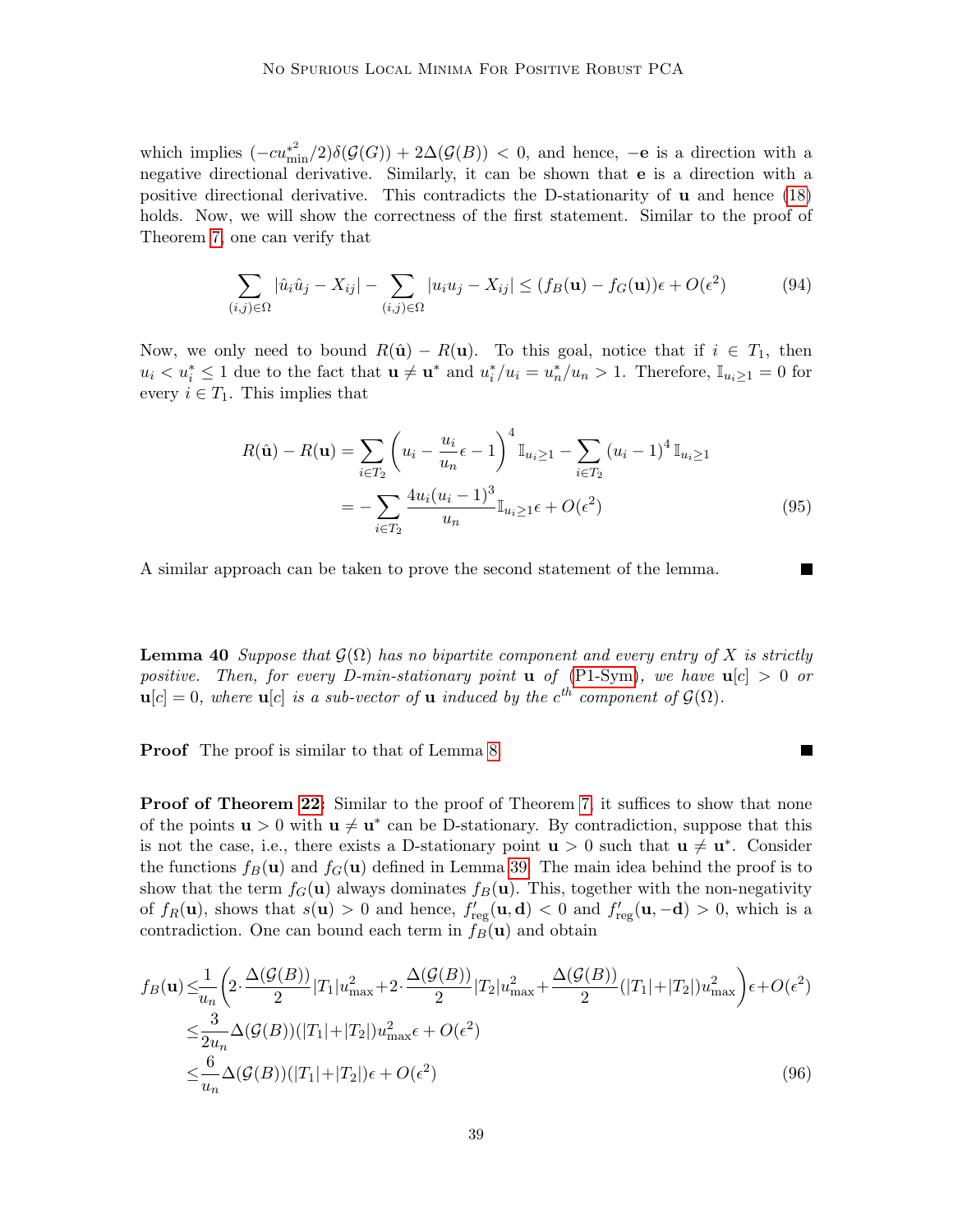where the last inequality follows from the fact that  $u_{\text{max}} \leq 2$  due to Lemma [21.](#page-19-2) Next, we derive a lower bound on  $f_G(\mathbf{x})$ :

$$
f_G(\mathbf{x}) \geq \frac{1}{u_n} \cdot \frac{\delta(\mathcal{G}(G))}{2} (|T_1| + |T_2|) u_{\min}^2 \epsilon + O(\epsilon^2)
$$
  
\n
$$
\geq \frac{1}{u_n} \cdot \frac{\delta(\mathcal{G}(G))}{2} (|T_1| + |T_2|) \frac{c^2 u_{\min}^*}{4} \epsilon + O(\epsilon^2)
$$
  
\n
$$
= \frac{c^2 u_{\min}^*}{8u_n} \delta(\mathcal{G}(G)) (|T_1| + |T_2|) \epsilon + O(\epsilon^2)
$$
 (97)

where the first inequality is due to the fact that the minimum value for  $f<sub>G</sub>(u)$  happens when the neighbors of  $T_1 \cup T_2$  in  $\mathcal{G}(G)$  all belong to the set N and their corresponding values in  $\mathbf{u}\mathbf{u}^T$  are all equal to  $u_{\min}^2$ . Furthermore, the second inequality is due to Lemma [15](#page-15-3) and the choice of  $\beta$  for  $R(\mathbf{u})$ . Therefore, one can write

$$
f_B(\mathbf{x}) - f_G(\mathbf{x}) \le \left(\frac{6}{u_n} \Delta(\mathcal{G}(B)) - \frac{c^2 u_{\min}^{*4}}{8u_n} \delta(\mathcal{G}(G))\right) (|T_1| + |T_2|)\epsilon + O(\epsilon^2)
$$
  
= 
$$
\frac{\Delta(\mathcal{G}(B))c^2 u_{\min}^{*4}}{8u_n} \left(\frac{48}{c^2} \kappa(\mathbf{u}^*)^4 - \frac{\delta(\mathcal{G}(G))}{\Delta(\mathcal{G}(B))}\right) (|T_1| + |T_2|)\epsilon + O(\epsilon^2).
$$
 (98)

Therefore, the choice of  $(48/c^2)\kappa(\mathbf{u}^*)^4 < \delta(\mathcal{G}(G))/\Delta(\mathcal{G}(B))$  implies that  $f_B(\mathbf{x}) - f_G(\mathbf{x}) < 0$ , thereby completing the proof.

# <span id="page-39-0"></span>Appendix G. Proof of Lemma [25](#page-21-2)

The degree of each node is the summation of  $n$  independent Bernoulli random variables, each with parameter p. Therefore, standard concentration bounds yields that

$$
\mathbb{P}(\deg(v) \ge (1+\delta)np) \le e^{-np\delta^2/3} \tag{99a}
$$

$$
\mathbb{P}(\deg(v) \le (1 - \delta)np) \le e^{-np\delta^2/3} \tag{99b}
$$

for every vertex v and  $0 \le \delta \le 1$ , where  $deg(v)$  is the degree of vertex v in the graph. Therefore, a simple union bound leads to

$$
\mathbb{P}(\Delta(\mathcal{G}(n, p)) \ge (1 + \delta)np) \le ne^{-np\delta^2/3}
$$
\n(100a)

$$
\mathbb{P}(\delta(\mathcal{G}(n, p)) \le (1 - \delta)np) \le ne^{-np\delta^2/3} \tag{100b}
$$

Setting  $\delta = 1/2$  and assuming that  $p \geq 24 \log n/n$ , one can write

$$
\mathbb{P}\left(\Delta(\mathcal{G}(n,p)) \ge \frac{3np}{2}\right) \le \frac{1}{n} \tag{101a}
$$

<span id="page-39-2"></span><span id="page-39-1"></span>
$$
\mathbb{P}\left(\delta(\mathcal{G}(n,p)) \le \frac{np}{2}\right) \le \frac{1}{n} \tag{101b}
$$